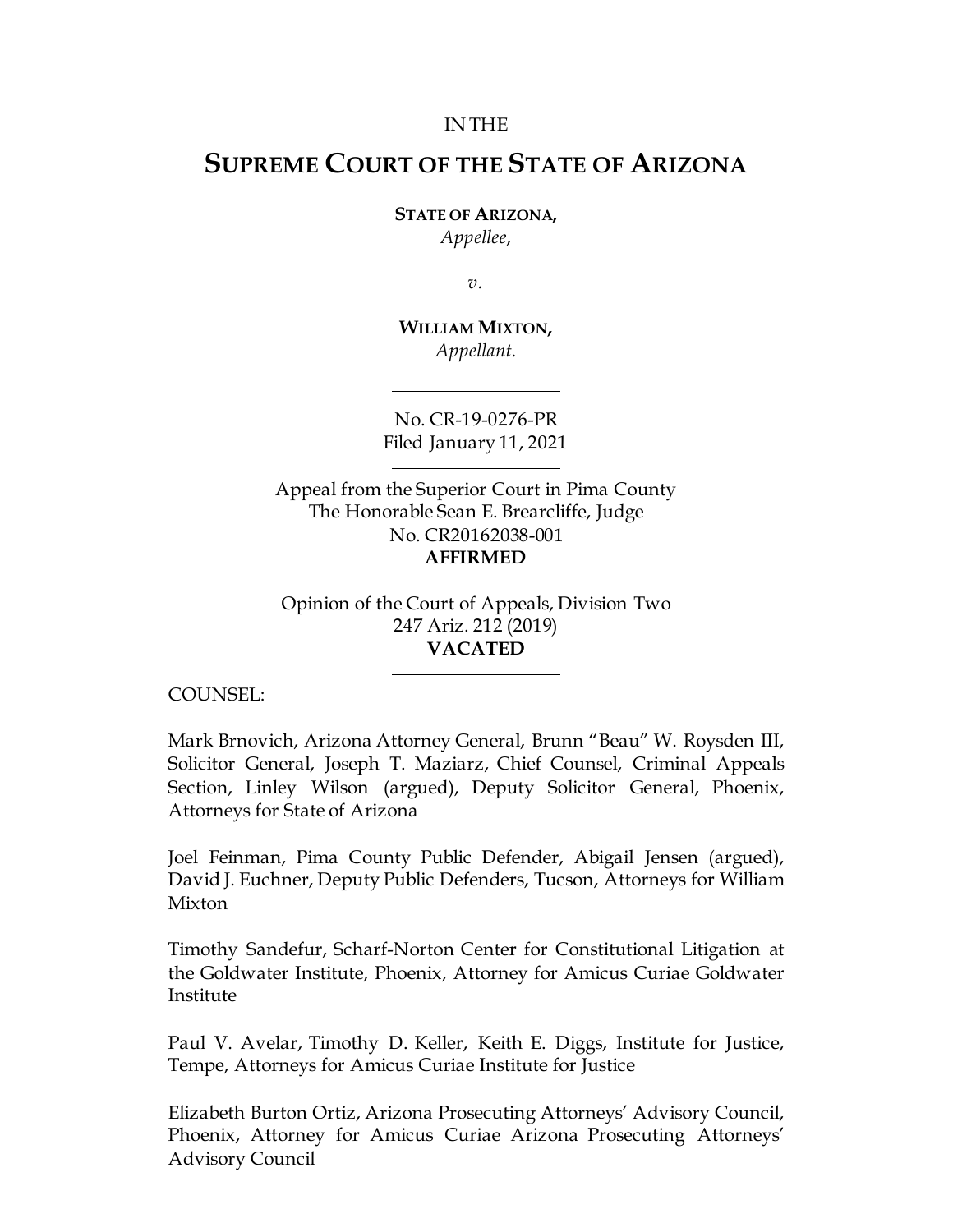Jared G. Keenan, American Civil Liberties Union Foundation of Arizona, Phoenix, Attorney for Amici Curiae American Civil Liberties Union of Arizona, American Civil Liberties Union, and Electronic Frontier Foundation

JUSTICE LOPEZ authored the opinion of the Court, in which JUSTICES GOULD, BEENE, and MONTGOMERY joined. JUSTICE BOLICK, joined by CHIEF JUSTICE BRUTINEL and VICE CHIEF JUSTICE TIMMER, dissented.

JUSTICE LOPEZ, opinion of the Court:

**¶1** We consider whether the Fourth Amendment to the United States Constitution or article 2, section 8 of the Arizona Constitution requires law enforcement officials to secure a judicially-authorized search warrant or order to obtain either (1) a user's Internet Protocol ("IP") address or (2) subscriber information the user voluntarily provides to an Internet Service Provider ("ISP") as a condition or attribute of service. We hold that neither the federal nor the Arizona Constitution requires a search warrant or court order for such information and that law enforcement officials may obtain IP addresses and ISP subscriber information with a lawful federal administrative subpoena.

#### **BACKGROUND**

 $\P$ **2** An ISP is a company that provides individuals with access to the internet. *United States v. Jean*, 207 F. Supp. 3d 920, 931 (W.D. Ark. 2016), *aff'd* 891 F.3d 712 (8th Cir. 2018). The ISP assigns a string of numbers, called an IP address, to a customer's modem to facilitate access to the internet. *Id.*  at 928. Consequently, a user does not control nor own an IP address. IP addresses are always attached, "like a 'return address,' to every 'envelope' of information exchanged back and forth by computers that are actively communicating with each other over the internet." *Id.* at 928–29. When a computer accesses a website, the IP address tells the website where to transmit data. *See* Frederick Lah, Note, *Are IP Addresses "Personally Identifiable Information"?*, 4 I/S: J.L. & Pol'y for Info. Soc'y 681, 693 (2008). Search engines, such as Google, also log IP addresses of users and use these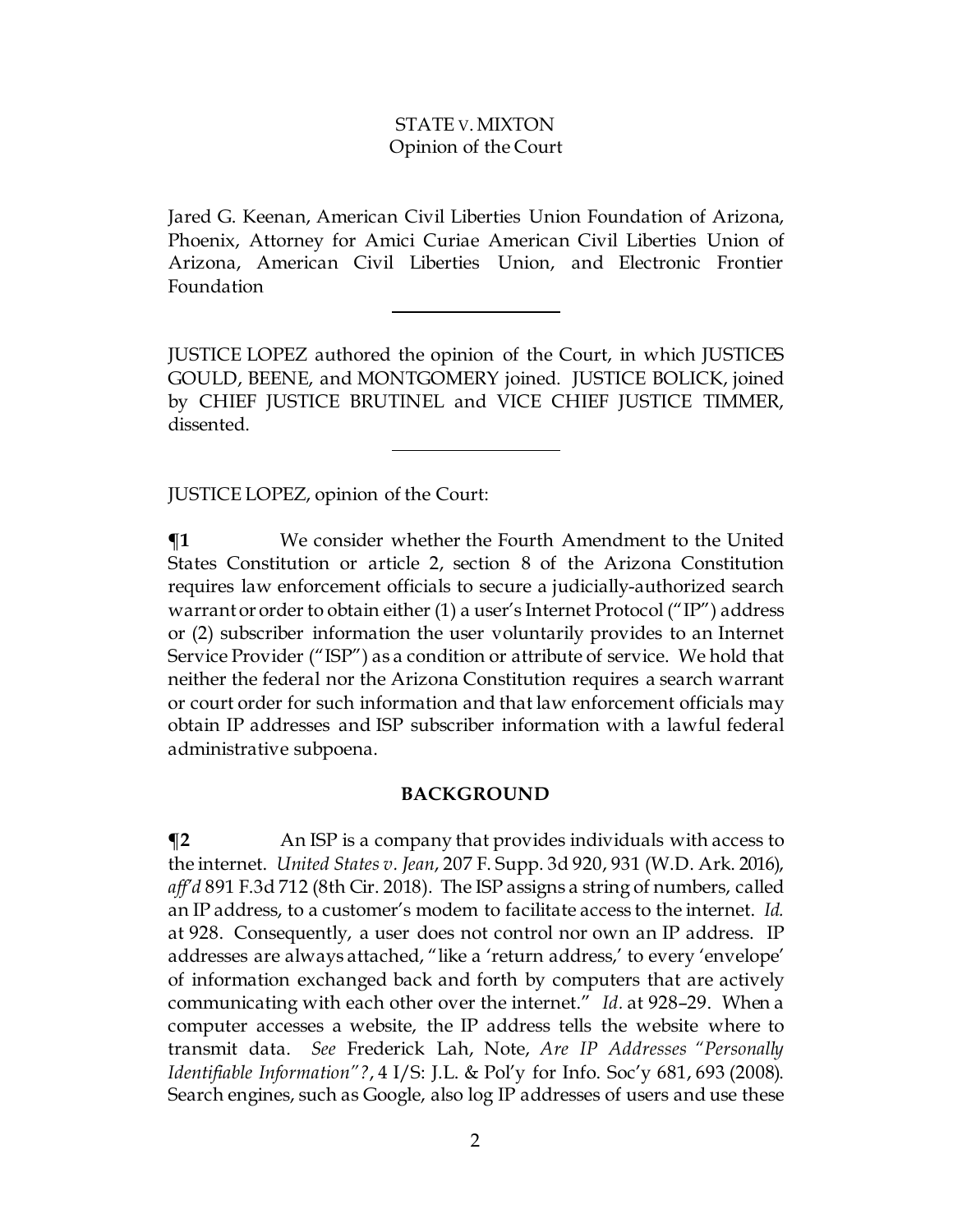logs to improve the quality of search results and advertisements for visitors. *Id.* at 693–94.

**¶3** An IP address alone does not reveal an internet user's identity. Rather, it generally reveals only a user's approximate geographic location, such as a neighborhood, and the user's ISP. Lincoln Spector, *Your IP address: Who can see it and what you can do about it*, PCWorld (Mar. 17, 2014, 7:15 AM), https://www.pcworld.com/article/2105405/your-ip-addresswho-can-see-it-and-what-you-can-do-about-it.html. The ISP, however, maintains records and information, such as the name, address, and telephone number associated with an IP address, known as "subscriber information." *See* Savanna L. Shuntich & Kenneth A. Vogel, *Doe Hunting: A How-to Guide for Uncovering John Doe Defendants in Anonymous Online Defamation Suits*, Md. B.J. 48, 51 (July/Aug. 2017).

 $\P$ **4** Here, in 2016, an undercover Tucson Police Department detective posted an advertisement on an online forum seeking users interested in child pornography. The detective was contacted by someone with the username "tabooin520," who asked to be added to a group chat on a messaging application called "Kik." Once added, tabooin520 sent images and videos of child pornography to the group chat and to the detective.

**¶5** Federal agents with Homeland Security Investigations ("HSI"), at the request of the detective, served a federal administrative subpoena authorized under federal law on Kik to obtain tabooin520's IP address. Kik provided the IP address to the detective. The detective, using publicly available databases, determined that Cox Communications  $($ "Cox") was the ISP for the IP address. HSI agents then served another federal administrative subpoena on Cox for the subscriber information associated with the IP address.

**The** Cox complied with the subpoena, disclosing the subscriber information—name, street address, and phone number—of William Mixton. The detective used this information to obtain and execute a search warrant on Mixton's residence. Detectives seized a cell phone, an external hard drive, a laptop, and a desktop computer. A subsequent search of these devices revealed photos and videos of child pornography, as well as the messages, photos, and videos that Mixton, under the username "tabooin520," sent to the detective.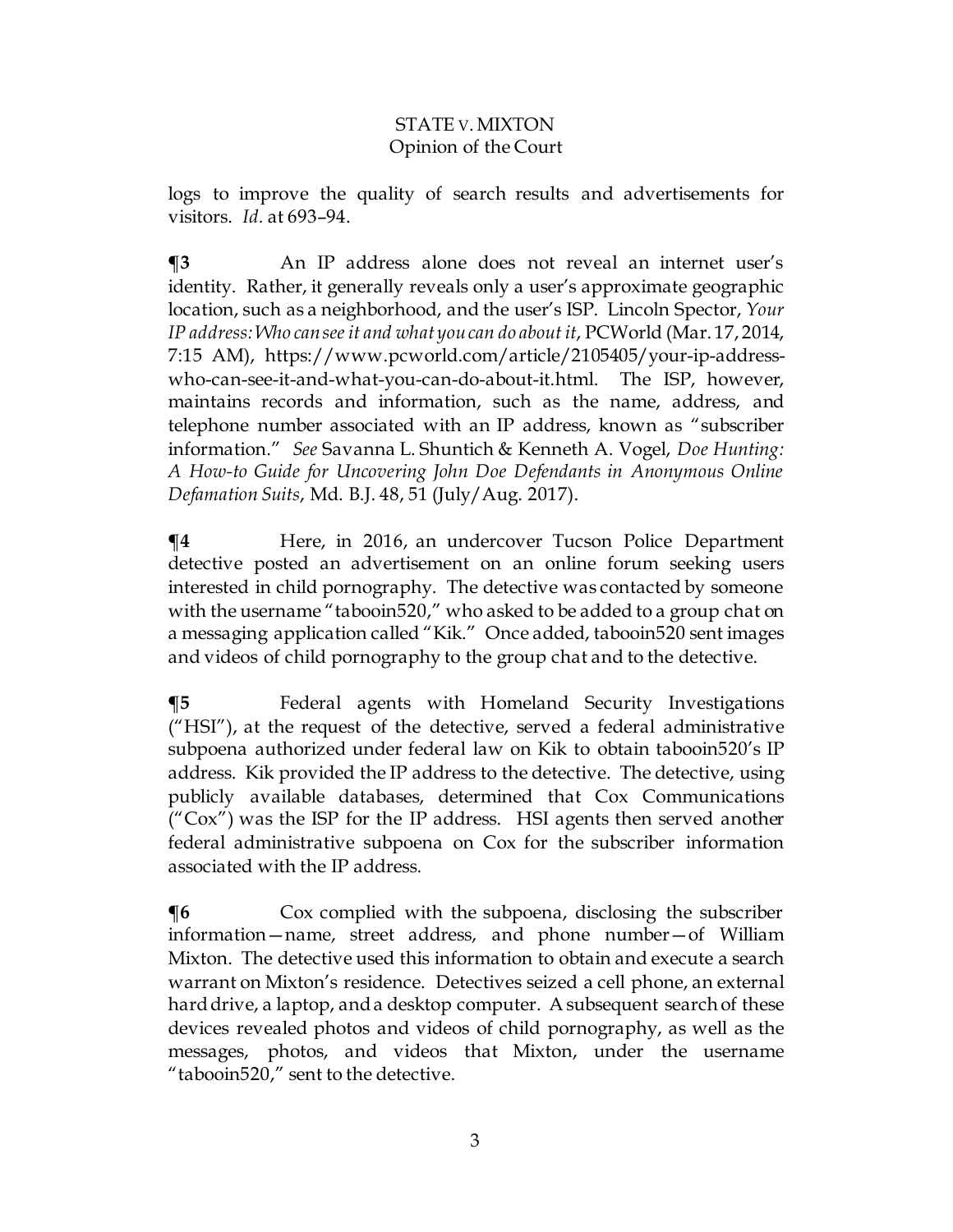**¶7** Mixton was indicted on twenty counts of sexual exploitation of a minor under fifteen years of age. Mixton moved unsuccessfully to suppress the subscriber information and all evidence seized from his residence on the grounds that the Fourth Amendment to the United States Constitution and article 2, section 8 of the Arizona Constitution require a warrant or court order to obtain his IP address and ISP subscriber information. A jury convicted Mixton on all counts, and he appealed.

 $\P$ **8** In a split decision, the court of appeals affirmed Mixton's convictions and sentences, holding that although Mixton lacked a reasonable expectation of privacy under the Fourth Amendment, *State v. Mixton*, 247 Ariz. 212, 220 ¶ 13 (App. 2019), the Arizona Constitution required a search warrant to obtain his ISP subscriber information, *id.* at 225 ¶ 27, and the federal third-party doctrine did not apply to the Arizona Constitution, *id.* at 227 ¶ 33. The court concluded that, although the State obtained Mixton's ISP subscriber information in violation of the Arizona Constitution, suppression of the information was unnecessary because the good-faith exception to the exclusionary rule applied, as no precedent prohibited the search, controlling law deemed the search reasonable, and law enforcement reasonably relied on existing precedent. *Id.* at 228 ¶ 39.

**¶9** On review in this Court, the State argues that article 2, section 8 of the Arizona Constitution does not require a search warrant or court order to obtain IP addresses and ISP subscriber information. Mixton disagrees and further contends that the Fourth Amendment protects IP addresses and ISP subscriber information in light of *Carpenter v. United States*, 138 S. Ct. 2206 (2018).

**¶10** We granted review to consider whether the United States or Arizona Constitution requires a search warrant or court order to obtain IP addresses and ISP subscriber information, a recurring issue of statewide importance. We have jurisdiction under article 6, section 5(3) of the Arizona Constitution and A.R.S. § 12-120.24.

## **DISCUSSION**

**¶11** Whether the United States or Arizona Constitution requires a search warrant or court order to obtain an IP address and ISP subscriber information involves the interpretation of constitutional provisions, a matter we review de novo. *See State v. Hegyi*, 242 Ariz. 415, 416 ¶ 7 (2017).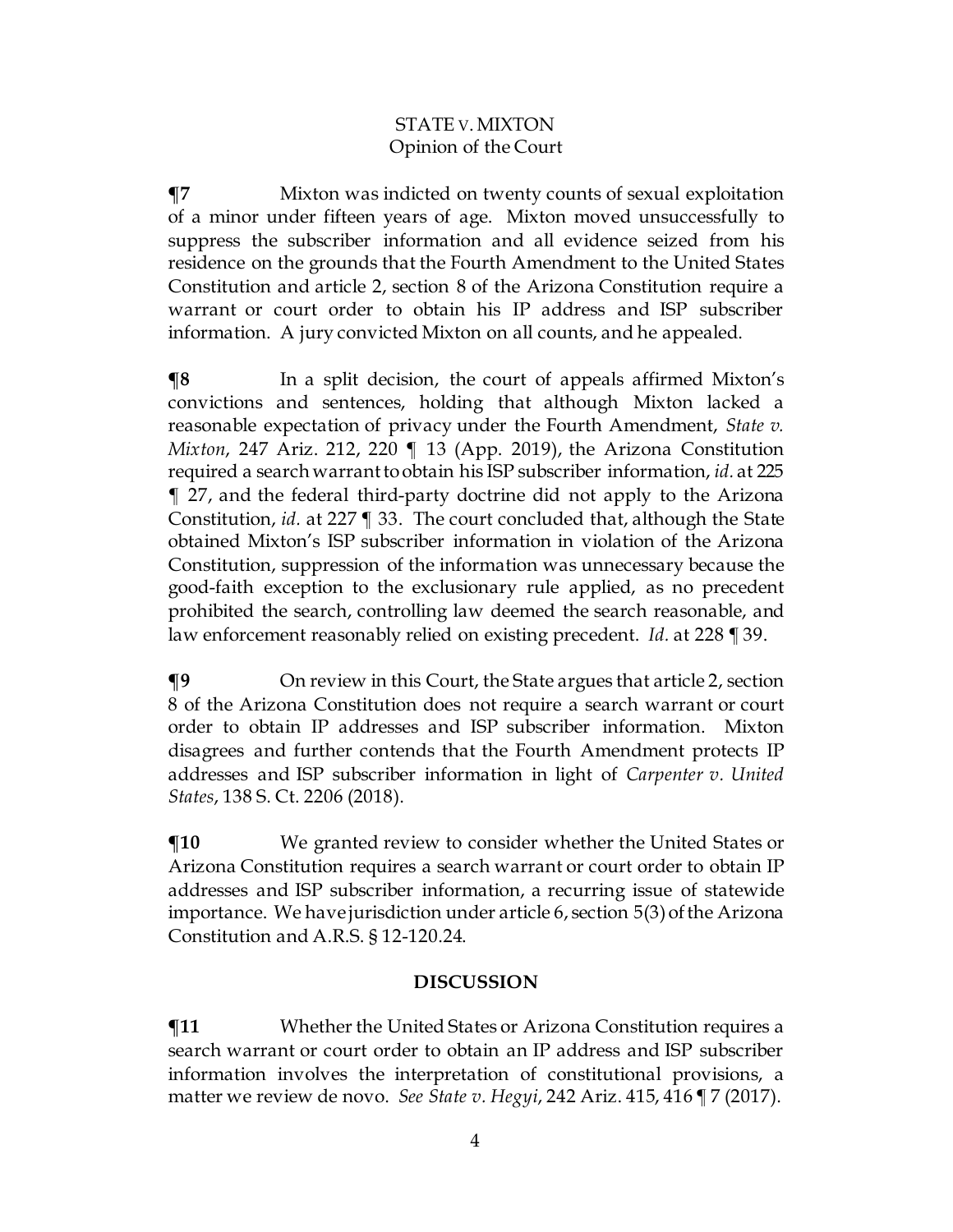#### **I.**

**¶12** We consider first whether, in light of *Carpenter*, the United States Constitution requires a search warrant or court order to obtain an IP address and ISP subscriber information.

#### **A.**

**¶13** The Fourth Amendment protects "[t]he right of the people to be secure in their persons, houses, papers, and effects, against unreasonable searches and seizures." The Fourth Amendment was designed to protect individuals against "arbitrary invasions by governmental officials." *Carpenter*, 138 S. Ct. at 2213 (quoting *Camara v. San Francisco*, 387 U.S. 523, 528 (1967)). Traditionally, the Supreme Court viewed search and seizure under the Fourth Amendment through a lens of "common-law trespass." *See United States v. Jones*, 565 U.S. 400, 405 (2012). However, the Court has recognized that the Fourth Amendment protects people, not just places, when an individual "seeks to preserve something as private" and that expectation is "one that society is prepared to recognize as reasonable." *Carpenter*, 138 S. Ct. at 2213 (quoting *Smith v. Maryland*, 442 U.S. 735, 740 (1979)). "A 'search' occurs when an expectation of privacy that society is prepared to consider reasonable is infringed." *United States v. Jacobsen*, 466 U.S. 109, 113 (1984).

#### **B.**

**¶14** Federal appellate courts held uniformly, before *Carpenter*,that the Fourth Amendment does not protect IP addresses and ISP subscriber information because such information falls within the exception created by the "third-party doctrine." *See, e.g.*, *United States v. Bynum*, 604 F.3d 161, 164 (4th Cir. 2010) (noting that every federal court considering this issue has held that subscriber information provided to an internet provider is not protected by the Fourth Amendment); *United States v.Perrine*, 518 [F.3d1196,](https://1.next.westlaw.com/Link/Document/FullText?findType=Y&serNum=2015456672&pubNum=506&originatingDoc=I7c6e0aa359ea11df9988d233d23fe599&refType=RP&fi=co_pp_sp_506_1204&originationContext=document&transitionType=DocumentItem&contextData=(sc.UserEnteredCitation)#co_pp_sp_506_1204) [1204–05](https://1.next.westlaw.com/Link/Document/FullText?findType=Y&serNum=2015456672&pubNum=506&originatingDoc=I7c6e0aa359ea11df9988d233d23fe599&refType=RP&fi=co_pp_sp_506_1204&originationContext=document&transitionType=DocumentItem&contextData=(sc.UserEnteredCitation)#co_pp_sp_506_1204) (10th Cir. 2008)(collecting cases that hold the Fourth Amendment's privacy expectation does not apply to IP addresses and ISP subscriber information); *United States v. Forrester*, 512 F.3d 500, 510 (9th Cir. 2008) (holding that IP addresses and ISP subscriber information are not protected by the Fourth Amendment). The third-party doctrine is premised on the concept of privacy. Specifically, the doctrine is an analytical construct used to differentiate between information a person seeks to preserve as private, and information that, because he shares it with others, is not treated as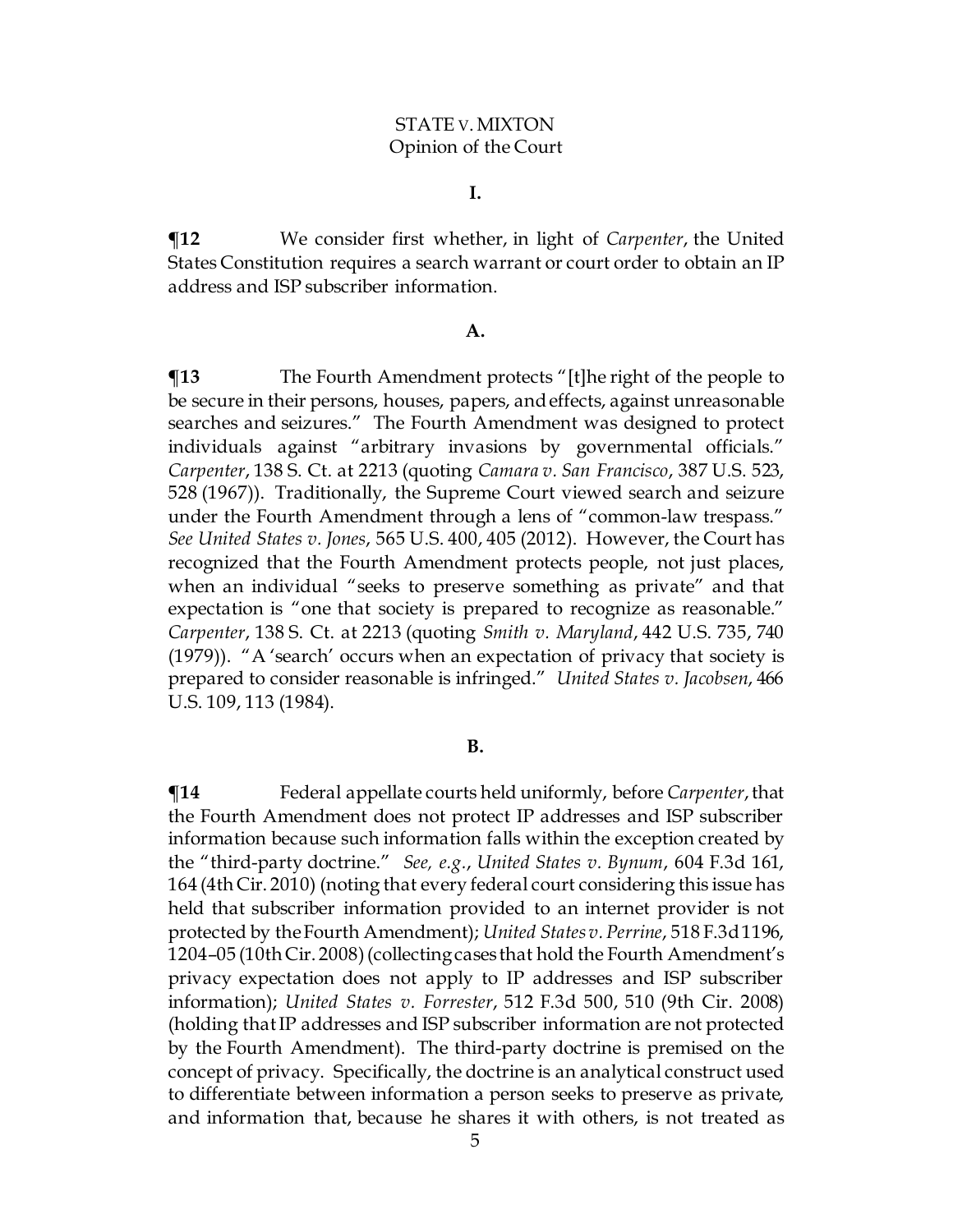private. Using this construct, a person has no expectation of privacy in information he voluntarily discloses to third parties, even if there is an assumption it will be used only for a limited purpose. *Carpenter*, 138 S. Ct. at 2216. And, because it is no longer private, the government may obtain such information from a third party without triggering the Fourth Amendment's protections. *Id.*

**¶15** The third-party doctrine traces its roots to *United States v. Miller*, 425 U.S. 435 (1976), and *Smith v. Maryland*, 442 U.S. 735 (1979). In *Miller*, the government subpoenaed a defendant's bank for records, including the defendant's checks, deposit slips, and statements. 425 U.S. at 437–38. The Supreme Court held that those documents were business records of the bank; thus, the defendanthad no privacy interest in them. *Id.* at 440.

**¶16** In *Smith*, the Supreme Court held that a defendant did not have "a legitimate expectation of privacy regarding the numbers he dialed on his phone." 442 U.S. at 742 (internal quotation marks omitted). The Court emphasized that customers knew they were conveying phone numbers to the telephone company and that the company could keep records of those phone calls. *Id.* It also reasoned that recording the numbers a customer dials does not convey the *contents* of the communication, thus distinguishing *Katz v. United States*, 389 U.S. 347 (1967), which held that the warrantless monitoring of telephone conversations from a public telephone booth violated the Fourth Amendment. *Smith*, 442 U.S. at 741.

**¶17** Thus, "*Smith* and *Miller* . . . did not rely solely on the act of sharing [information]. Instead, they considered 'the nature of the particular documents sought' to determine whether 'there is a legitimate "expectation of privacy" concerning their contents.'" *Carpenter*, 138 S. Ct. at 2219 (quoting *Miller*, 425 U.S. at 442). The Ninth Circuit has aptly described the de minimis privacy interests implicated in the non-content information generated by an IP address:

When the government obtains the to/from addresses of a person's e-mails or the IP addresses of websites visited, it does not find out the contents of the messages or know the particular pages on the websites the person viewed. At best, the government may make educated guesses about what was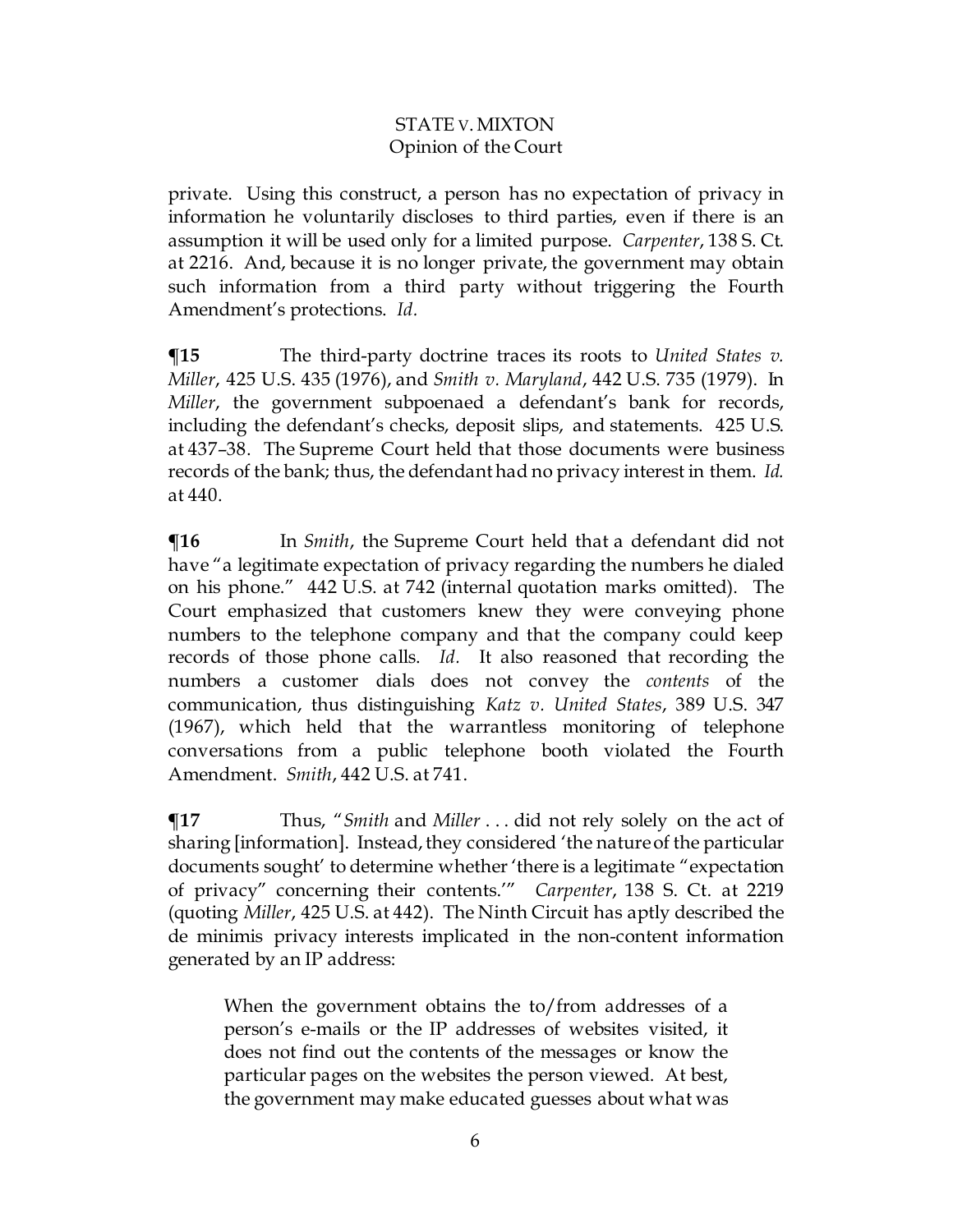said in the messages or viewed on the websites based on its knowledge of the e-mail to/from addresses and IP addresses—but this is no different from speculation about the contents of a phone conversation on the basis of the identity of the person or entity that was dialed. Like IP addresses, certain phone numbers may strongly indicate the underlying contents of the communication; for example, the government would know that a person who dialed the phone number of a chemicals company or a gun shop was likely seeking information about chemicals or firearms. Further, when an individual dials a pre-recorded information or subjectspecific line, such as sports scores, lottery results or phone sex lines, the phone number may even show that the caller had access to specific content information. Nonetheless, the Court in *Smith* and *Katz* drew a clear line between unprotected addressing information and protected content information that the government did not cross here.

*Forrester*, 512 F.3d at 510.

**¶18** As with bank records and dialed telephone numbers, an internet user voluntarily provides subscriber information and IP addresses to third-party ISPs and servers. Subscriber information and IP addresses also do not reveal the substance or content of the internet user's communication any more than the information affixed to the exterior of a mailed item. *See* Shuntich & Vogel, *supra ¶* 3, at 51 (noting that 18 U.S.C. § 2701 et seq. prohibits companies from disclosing "contents of a communication," but they may turn over non-content information like IP addresses, phone numbers, and physical addresses in response to a subpoena); *cf. Forrester*, 512 F.3d at 511 ("In a line of cases dating back to the nineteenth century, the Supreme Court has held that the government cannot engage in a warrantless search of the contents of sealed mail, but can observe whatever information people put on the outside of mail, because that information is voluntarily transmitted to third parties.").

**C.**

**¶19** In *Carpenter*, decided nearly 40 years after *Smith*, officers accessed cellphone data, commonly known as cell-site location information ("CSLI"), to reveal a suspect's movements over the course of 127 days. 138 S. Ct. at 2217. CSLI is generated by a cellphone whenever it receives a text,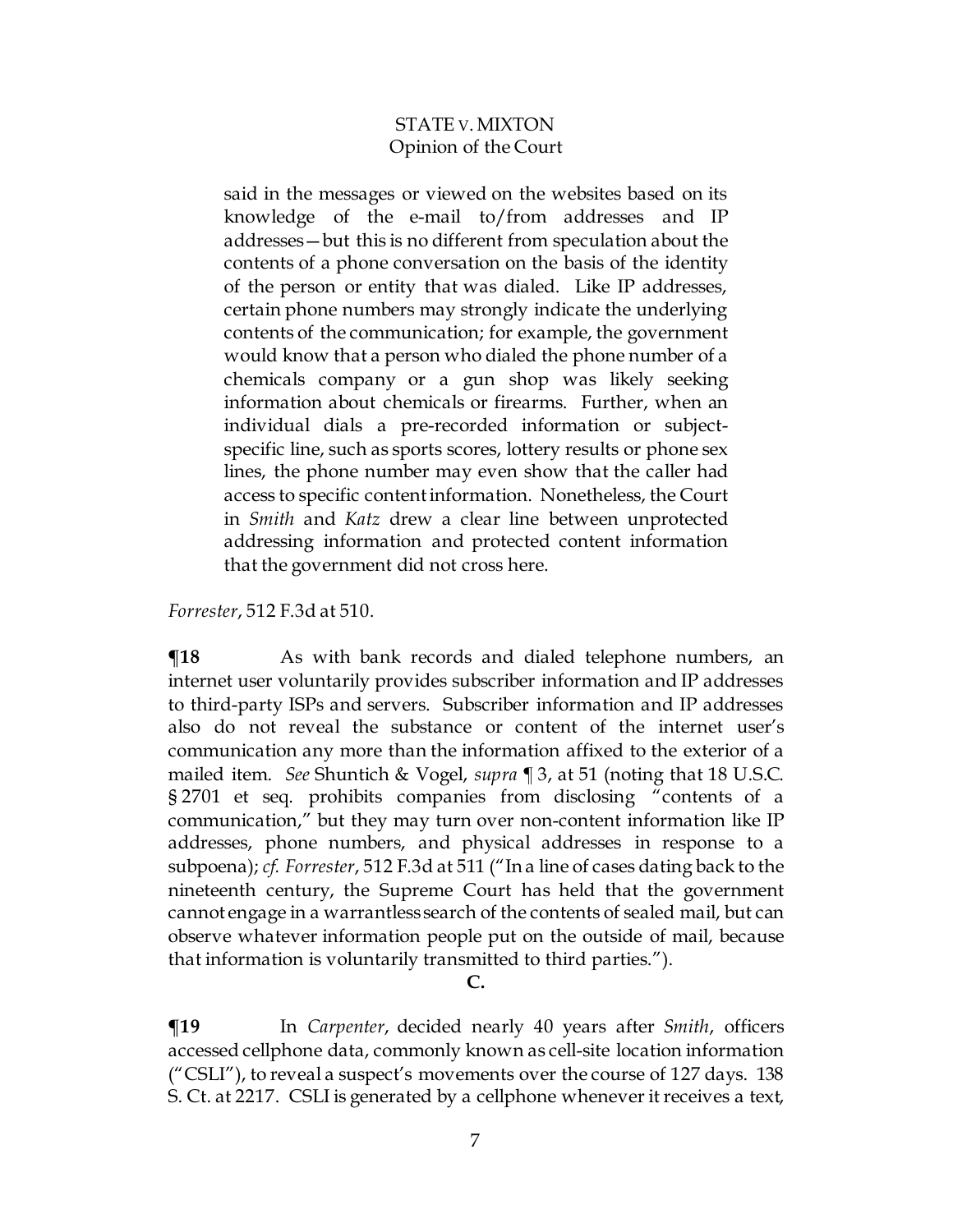email, call, or when an app seeks to refresh data. *Id.* at 2220. As a result, CSLI is generated continuously without a user's affirmative act. The Court described CSLI evidence as "detailed, encyclopedic, and effortlessly compiled," *id.* at 2216, and noted that it "tracks nearly exactly the movements of its owner," allowing the government to achieve "near perfect surveillance, as if it had attached an ankle monitor to the phone's user," *id.* at 2218. Concerned that CSLI could be used to continuously and effortlessly surveil cell phone users, the Court created a "narrow" exception to the third-party doctrine, requiring the government to obtain a search warrant for CSLI. *Id.* at 2220*.* The Court emphasized that a "detailed chronicle of a person's physical presence compiled every day, every moment, over several years" implicated privacy concerns far exceeding those in *Smith* and *Miller*. *Id.*

**¶20** Following *Carpenter*, every federal appellate court addressing the issue has affirmed that the Fourth Amendment's warrant requirement does not reach IP addresses and ISP subscriber information. *See, e.g.*, *United States v. Hood*, 920 F.3d 87, 92 (1st Cir. 2019) (holding that IP addresses are subject to the third-party doctrine and fall outside the scope of *Carpenter*); *United States v. Contreras*, 905 F.3d 853, 857 (5th Cir. 2018) (ruling that, post-*Carpenter*, ISP subscriber information "falls comfortably within the scope of the third-party doctrine"); *see also United States v. Wellbeloved-Stone*, 777 F. App'x 605, 607 (4th Cir. 2019) (declining to revisit *Bynum*'s holding that subscriber information was not protected by the Fourth Amendment in light of *Carpenter*); *United States v. VanDyck*, 776 F. App'x 495, 496 (9th Cir. 2019) (declining to revisit *Forrester*'s holding that IP addresses and ISP subscriber information are not protected by the Fourth Amendment in light of *Carpenter*).

**¶21** Although this Court is not bound by federal appellate courts' interpretations of federal constitutional provisions, *see State v. Montano*, 206 Ariz. 296, 297 ¶ 1 n.1 (2003), we may embrace them to "further predictability and stability of the law." *See Weatherford ex rel. Michael L. v. State*, 206 Ariz. 529, 533 ¶ 9 (2003). Here, because the federal appellate courts' jurisprudence is uniform and sound, we decline to depart from it.

## **D.**

**¶22** Despite federal appellate courts' refusal to extend *Carpenter*'s exception to the third-party doctrine to IP addresses and ISP subscriber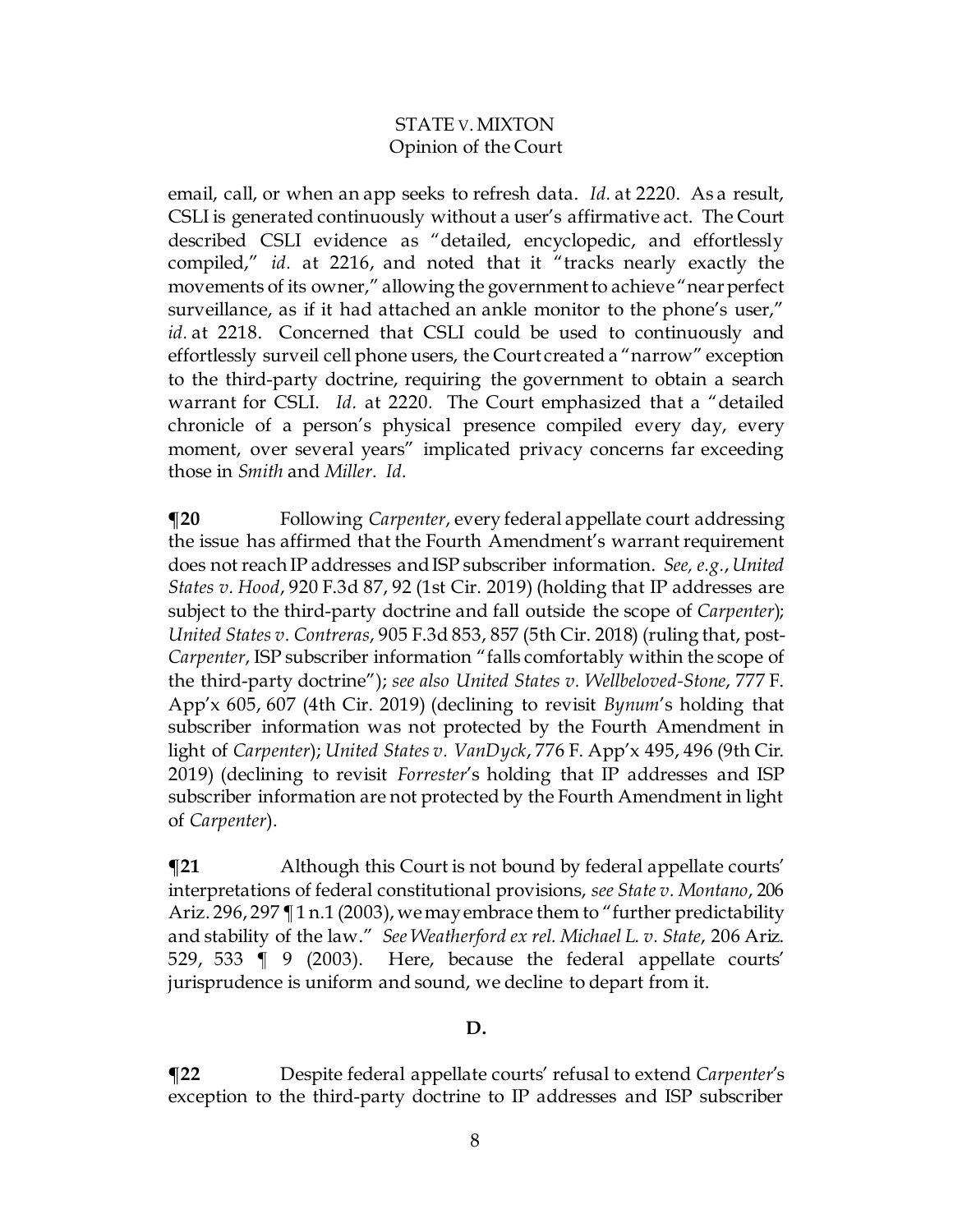information, the court of appeals' dissent and Mixton argue that this information *should* fall within *Carpenter*'s exception. *Mixton*, 247 Ariz. at 228–29 ¶¶ 42–43 (Eckerstrom, J., dissenting in part). We disagree. Both stretch *Carpenter* beyond its jurisprudential reach.

**¶23** First, *Carpenter* expressly preserved the third-party doctrine's existing application to information, such as cell phone and bank records, that is shared with a third party. *See* 138 S. Ct. at 2216–17, 2220 ("We do not disturb the application of *Smith* and *Miller*."). It is beyond contention that IP addresses and ISP subscriber information fit this description. Second, the nature of an IP address and ISP subscriber information is fundamentally different from CSLI's perpetual surveillance attributes. "IP addresses . . . are widely and voluntarily disseminated in the course of normal use of networked devices," *United States v. Weast*, 811 F.3d 743, 748 (5th Cir. 2016), reveal only the approximate geographical location of a subscriber, *supra* ¶ 3, and do not divulge the content of a user's communication, *supra* ¶¶ 17–18. ISP subscriber information includes only data the subscriber voluntarily provides the ISP—typically the subscriber's name, address, and phone number. Third, although internet activity may be akin to cell phone use in its centrality to participation in a modern society, CSLI is generated without an affirmative act by cell phone users and can be avoided only by ceasing cell phone use entirely, whereas internet users retain a measure of autonomy in masking their online activities. For example, users can anonymously access the internet via public and private services, such as public libraries and public WiFi networks at private businesses, or mask their online movements through proxy services like virtual private networks ("VPN"). *See* Shuntich & Vogel, *supra* ¶ 3, at 51. Thus, the IP address may not trace back to the user if he uses a third-party network. *See Hood*, 920 F.3d at 89 (describing a suspect's use of a hotel's Wi-Fi network to access a messaging app).

**¶24** We also reject Mixton's request that we recognize a novel Fourth Amendment protection to avert the government's theoretical derivative use of IP addresses to trace internet users' browsing history. Mixton's sole source for this claim is a 2013 report by the Office of the Privacy Commissioner of Canada, which asserts that an IP address's internet history can be discovered by using the address as a search term in Google and other public search engines. Off. of the Priv. Comm'r of Can., *What an IP Address Can Reveal About You* (May 2013),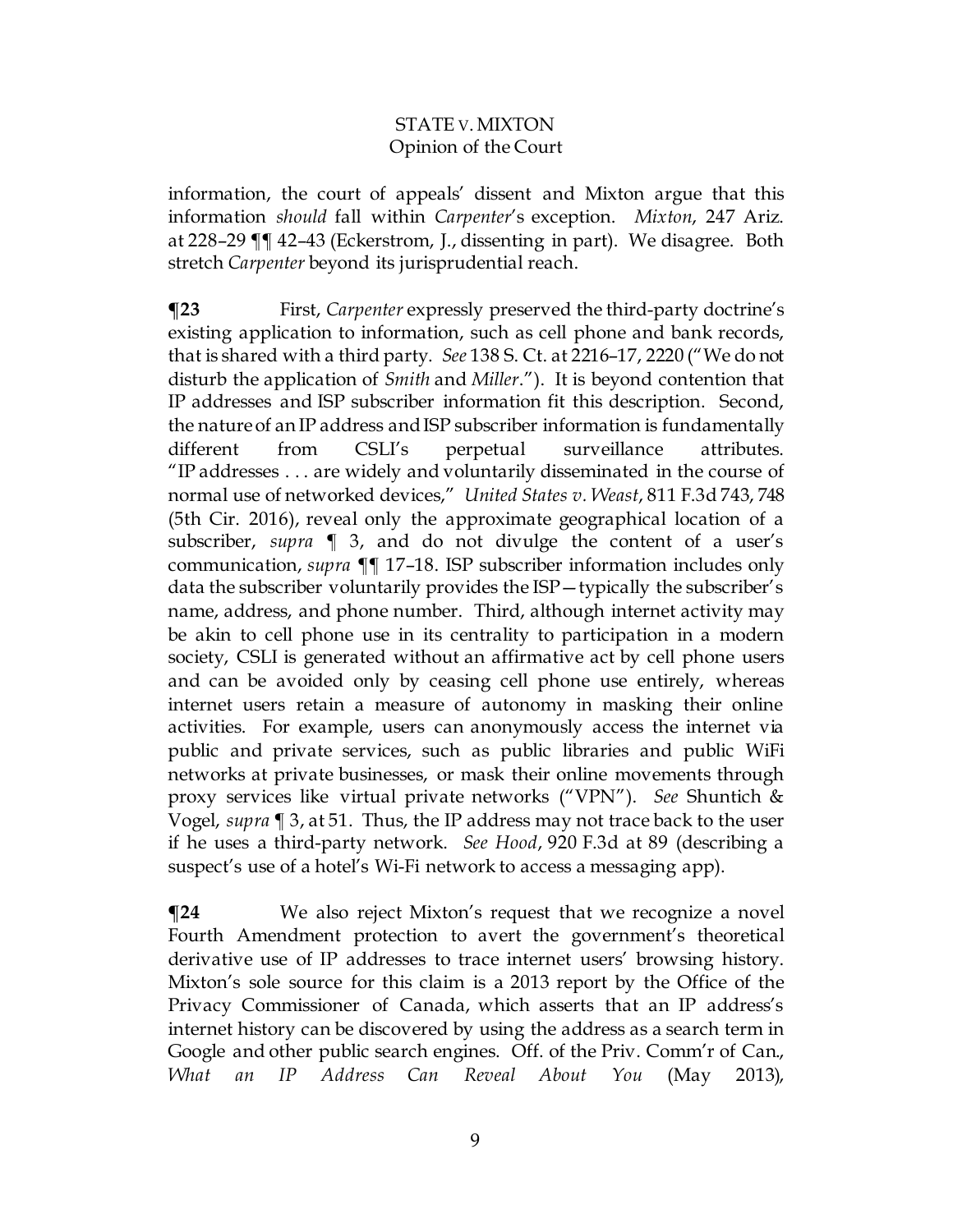https://www.priv.gc.ca/en/opc-actions-anddecisions/research/explore-privacy-research/2013/ip\_201305/.

**¶25** Mixton's claim is a thin reed upon which to rest a radical departure from unanimous federal Fourth Amendment jurisprudence concerning the lack of a privacy interest in an IP address. First, the study appears premised on the unproven assumption that an IP address search accurately and exhaustively identifies websites visited by a user. Second, it is not apparent that the report's results have been replicated, and we are unaware of any other authority that supports the report's claim that an IP address's exhaustive search history is publicly accessible. *See Product Privacy Notice – VPN Products*, Pango, https://www.pango.co/privacy/vpn-

products/#:~:text=Our%20VPN%20products%20do%20not%20log%20or %20otherwise%20record%20IP,accessed%20through%20a%20VPN%20con nection (last visited Jan. 05, 2020) (explaining that an IP address only reveals a user's ISP and geographical identifiers). In fact, during argument, counsel for Mixton conceded that, with respect to such Google searches, she did not "know specifically how much information [IP addresses] reveal." Third, even if an IP address could be used to peruse a user's search history with a public search engine, any assertion of privacy is even more attenuated because a website would have to deliberately publicize its visitors' IP addresses to reveal a user's browser history. *See* Joshua J. McIntyre, *Balancing Expectations of Online Privacy: Why Internet Protocol (IP) Addresses Should Be Protected As Personally Identifiable Information*, 60 DePaul L. Rev. 895, 896 (2011) (explaining that IP addresses are logged by a visited website); Ron A. Dolin, J.D., Ph.D., *Search Query Privacy: The Problem of Anonymization*, 2 Hastings Sci. & Tech. L.J. 137, 160–61 (2010) (asserting that IP addresses disclosed to a search engine may become the intellectual property of the search engine); Wikipedia, *Welcome unregistered editing*, https://en.wikipedia.org/wiki/Wikipedia:Welcome\_ unregistered\_editing (last visited Jan. 05, 2020) (explaining that Wikipedia records and publicizes the IP addresses of users who edit a page without logging into an account); Zach Lerner, *A Warrant to Hack: An Analysis of the Proposed Amendments to Rule 41 of the Federal Rules of Criminal Procedure*, 18 Yale J.L. & Tech. 26, 64 (2016) ("The collection of a user's IP address is less harmful to that user than the collection of his or her browsing history, email content, or other, more personal information."). Finally, there is no allegation in this case that the State made derivative use of Mixton's IP address. Instead, the sole issue before us is the constitutionality of the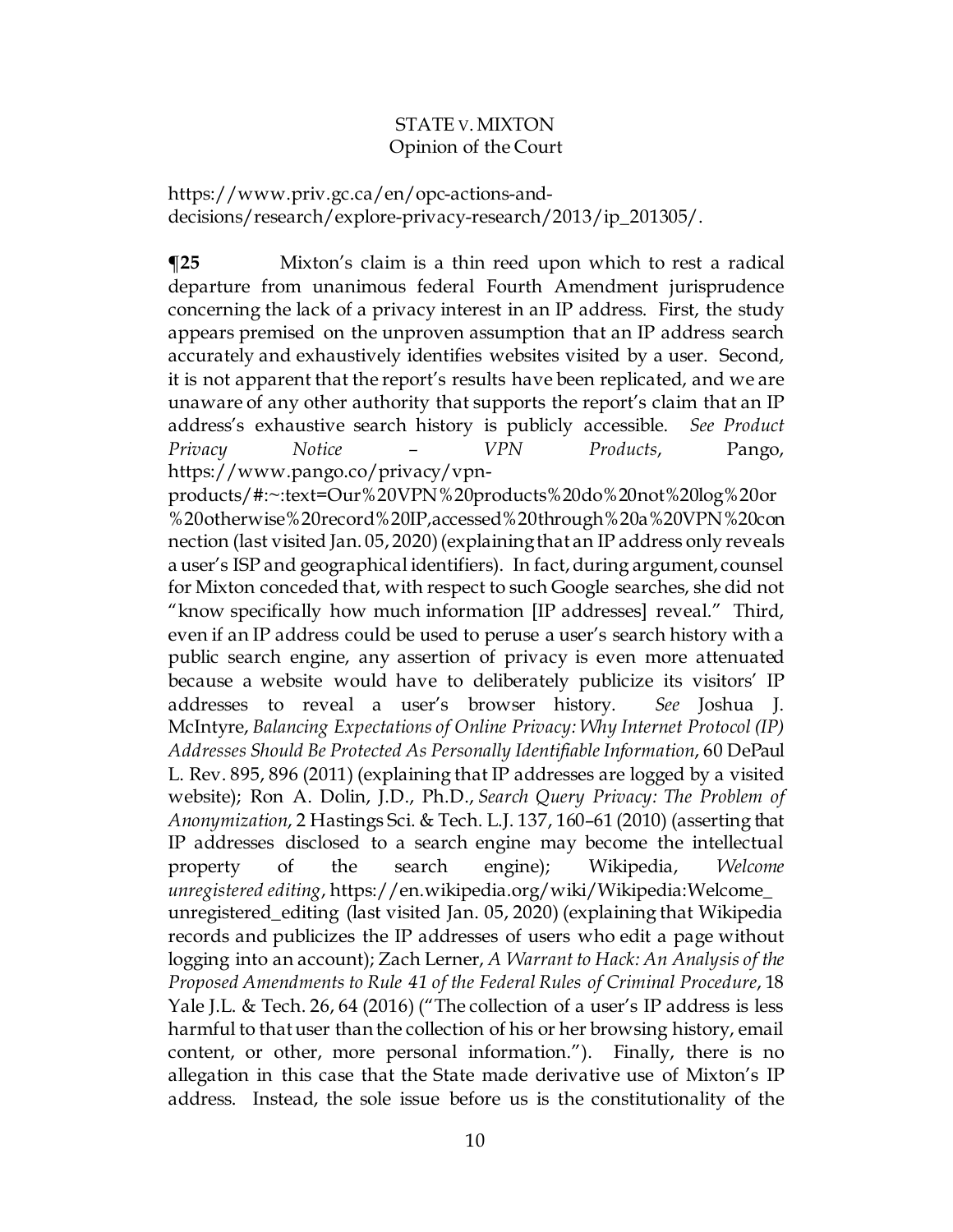State's use of a federal administrative subpoena to obtain an IP address and ISP subscriber information, which is the only relevant authority the federal statute confers.

**¶26** In sum, *Carpenter* expressly preserves existing applications of *Smith* and *Miller* and its logic does not extend its exception to the third-party doctrine for CSLI information to IP addresses and ISP subscriber information. Such information does not implicate the privacy interests embodied in the de facto omnipresent surveillance generated by "detailed, encyclopedic" CSLI information. *Carpenter*, 138 S. Ct. at 2217. Therefore, we hold that—just as every federal court has held—the Fourth Amendment does not, in light of *Carpenter*, require a search warrant to obtain IP addresses and ISP subscriber information.

## **II.**

**¶27** We turn next to Mixton's contention that the Arizona Constitution, article 2, section 8, requires the State to obtain a warrant or court order to acquire his IP address or ISP subscriber information.

## **A.**

**¶28** Our primary purpose when interpreting the Arizona Constitution is to "effectuate the intent of those who framed the provision." *Jett v. City of Tucson*, 180 Ariz. 115, 119 (1994). "When the language of a provision is clear and unambiguous, we apply it without resorting to other means of constitutional construction." *Heath v. Kiger*, 217 Ariz. 492, 494 ¶ 6 (2008). We may examine its history, if necessary, to determine the framers' intent. *Boswell v. Phx. Newspapers, Inc.*, 152 Ariz. 9, 12 (1986).

**¶29** The Arizona Constitution provides that "[n]o person shall be disturbed in his private affairs, or his home invaded, without authority of law." Ariz. Const. art. 2, § 8. This section, entitled "Right to Privacy" and often referred to as the "Private Affairs Clause," was adopted verbatim from the Washington State Constitution. *See* Wash. Const. art. 1, § 7. Passage of Arizona's Private Affairs Clause preceded the Fourteenth Amendment's incorporation of the Fourth Amendment, *see* John Leshy, *The Making of the Arizona Constitution*, 20 Ariz. St. L.J. 1, 81 (1988), but it "is of the same general effect and purpose as the Fourth Amendment to the Constitution of the United States." *Turley v. State*, 48 Ariz. 61, 70 (1936).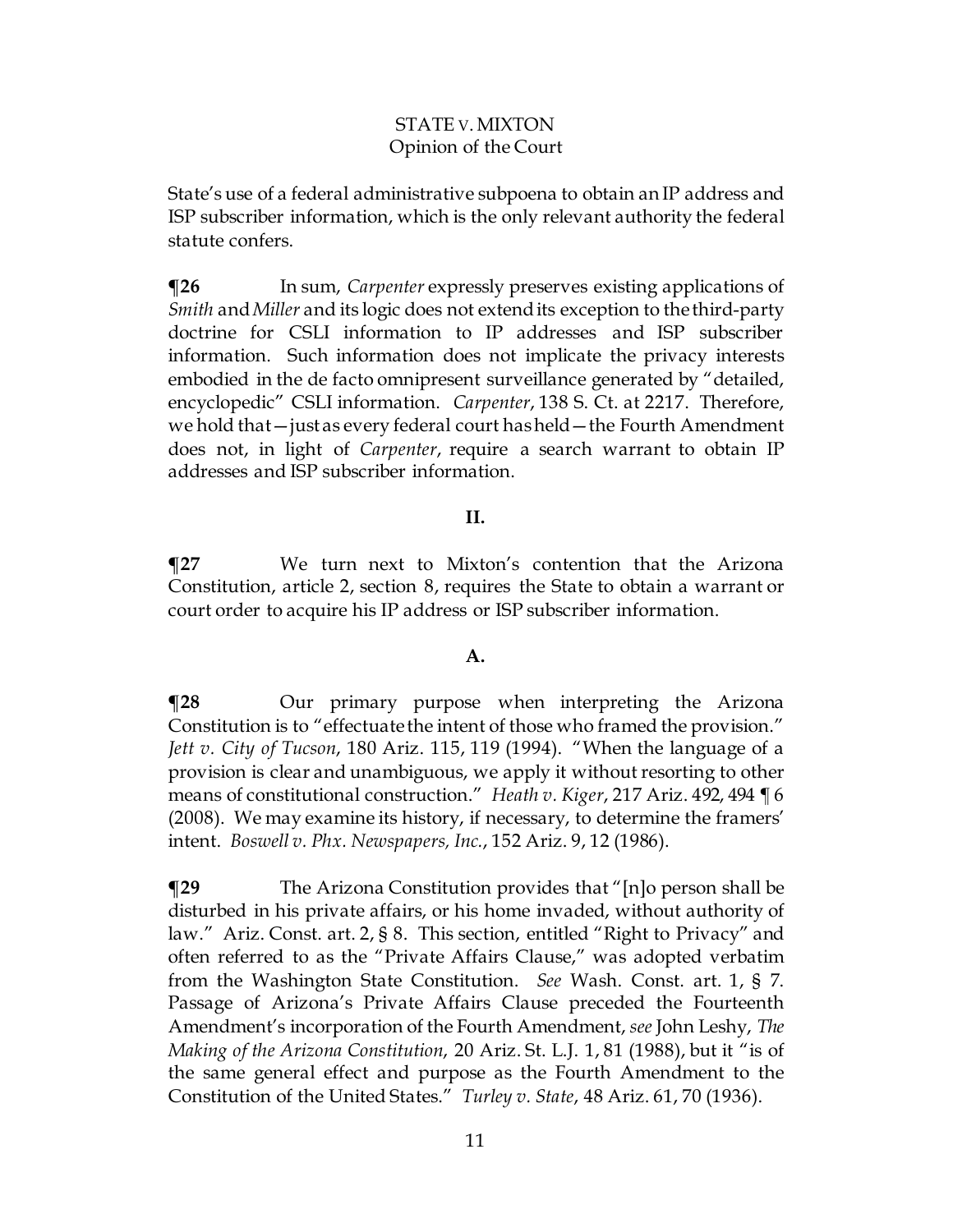**¶30** As an analytical starting point, we compare the texts of Arizona's Constitution and the relevant federal amendments to determine whether Arizona's Constitution provides greater protections than its federal counterpart. *See, e.g.*, *Brush & Nib Studio, LC v. City of Phoenix*, 247 Ariz. 269, 281 ¶ 45 (2019) (comparing the language in the First Amendment and article 2, section 6 of the Arizona Constitution). We have observed that "[t]he Arizona Constitution is even more explicit than its federal counterpart in safeguarding the fundamental liberty of Arizona citizens." *State v. Ault*, 150 Ariz. 459, 463 (1986). The Fourth Amendment protects a finite index of enumerated items—"persons, houses, papers, and effects" whereas the Private Affairs Clause, by its terms, encompasses the seemingly more expansive realm of "private affairs." *Compare* U.S. Const. amend. IV *with* Ariz. Const. art. 2, § 8.

**¶31** We have noted since statehood that "[s]ection 8, article 2, of the state Constitution . . . , although different in its language, is of the same general effect and purpose as the Fourth Amendment, and, for that reason, decisions on the right of search under the latter are well in point on section 8." *Malmin v. State*, 30 Ariz. 258, 261 (1926). *See also State v. Pelosi*, 68 Ariz. 51, 57 (1948) (noting that the Private Affairs Clause "was adopted for the purpose of preserving the rights which the Fourth Amendment to the Federal Constitution was intended to protect"), *overruled on other grounds by State v. Pina*, 94 Ariz. 243 (1963). "We have the right, however, to give such construction to our own constitutional provisions as we think logical and proper, notwithstanding their analogy to the Federal Constitution and the federal decisions based on that Constitution." *Turley*, 48 Ariz. at 70–71.

**¶32** Indeed, we have recognized that the Private Affairs Clause provides broader protections to the home than the Fourth Amendment. *Ault*, 150 Ariz. at 463. But we have also recognized the value in uniformity with federal law when interpreting and applying the Arizona Constitution. *See State v. Casey*, 205 Ariz. 359, 362 ¶ 11 (2003) (superseded by statute, A.R.S. § 13–205(A)) ("Although this court, when interpreting a state constitutional provision, is not bound by the Supreme Court's interpretation of a federal constitutional clause, those interpretations have 'great weight' in accomplishing the desired uniformity between the clauses."). To that end, we have held that the exclusionary rule, for example, as a matter of state law is "no broader than the federal rule." *State v. Bolt*, 142 Ariz. 260, 269 (1984) ("It is poor judicial policy for rules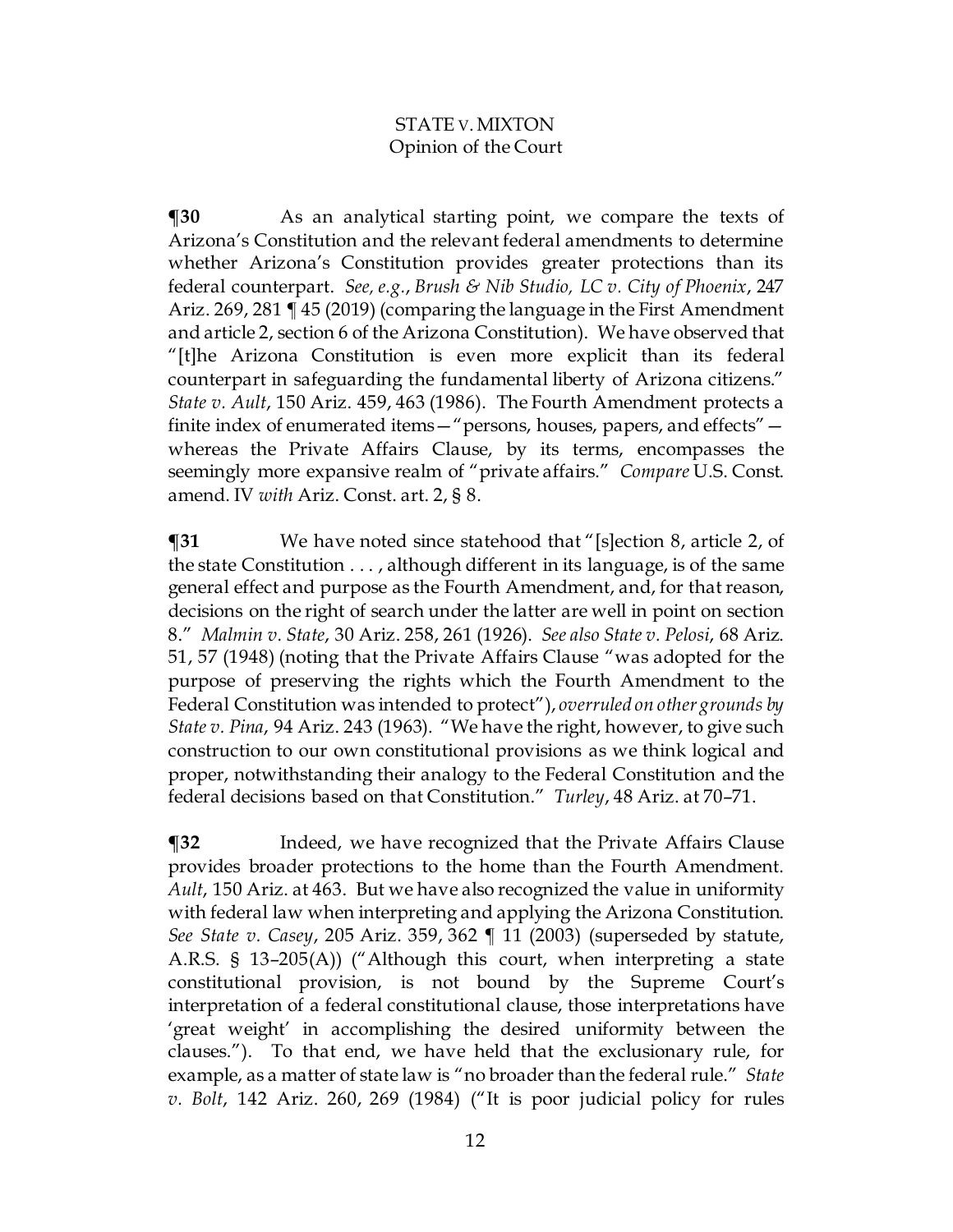governing the suppression of evidence to differ depending upon whether the defendant is arrested by federal or state officers."). Notably, we have yet to expand the Private Affairs Clause's protections beyond the Fourth Amendment's reach, except in cases involving warrantless home entries. *State v. Peltz*, 242 Ariz. 23, 30 ¶ 24 n.3 (App. 2017).

#### **B.**

**¶33** "Private affairs" is not defined in the Arizona Constitution. When the Arizona Constitution does not define its terms, we "look to their 'natural, obvious, and ordinary meaning,'" *Kotterman v. Killian*, 193 Ariz. 273, 284 ¶ 33 (1999) (quoting *Cnty. of Apache v. Sw. Lumber Mills, Inc.*, 92 Ariz. 323, 327 (1962)), and our focus is on their meaning at the time the Constitution was adopted. *See* Antonin Scalia & Bryan A. Garner, *Reading Law: The Interpretation of Legal Texts* 78 (2012) ("Words must be given the meaning they had when the text was adopted."). "Private" is defined as "affecting or belonging to private individuals, as distinct from the public generally." *Private*, Black's Law Dictionary (2d. ed. 1910); *see also Private*, New Websterian Dictionary (1912) ("peculiar to one's self; personal; alone; secret; not public; secluded; unofficial"). "Affairs" is defined as "a person's concerns in trade or property; business." *Affairs*, Black's Law Dictionary (2d. ed. 1910). Thus, because "private affairs" is an ambiguous concept that eludes precise demarcation, it is subject to differing interpretations. Therefore, to discern its meaning, we may consider the context of the provision, "the language used, the subject matter, its historical background, its effects and consequences, and its spirit and purpose." *[Wyatt](https://1.next.westlaw.com/Link/Document/FullText?findType=Y&serNum=1991046265&pubNum=0000661&originatingDoc=I0a759547f5ae11e4b4bafa136b480ad2&refType=RP&fi=co_pp_sp_661_873&originationContext=document&transitionType=DocumentItem&contextData=(sc.DocLink)#co_pp_sp_661_873) v. [Wehmueller](https://1.next.westlaw.com/Link/Document/FullText?findType=Y&serNum=1991046265&pubNum=0000661&originatingDoc=I0a759547f5ae11e4b4bafa136b480ad2&refType=RP&fi=co_pp_sp_661_873&originationContext=document&transitionType=DocumentItem&contextData=(sc.DocLink)#co_pp_sp_661_873)*, 167 Ariz. 281, 284 (1991).

**¶34** To discern the meaning of the Private Affairs Clause, we consider the history of its passage. *Boswell*, 152 Ariz. at 12–13. "Arizona's right to privacy was taken verbatim from the Washington constitution, and the records of the Arizona constitutional convention contain no material addressing its intent." *Hart v. Seven Resorts Inc.*, 190 Ariz. 272, 277 (App. 1997) (considering the Arizona constitutional convention record in holding that article 2, section 8 does not restrict a private individual's actions). The most consequential reference to article 2, section 8, arose in the context of a discussion of article 14, section 16, which requires the "records, books and files" of most types of public corporations to be subject to the "full visitorial and inquisitorial powers of the state." *See* Leshy, *supra* ¶ 29, at 86–87. Delegates argued in favor of article 14, section 16, because "corporations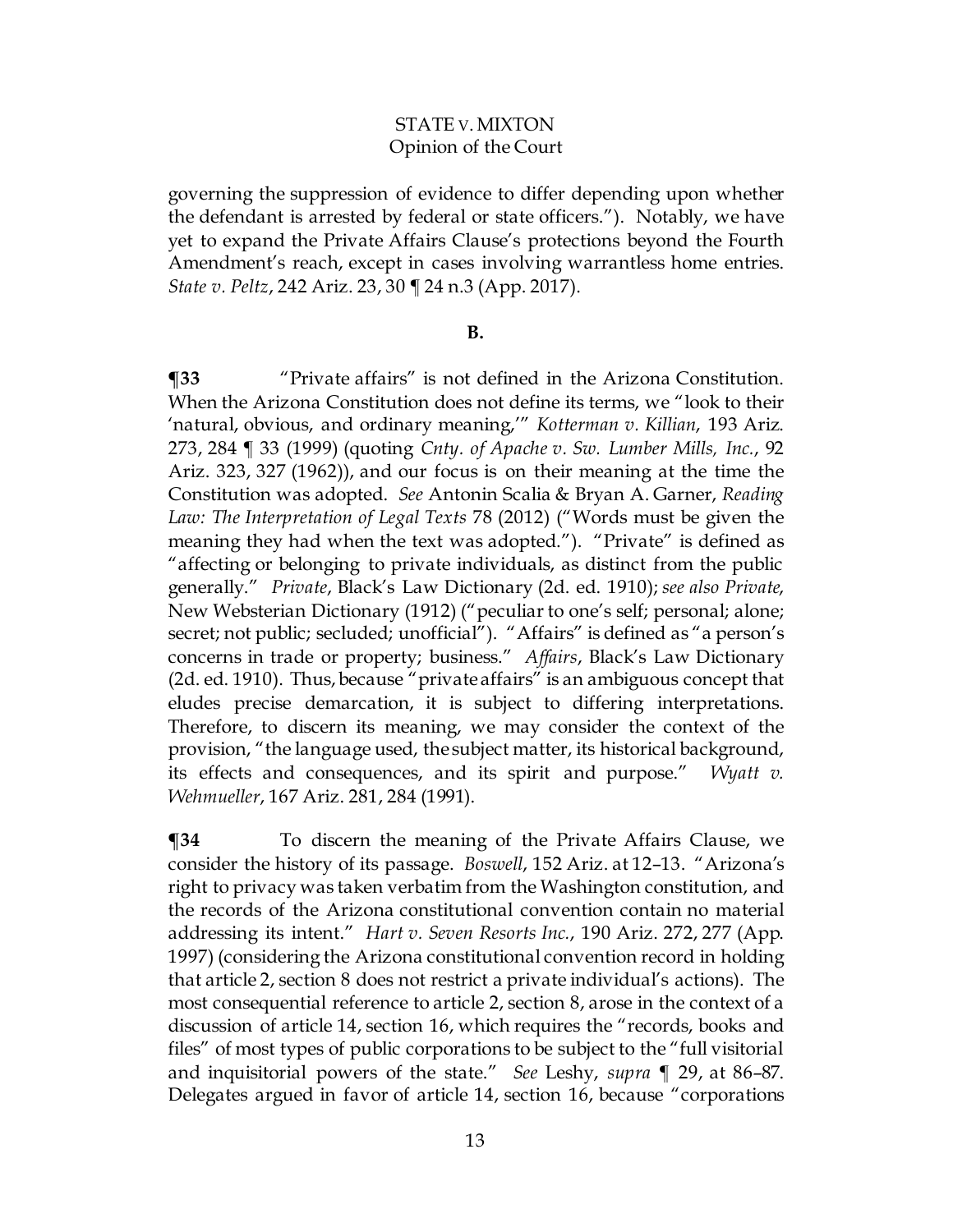were 'persons' and thus protected by the privacy provisions of the Declaration of Rights in article II," and the provision was necessary to facilitate regulatory oversight of corporations. *Id.* at 87. To the extent this reference may implicitly support the proposition that the Private Affairs Clause shields a corporation from the state's sweeping legislative authority to examine all of its records for regulatory purposes as envisioned under article 14, section 16, it does not illuminate whether a federal administrative subpoena seeking non-content information from a third-party corporation to advance a criminal investigation of a subscriber runs afoul of the Arizona Constitution. And although the constitutional convention record is silent on the intent of the Private Affairs Clause, it details several delegates' objections to extending state constitutional protections in other contexts beyond those recognized under the federal Constitution at the time. *See, e.g.*, *id.* at 84–85 (discussing an amendment which would have suppressed evidence obtained from prisoners "under the 'third degree'" or by torture, and the convention's rejection of a proposal to ban the death penalty).

**¶35** Mixton and Amici argue that the Arizona constitutional convention's deliberations support the view that the Private Affairs Clause protects IP addresses and ISP subscriber information. Amicus Goldwater Institute and the dissent advance the argument that Arizona adopted the provision to shield businesses and individuals from growing government demands to investigate their financial dealings. *See* Timothy Sandefur, *The Arizona "Private Affairs" Clause*, 51 Ariz. St. L.J. 723, 731 (2019) (highlighting historical editorial complaints from the *Arizona Republican* against legislative investigations); *infra ¶* 108. But, as noted, the constitutional convention record is devoid of affirmative evidence of this sentiment. Further, the dissent's reliance on contemporaneous editorial comments made to the *Arizona Republican* sheds no light on this issue, because those complaints centered on the dangers of sweeping *legislative* investigations involving unfettered state access to a corporation's business records for political or nefarious purposes. *Id.* In short, notably absent from the records of the constitutional convention is any objection to state use of a subpoena to obtain a business record to facilitate a legitimate criminal investigation of a corporate customer.

**¶36** Having failed to identify relevant support for its position in the Arizona constitutional convention archives or contemporaneous writings from the local paper of record, the dissent asserts the federal thirdparty doctrine and its underlying logic are irreconcilable with the Arizona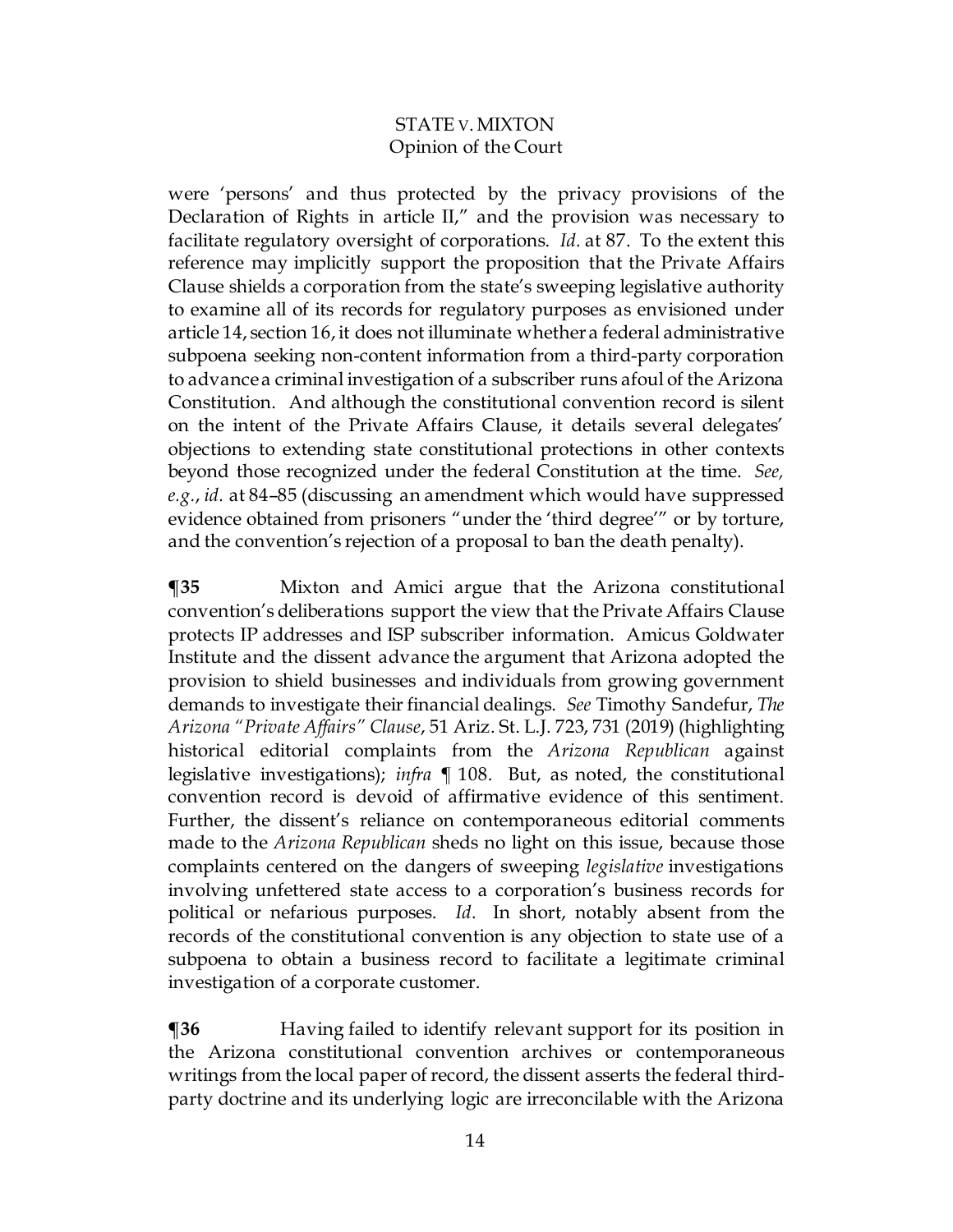Constitution because "'private affairs' were understood in the early Twentieth Century to broadly encompass both personal and business matters, even if transmitted through third parties." *Infra* ¶¶ 100, 107. But the dissent's examples—telegraphs, census data, tax returns, and the like concern the propriety of public disclosure of the content of communications or sensitive information gathered by the government. *Infra* ¶ 106. The legal protections afforded the contents of telegraphs or detailed personal census or tax information collected by the government do not inform whether noncontent IP address or ISP information is a "private affair" under the Arizona Constitution.

**¶37** The dissent also cites to *Boyd v. United States*, 116 U.S. 616 (1886), and *Ex parte Jackson*, 96 U.S. 727 (1877), in support of its claim that, at the time of Arizona statehood, the Private Affairs Clause was widely understood to include business transactions "even within Fourth Amendment jurisprudence at the turn of the century." *Infra* ¶ 109. But *Boyd*  is distinguishable because it merely held that the Fourth and Fifth Amendments foreclose the government from compelling a defendant business owner in a criminal and forfeiture case, without a warrant, to produce at trial self-incriminating business records. 116 U.S. at 620–22. And *Jackson* simply establishes the unremarkable proposition that opening and reading the contents of sealed mail requires a warrant. 96 U.S. at 733. *Boyd* and *Jackson* fail to illuminate what convention delegates may have thought about an entirely different constitutional proposition—the propriety of the state's use of an administrative subpoena for corporate records to advance a criminal investigation against a customer who does not own or control the records.

**¶38** Significantly, even assuming the Private Affairs Clause protects private information unrelated to business dealings, nothing in the record supports the proposition that the Arizona Constitution prohibits the state from obtaining an IP address and ISP information from a third-party provider, via federal subpoena, to advance a criminal investigation. If anything, the text of article 14, section 16, and the discussion preceding its passage, militate in favor of state access to certain corporate records held by third parties to aid criminal investigations. Accordingly, Arizona's constitutional convention record does not support the conclusion that the Private Affairs Clause protects such information and, thus, forecloses the State's warrantless access to it.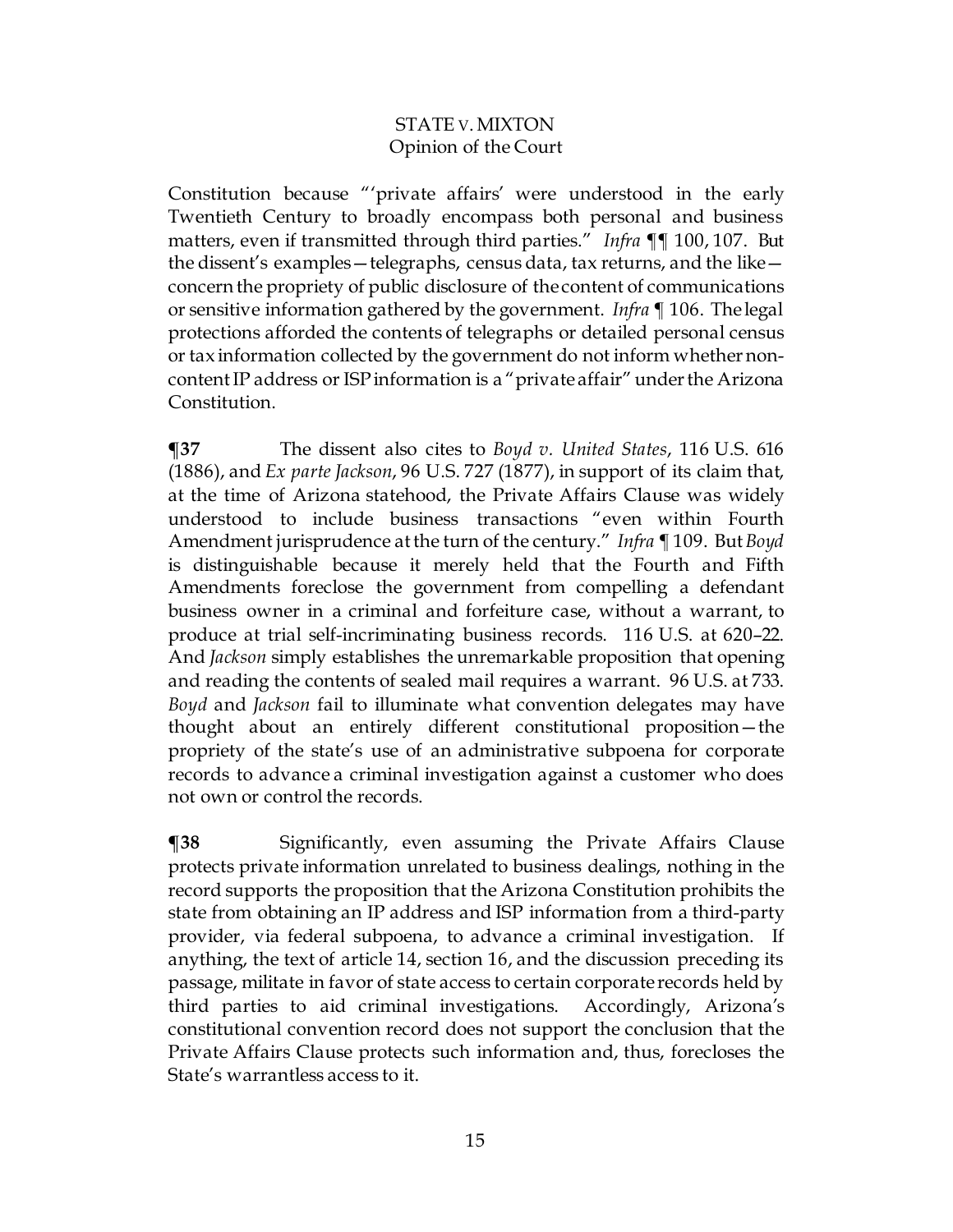**C.**

**¶39** We next address the applicability of the "reasonable expectation of privacy" analysis to our delineation of the scope of the Private Affairs Clause's protections.

 $\P$ **40** The dissent urges that we avoid any inquiry of the reasonableness of our citizens' expectation of privacy in discerning the meaning of "private affairs." *Infra ¶* 127. But the very concept of "privacy" is difficult to reconcile with persons who transmit information to third parties, such as corporate entities, who are free to collect, maintain, and make collateral commercial use of it. Consequently, any definition of "privacy" must logically entail consideration of the nature of the information, and whether and how it is shared with others. Additionally, it must necessarily include an assessment of the reasonableness of an asserted privacy interest to determine whether it is, in fact, private.

 $\P$ **41** Our consideration of the reasonable expectation of privacy analysis, or at least its inherent logic in defining the scope of the Private Affairs Clause, is not novel, and the dissent ignores or discounts our longstanding approach to article 2, section 8. We do not discern the scope of the Private Affairs Clause in a vacuum, but rather we apply the "reasonable expectation of privacy test" to determine its protections. *See, e.g.*, *Mazen v. Seidel*, 189 Ariz. 195, 198–200 (1997) (holding that a homeowner forfeits any reasonable expectation of privacy once firefighters enter his house); *Ault*, 150 Ariz. at 463 ("It is clear that the Fourth Amendment . . . and article 2, section 8 of the Arizona Constitution proscribe unreasonable search and seizure by the state."); *State v. Juarez*, 203 Ariz. 441, 445 ¶ 16 (App. 2002) ("Arizona courts have consistently applied the Fourth Amendment's 'legitimate expectation of privacy' requirement when determining unlawful search or seizure claims made pursuant to Article 2, Section 8."). Thus, the Private Affairs Clause protects a privacy interest in an IP address and ISP subscriber information only if society is prepared to accept such an expectation of privacy as reasonable, *see Mazen*, 189 Ariz. at 198–200; *Juarez*, 203 Ariz. at 445 ¶ 16, or, stated differently, if the nature and use of the information is consistent with what is reasonably conceived as being private.

**¶42** Mixton and the court of appeals contend that internet users are entitled to a reasonable expectation of privacy in all internet activity.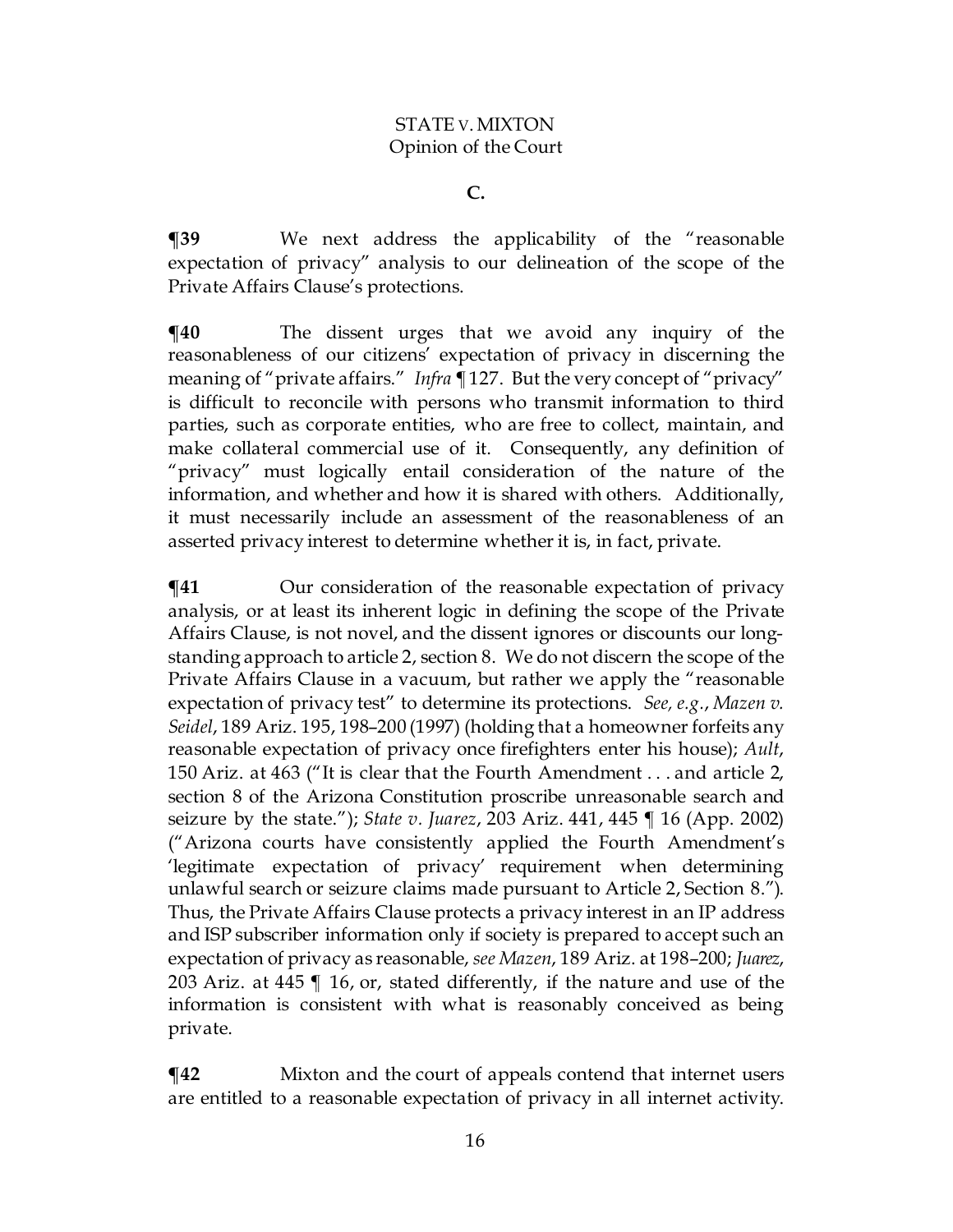But the technological reality belies this claim. Indeed, the websites themselves are public, and are locatable through public search engines. Moreover, third parties often engage in pervasive and prolific derivative disclosure and sharing of internet users' online activity. For example, "[i]nternet activity tracking is used frequently by online advertising networks to create target[ed] advertisements based on users' individual preferences by tracking the user in a variety of ways." Alicia Shelton, *A Reasonable Expectation of Privacy Online "Do Not Track" Legislation*, 45 U. Balt. L.F. 35, 41 (2014). In fact, third-party advertisement networks often share browsing information from multiple websites to build profiles on users. *See id.* ("Suddenly the ad network knows not just technical details of a browser, but potentially very personal information about its user."). An investigation of third-party collection and use of internet users' activity revealed that numerous companies track online activity through the top 100 visited websites. Andrew Couts, *Top 100 Websites: How They Track Your Every Move Online*, Digital Trends (Aug. 30, 2012), http://www.digitaltrends.com/web/top-100-websites-how-are-theytracking-you/.

**¶43** Website operators also collect data on, and analyze, internet users' activities. For example, websites can use "browser fingerprinting" programs to gather "innocuous bits of information, such as a browser's version number, plug-ins, operating system, and language, [so that] websites can uniquely identify ('fingerprint') a browser and, by proxy, its user." Omer Tene & Jules Polonetsky, *To Track or "Do Not Track": Advancing Transparency and Individual Control in Online Behavioral Advertising*, 13 Minn. J.L. Sci. & Tech. 281, 294–95 (2012); *see also* DuckDuckGo, *Privacy Mythbusting #4: I can't be identified just by browsing a website. (If only!)* (July 11, 2017), https://spreadprivacy.com/browser-fingerprinting/. Apps and other programs on mobile devices can also be used to "track users across websites." *See* Tene & Polonetsky, *supra*, at 296; Thomas Brewster, *Exclusive: Warning Over Chinese Mobile Giant Xiaomi Recording Millions of People's 'Private' Web and Phone Use*, Forbes (Apr. 30, 2020, 09:25 AM), https://www.forbes.com/sites/thomasbrewster/2020/04/30/exclusivewarning-over-chinese-mobile-giant-xiaomi-recording-millions-of-peoplesprivate-web-and-phone-use/#75527f831b2a. Websites also often employ "cookies" that allow them to track internet users' browsing habits. *In re Nickelodeon Consumer Privacy Litig.*, 827 F.3d 262, 268 (3d Cir. 2016).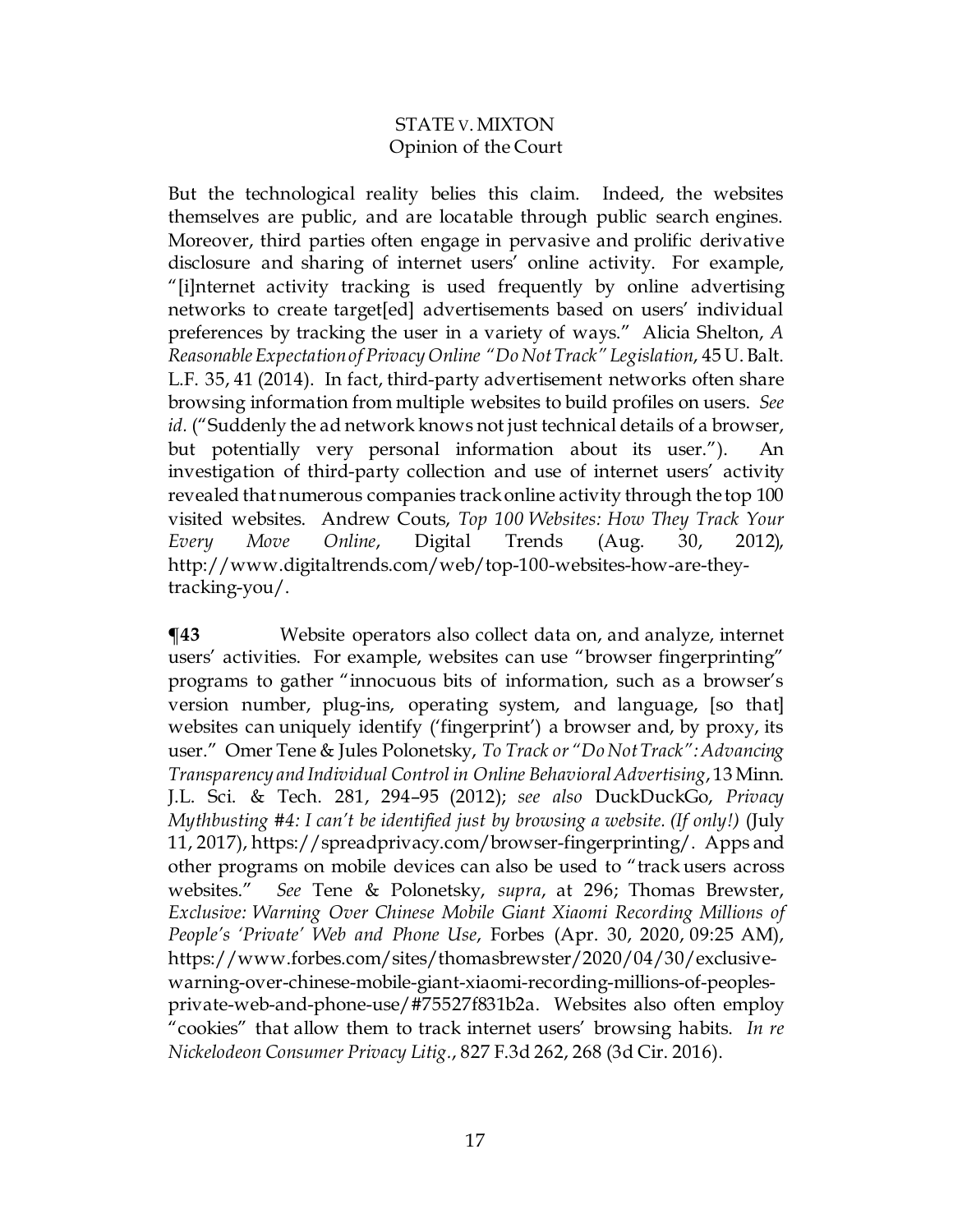**¶44** In sum, in this age of information sharing and interconnectivity, "[m]ost of us understand that what we do on the [i]nternet is not completely private." *Id.* at 266 (noting that our personal data "feed[s] an entire system of trackers, cookies, and algorithms designed to capture and monetize the information we generate"). Our "ubiquitous and pervasive internet use" that is "internet-connected, cloud-dependent, and app-reliant for personal communications, all manner of commercial transactions, 24-7 entertainment, and universal positional tracking," makes it hard to believe that anyone still retains "this largely antiquated notion" of "anonymity in their internet use." *Mixton*, 247 Ariz. at 230 ¶ 49 (Espinosa, J., dissenting in part). Whether internet users are troubled with this degree of data collection and sharing is beyond the purview of our authority. It is the legislature's prerogative to proscribe or curtail use of such data. However, given third-parties' widespread and pervasive collection, analysis, and sharing of detailed internet activity, including website visitation, we are unpersuaded that Mixton held a reasonable expectation of privacy in his IP address and ISP subscriber information. Consequently, as here, when a person discloses non-content information to a third party, even under the earnest but misguided belief that the thirdparty will safeguard the information, such information sharing is fundamentally inconsistent with any notion of privacy and he forfeits a reasonable expectation of privacy in that information. *See Carpenter*, 138 S. Ct. at 2216.

**¶45** The dissent asserts that the reasonable expectation inquiry provides an "amorphous standard" that is absent in our constitutional text. Specifically, the dissent claims that this framework "replaces an objective state constitutional command with a subjective standard whose meaning changes over time to reflect an evolving societal consensus." In so claiming, the dissent dismisses the relevance of court decisions to the inquiry. *Infra*  ¶ 111.

**¶46** The dissent overlooks the obvious. The text of the Private Affairs Clause does not define the meaning of "private affairs," nor does the history of its passage delineate the scope of its application. Thus, its text does not command, objectively or otherwise, the standard by which we determine its reach. We merely follow this Court's longstanding approach in applying the reasonable expectation analysis to determine how to apply the Private Affairs Clause, and the central inquiry remains whether an asserted interest is private. *See supra* ¶ 41. The dissent's invocation of "an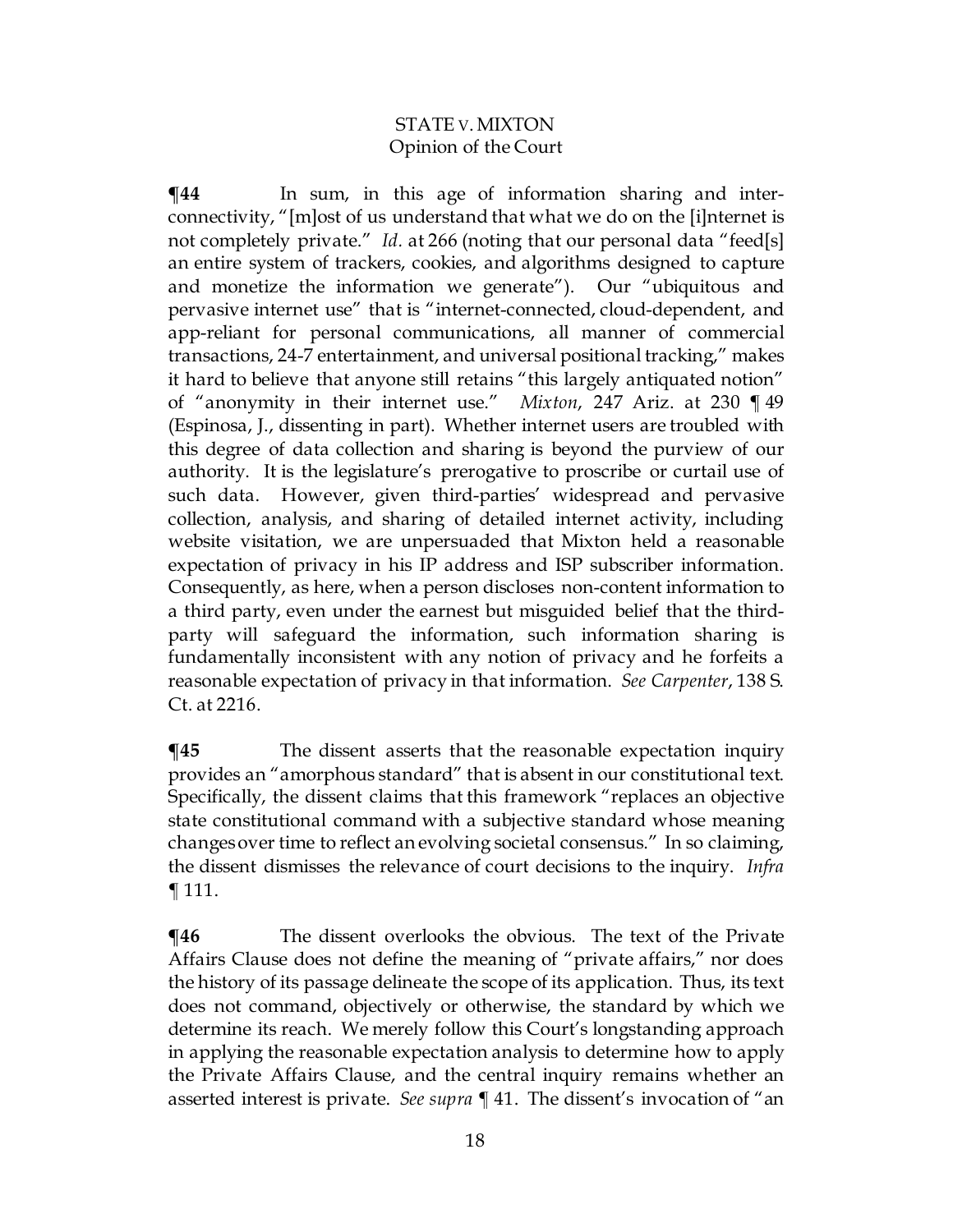objective state constitutional command" does nothing to inform the inquiry.

**¶47** The unanimous federal court authority, *supra* ¶ 20, and the clear consensus of state courts, *infra* ¶ 64, finding no privacy interest in IP addresses and ISP subscriber information, have affirmed their respective jurisdiction's popular consensus on this point as reflected in their laws permitting access to this information without court authorization. Federal and state laws—like the one that authorized the federal administrative subpoenas in this case—reflect a consensus view of our citizens' privacy interests in IP addresses and ISP subscriber information. *Furman v. Georgia*, 408 U.S. 238, 383 (1972) (Burger, CJ., dissenting) ("[I]n a democratic society legislatures, not courts, are constituted to respond to the will and consequently the moral values of the people."). Here, the Arizona legislature also expressed the will of our citizens by authorizing law enforcement officials to obtain such information with subpoenas. *See* A.R.S. § 13-3018(A), (C).

**¶48** The dissent urges that in lieu of assessing what reasonable expectation of privacy society is prepared to accept, we should adopt an analytical framework wherein we ask two questions: "(1) whether the search encompasses intimate details of a person's life, and (2) whether the disclosure of information was made for a limited purpose and not for release to other persons for other reasons. If those two criteria are met, the information is a private affair and the government may obtain it only with authority of law." *Infra ¶* 127. The dissent then concludes that both criteria are met here. We disagree.

**¶49** First, IP addresses and ISP information do *not* reveal intimate details of a person's life. *Supra ¶*¶ 3, 25*.* Second, as discussed, an IP address is akin to a return address on an envelope deposited in the mail, and an internet user's online activities are routinely "released to other persons for other reasons." *Supra ¶*¶ 2, 40–41*.* Third, IP addresses and ISP records belong to the third-party provider, not the subscriber. *Supra ¶* 25*.*  Moreover, despite the dissent's assertion that sharing information with individuals in an ostensible position of trust does not render the information public, *infra* ¶ 130, providing information to a third-party ISP that may disseminate the information for commercial purposes stretches the notion of privacy too far. Thus, we conclude that IP addresses and ISP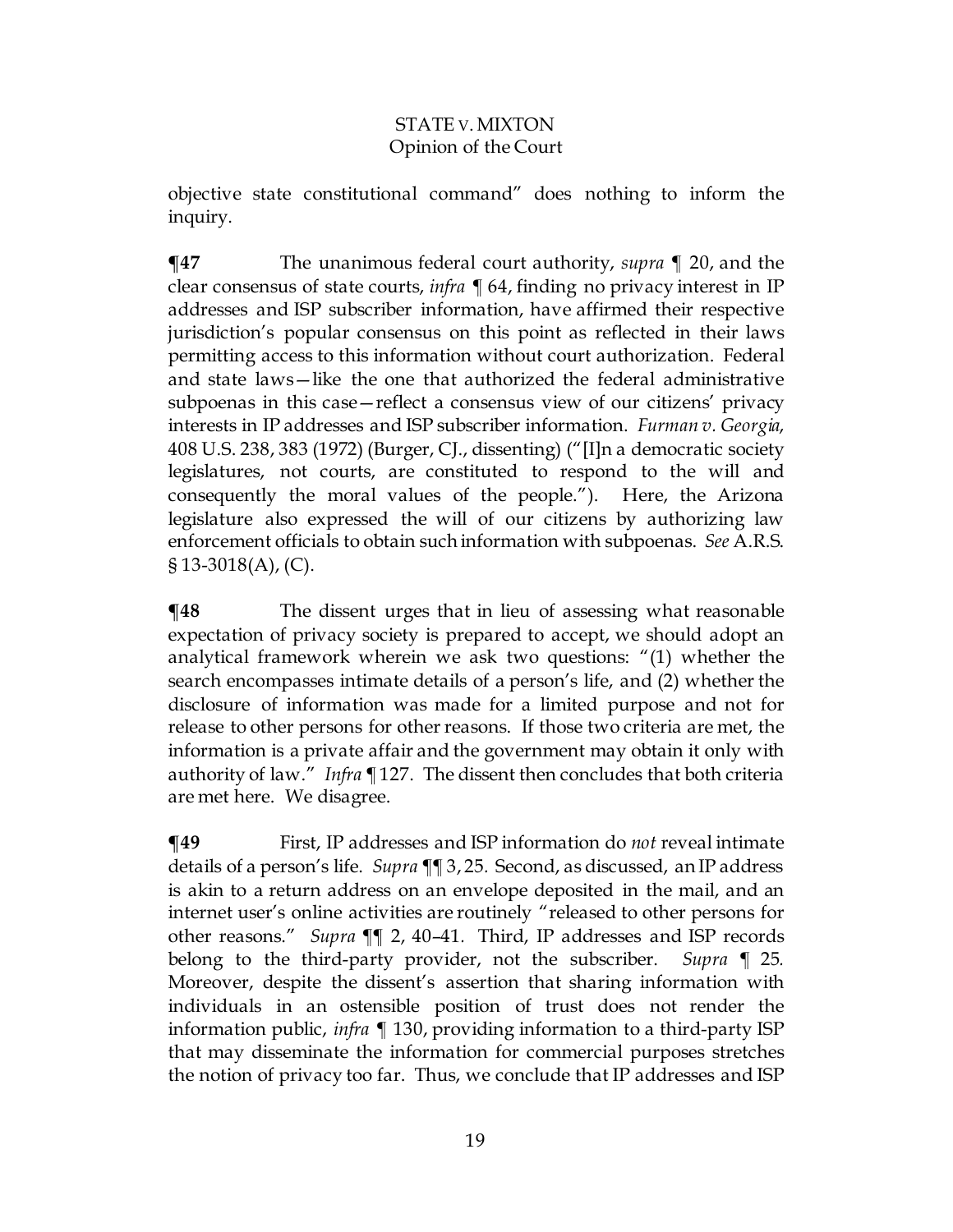information are not a "private affair" even under the dissent's alternative analytical approach.

**¶50** Essentially, the dissent contends that the textual differences between the Fourth Amendment and the Private Affairs Clause necessarily lead to different protections for IP addresses and subscriber information. *Infra* ¶¶ 78, 86–89, 99. We disagree. Although we agree that the textual variations signal broader protections under the Private Affairs Clause, we reject the dissent's implication that the term "private affairs" forecloses consideration of conduct—such as sharing information with a third party that is inconsistent with the notion of privacywhen defining the provision's scope, or that its different terms necessarily provide broader protections than the Fourth Amendment in every circumstance.

**¶51** Thus, we conclude that an IP address and subscriber information are not "private affairs" under the Private Affairs Clause because the nature of the information is inconsistent with privacy: an internet user's expectation of privacy in such non-content information is unreasonable in light of the nature of the information; it is voluntarily shared with third parties; and such third parties own, and often engage in pervasive legal derivative use of, it.

## **D.**

**The court of appeals asserts that the state's possession of an** IP address and ISP subscriber information is the "twenty-first-century equivalent of a trip through a home to see what books and magazines the residents read, who they correspond with or call, and who they transact with and the nature of those transactions." *Mixton*, 247 Ariz. at 225 ¶ 27. We disagree. As discussed, *supra* ¶ 25, an IP address does not provide the state with an illicit view into an internet user's private affairs because, absent a warrant, the state is prohibited from examining the substance or content of a user's communications. In fact, the only information the state theoretically could acquire about an internet user's online activities through an IP address is the information a user discloses to a website and which the website subsequently chooses to publicize. *See, e.g.*, Kelly Weill, *Edits to Wikipedia pages on Bell, Garner, Diallo traced to 1 Police Plaza*, Politico (Mar. 13, 2015, 05:28 AM), https://www.politico.com /states/new-york/city-hall/story/2015/03/edits-to-wikipedia-pages-onbell-garner-diallo-traced-to-1-police-plaza-087652 (explaining that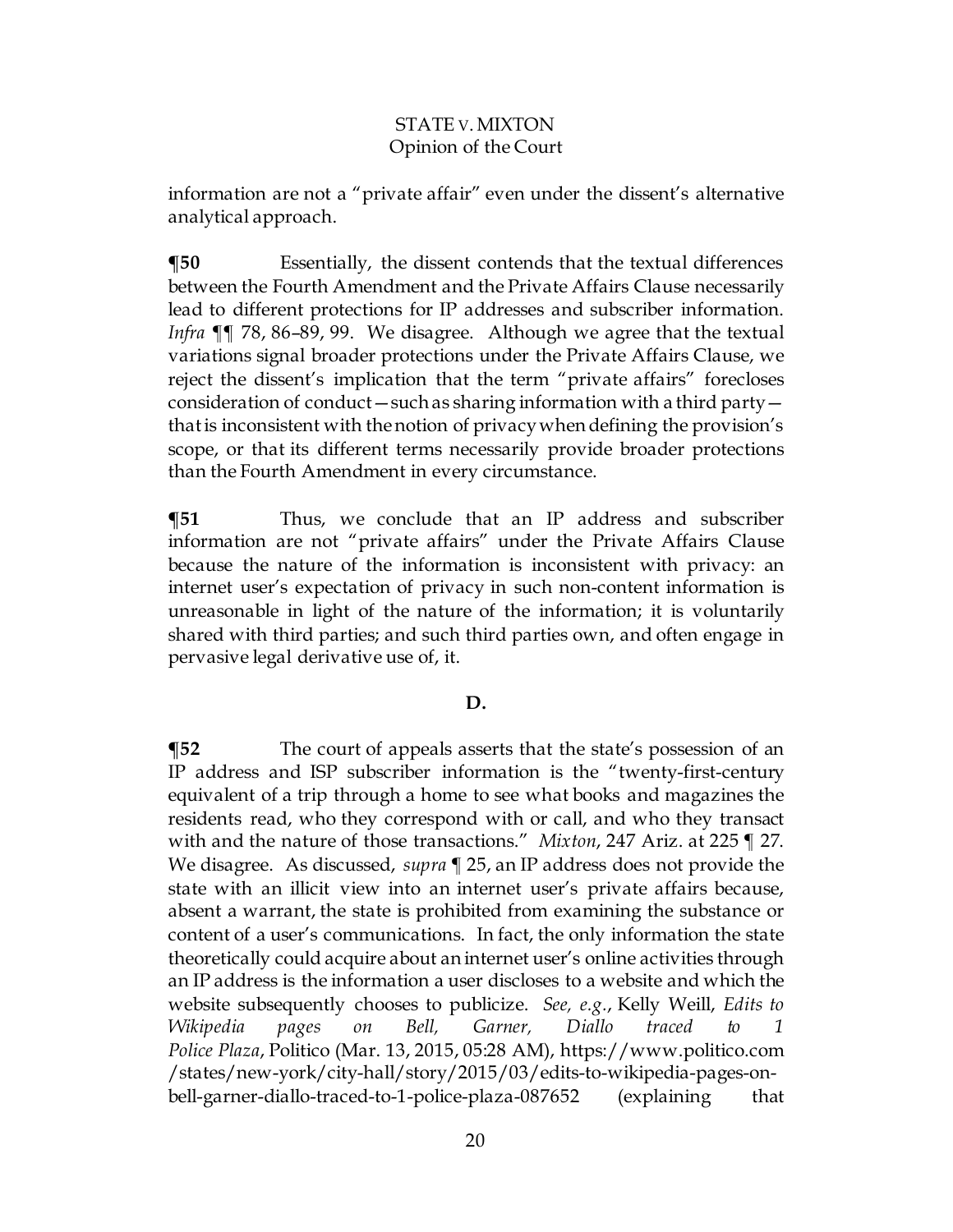reporters determined internet users at New York Police Department headquarters edited Wikipedia pages because Wikipedia published the IP addresses of unregistered editors).

**¶53** The sole issue before us is whether the State may obtain an IP address and ISP subscriber information with a valid federal administrative subpoena. Although we hold that internet users, by virtue of voluntarily providing this non-content information to third-party providers, do not have a reasonable expectation of privacy in this discrete class of information under the federal or Arizona Constitutions, we need not consider the constitutionality of the State's theoretical derivative use of this non-content information to discover what some websites may publicize about a user's internet search history. We underscore, however, that the third-party doctrine applies only to non-content information, *see supra* ¶¶ 14–20; 18 U.S.C. § 2702(a) (protecting the "contents of a communication"), as does our holding under the Arizona Constitution.

#### **E.**

**¶54** Mixton and the court of appeals rely on cases from other jurisdictions that have rejected applications of the third-party doctrine, or the doctrine's inherent logic, on state constitutional grounds. The court of appeals claims that these states have rejected this approachunder their state constitutions because they have concluded that "people . . . have a reasonable expectation of privacy in information they must furnish to companies providing banking, phone, and internet services in order to use those services." *See Mixton*, 247 Ariz. at 224 ¶ 25 (collecting cases from states that have rejected the third-party doctrine on state constitutional grounds). But, save one of these cases, *infra ¶* 62, these courts have not recognized a reasonable expectation of privacy in an IP address or ISP subscriber information.

**¶55** In any event, numerous state courts have applied the thirdparty doctrine or similar reasoning under their respective constitutions. *See State v. Clark*, 752 S.E.2d 907, 921 n.13 (W. Va. 2013) (noting that Alabama, Georgia, Kansas, Maryland, North Carolina, North Dakota, Oklahoma, and South Carolina have adopted the third-party doctrine pursuant to *Smith* and *Miller*). At best, Mixton correctly notes a split in state court authority on the applicability of the third-party doctrine or similar reasoning to state constitutions.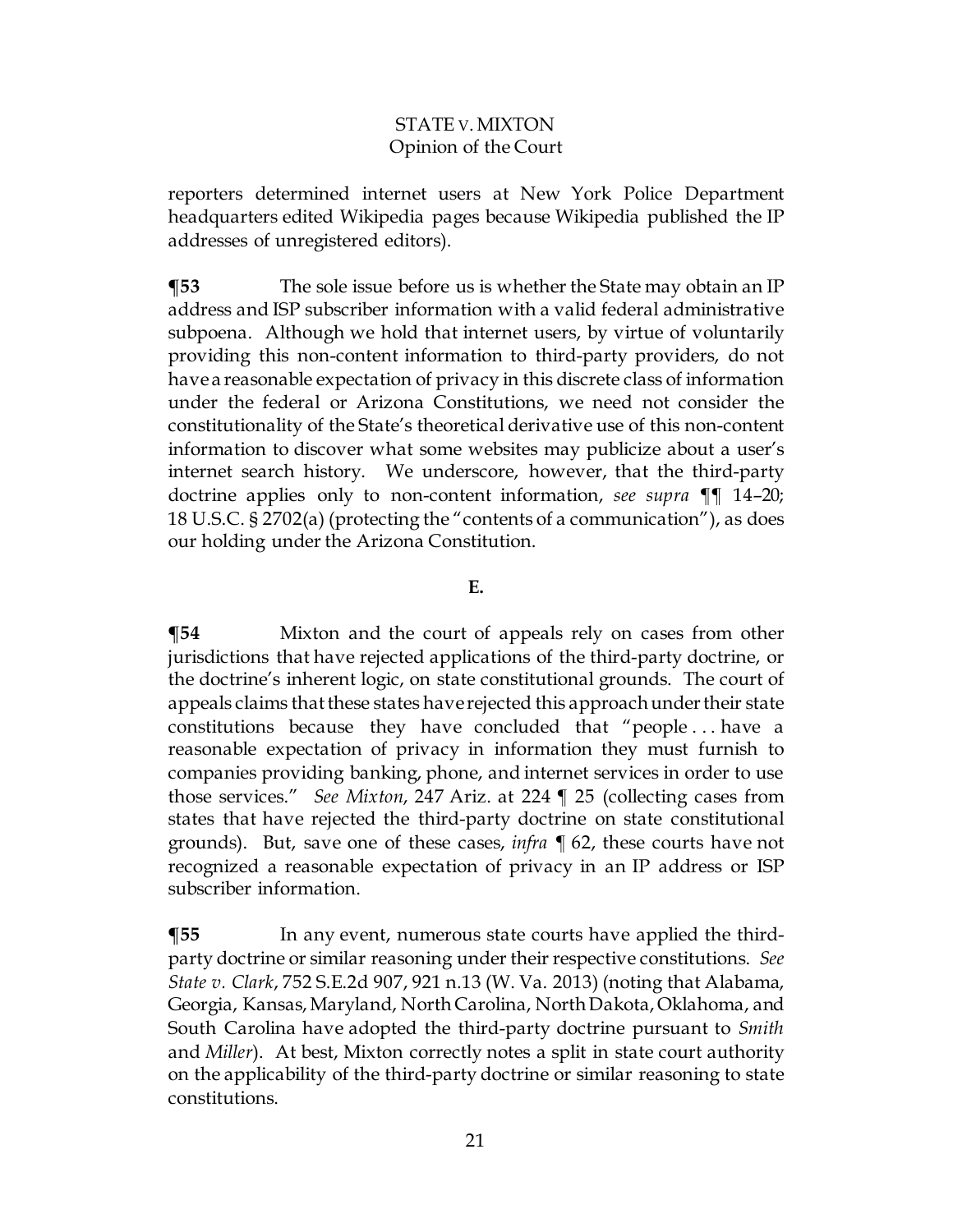**¶56** Mixton places particular emphasis on Washington state court decisions, namely *State v. Gunwall*, 720 P.2d 808, 812 (Wash. 1986), and *State v. Miles*, 156 P.3d 864, 868 ¶ 14 (Wash. 2007), for the proposition that the third-party doctrine or its reasoning is inconsistent with Arizona's Private Affairs Clause. Mixton contends that Washington has rejected *Miller* and *Smith* and, thus, the third-party doctrine, and urges us to do the same. We are unpersuaded. Washington has not categorically rejected the third-party doctrine or its logic, but rather examines the scope of its state constitution's protections on a case-by-case basis, and it has not considered whether its constitution requires a warrant or court order to obtain an IP address and ISP subscriber information.

**¶57** Washington courts employ a non-exclusive, six-part test to determine whether the state constitution affords broader protections than the federal Constitution. *Gunwall*, 720 P.2d at 812–13 (enumerating factors such as the textual language of the state constitution, significant textual differences between the state and federal constitutions, state constitutional and common law history, preexisting state law, structural variance between the state and federal constitutions, and matters of state interest or local concern). In interpreting the Washington Constitution, "the relevant inquiry for determining when a search has occurred is whether the State unreasonably intruded into the defendant's 'private affairs.'" *Id.* at 814. Thus, Washington courts consider "the type of information those records revealed" and "what kind of protection has historically been afforded to the interest asserted" when deciding whether a search violates the state constitution. *Miles*, 156 P.3d at 868 ¶ 12–13.

**¶58** In *Gunwall*, the Washington Supreme Court held that a warrantless pen register violated the Washington Constitution. The court emphasized that state statutes protecting communications were "broad, detailed and extend[ed] considerably greater protections to [Washington] citizens in this regard than . . . comparable federal statutes and rulings." 720 P.2d at 815. It also reasoned that a pen register, which records all of a defendant's outgoing calls, "may affect other persons and can involve multiple invasions of privacy as distinguished from obtaining documents in a single routine search using a conventional search warrant." *Id.* at 816. As such, *Gunwall* relied on Washington's statutes and the nature of pen register information to inform its analysis of the scope of Washington's constitutional privacy protections.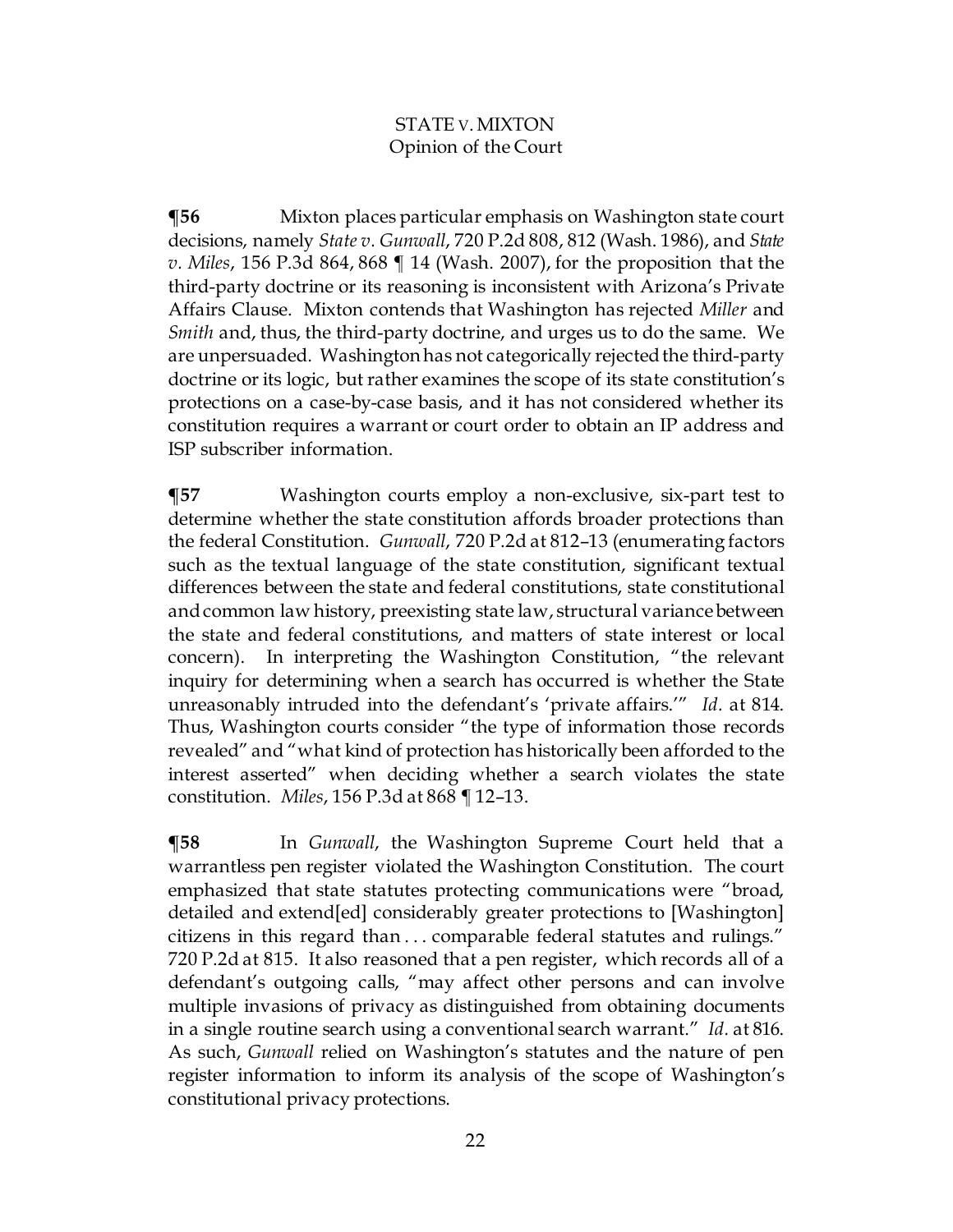**¶59** In *Miles*, the Washington Supreme Court held that the state's use of an administrative subpoena to search a person's banking records violated the state constitution. 156 P.3d at 866 ¶ 1. The court's analysis centered on its precedents and the nature of the seized information to determine whether it was protected by the state constitution. *Id.* at 868 ¶ 14 (noting that court's prior holding that garbage placed at the curb is protected by the state constitution because it may contain sensitive personal information). The court emphasized that banking records reveal "what political, recreational, and religious organizations a citizen supports. They potentially disclose where the citizen travels, their affiliations, reading materials, television viewing habits, financial condition, and more." *Id.* at 869 ¶ 17. The *Miles* Court also noted, as in *Gunwall*, that state statutes protect a customer's banking information and govern third-party disclosures. *Id.* at 869 ¶ 16. The court reasoned that the sensitive nature of a customer's banking records required a warrant or subpoena issued by a neutral magistrate for its seizure. *Id.* at 869–70 ¶¶ 19–22.

**¶60** We find *Gunwall* and *Miles* distinguishable. First, unlike Washington, Arizona statutes and court decisions do not provide greater protections concerning pen registers or banking records than do federal statutes and rulings. *See, e.g.*, A.R.S. § 13-1812 (authorizing county attorneys to issue a subpoena duces tecum for financial institution account records). In fact, contrary to Washington's expansive legislative privacy protections which animate its courts' constitutional decisions in this area, *see State v. Roden*, 321 P.3d 1183, 1185–86 (Wash. 2014), the Arizona legislature has authorized the state to issue administrative subpoenas for subscriber information and other non-content service provider records based on a showing that "the information likely to be obtained is relevant to an ongoing criminal investigation." *See* § 13-3018(A), (C). Second, an IP address or ISP subscriber information does not implicate the privacy interests addressed in those cases. *See supra* ¶¶ 24–25*.*

 $\P61$  The dissent's reliance on *State v. Hinton* is similarly misplaced. There, the Washington Supreme Court held that police may not inspect text messages on a defendant's cell phone without a search warrant because they are a "private affair" under the state constitution. 319 P.3d 9, 11  $\P$  1 (Wash. 2014). But a text message, unlike an IP address or subscriber information, is considered "content" and, thus, is also subject to the Fourth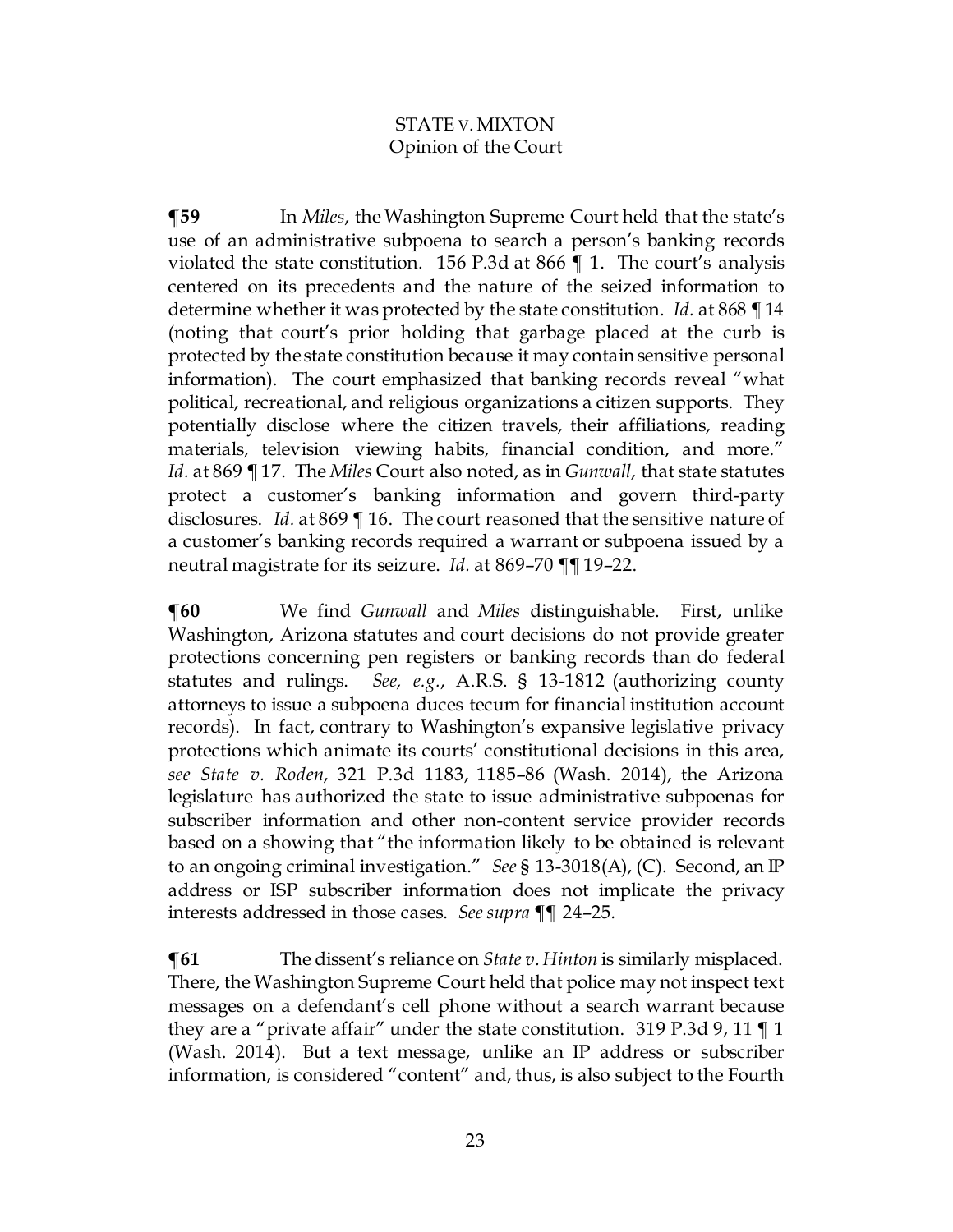Amendment's warrant requirement. *See Riley v. California*, 573 U.S. 373, 403 (2014). *Hinton* is inapposite to the issue before us.

**¶62** We also note that the Washington Supreme Court considers the interests of national uniformity when determining whether to extend its state constitutional provisions beyond the federal constitutional protections. *Gunwall*, 720 P.2d at 813. We recognize the utility in uniform state and federal criminal rules, procedures, and standards. *See, e.g.*, *Bolt*, 142 Ariz. at 269. The nature of cybercrime squarely implicates these interests and militates in favor of uniform federal and state search and seizure standards. *See, e.g.*, Megan McGlynn, *Competing Exclusionary Rules in Multistate Investigations: Resolving Conflicts of State Search-And-Seizure Law*, 127 Yale L.J. 406, 411 (2017) (noting that multi-jurisdictional search and seizure issues are proliferating as a consequence of advancing technologies).

**¶63** Thus, we conclude that, even applying the Washington courts' approach, Arizona's Private Affairs Clause does not require a warrant or court order to obtain an IP address or subscriber information.

## **F.**

**¶64** State courts may be split on the applicability of the third-party doctrine or similar approaches to state constitutions, but a clear consensus now exists concerning whether such constitutions protect an IP address and ISP subscriber information. Of the six states that have considered the issue, all but one have determined that their citizens hold no reasonable expectation of privacy in such information. *See Rader v. State*, 932 N.E.2d 755, 761–62 (Ind. Ct. App. 2010) (holding that the state constitution does not require a warrant for internet subscriber information); *State v. Leblanc*, 137 So. 3d 656, 658–62 (La. Ct. App. 2014) ("Even if we were to assume that defendant or his wife had an actual or subjective expectation of privacy in the subscriber information provided to Cox, we would still find that this expectation of privacy would not be recognized by society as reasonable."); *State v. Mello*, 27 A.3d 771, 776–77 (N.H. 2011) ("[W]hile individuals may have a reasonable expectation of privacy in the contents of their communications, *i.e.*, the content of e-mails and the specific content viewed over the Internet, they have no such privacy interest in information voluntarily disclosed to an Internet service provider in order to gain access to the Internet."); *State v. Delp*, 178 P.3d 259, 262–65 (Or. Ct. App. 2008) ("[D]efendant has not directed us to any source of law that establishes that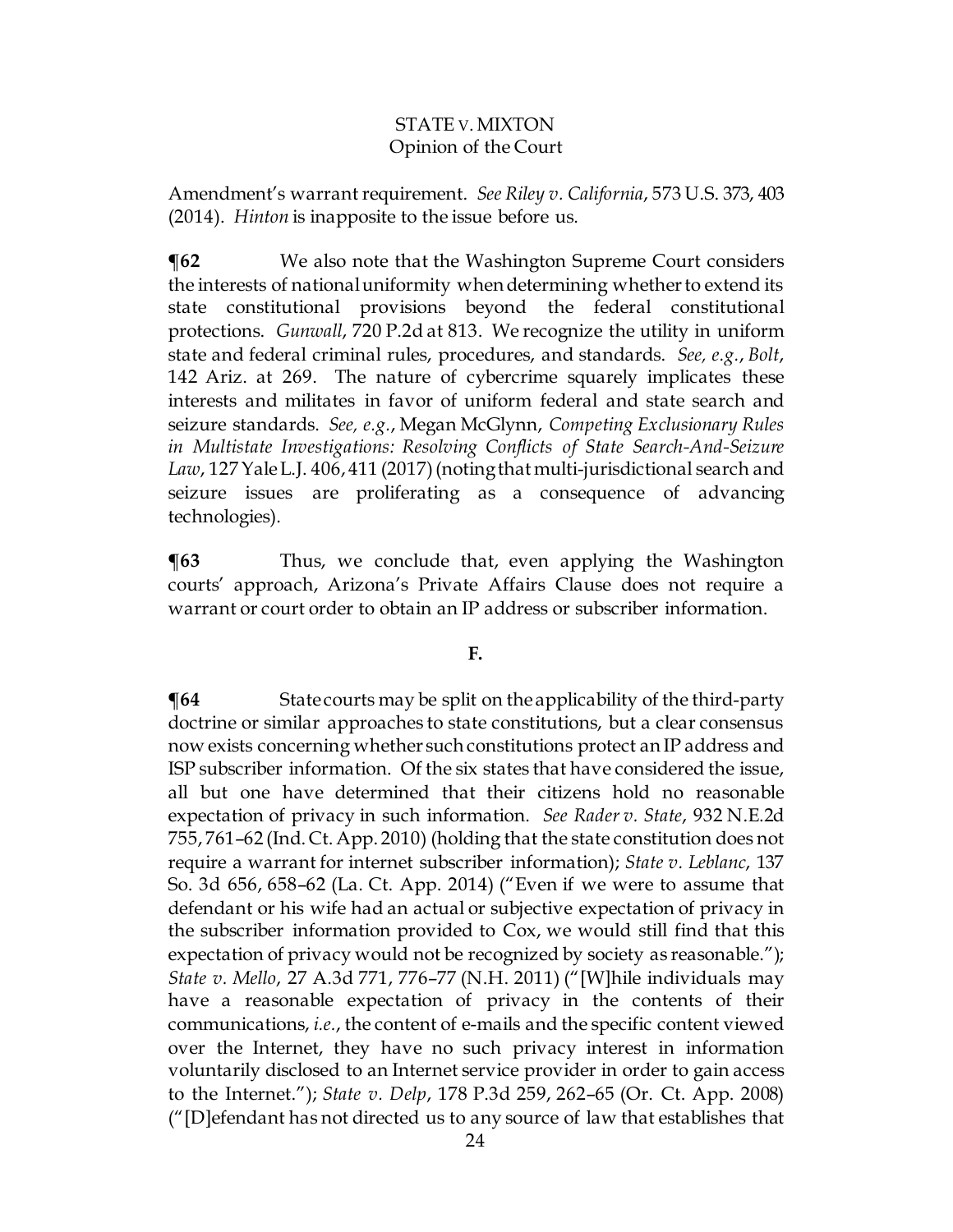he has some interest in keeping private the noncontent information that is held by a third party regarding his Internet usage. Nor are we aware of any principle that would prevent AOL from responding to a proper government subpoena concerning his subscriber information."); *State v. Simmons*, 27 A.3d 1065, 1069–70 (Vt. 2011) ("Nothing in our [state constitutional] rulings suggest that an internet subscriber address and frequency of use data, unembellished by any personal information, should be treated as private.").

**The 45 Apart from the court of appeals and dissent here, the only** court to recognize a state constitutional right to privacy in subscriber information provided to an ISP did not require the state to procure a search warrant for such information, but rather permitted disclosure of the information with a grand jury subpoena and without notice to the subscriber. *State v. Reid*, 945 A.2d 26, 33–37 (N.J. 2008). The dissent's search warrant requirement for non-content IP address and ISP subscriber information calls into question the viability of other long-standing law enforcement compulsory process investigative tools, including those that require a court order to collect private information but permit disclosure under a lower standard than probable cause. *See, e.g.*, A.R.S. § 13-3017 (authorizing law enforcement officials to obtain a judicial ex parte order to install and use a pen register or trap and trace device based upon the likelihood that the information "to be obtained is relevant to an ongoing criminal investigation"); A.R.S. § 13-1812 (authorizing a county attorney to issue "a subpoena duces tecum to a financial institution to obtain account records" in an investigation or prosecution of enumerated offenses).

**[66** The dissent contends that "it should not be difficult" for the state to obtain a search warrant "in the circumstances of this case." *Infra*  ¶ 131. But requiring a search warrant to obtain an IP address and subscriber information would essentially limit law enforcement to investigating completed internet-based offenses. For example, what if Mixton had merely queried the undercover detective about trading child pornographic images, but never transferred the photographs? This unworkable approach would invariably stifle proactive investigations of internet-based crimes.

**G.**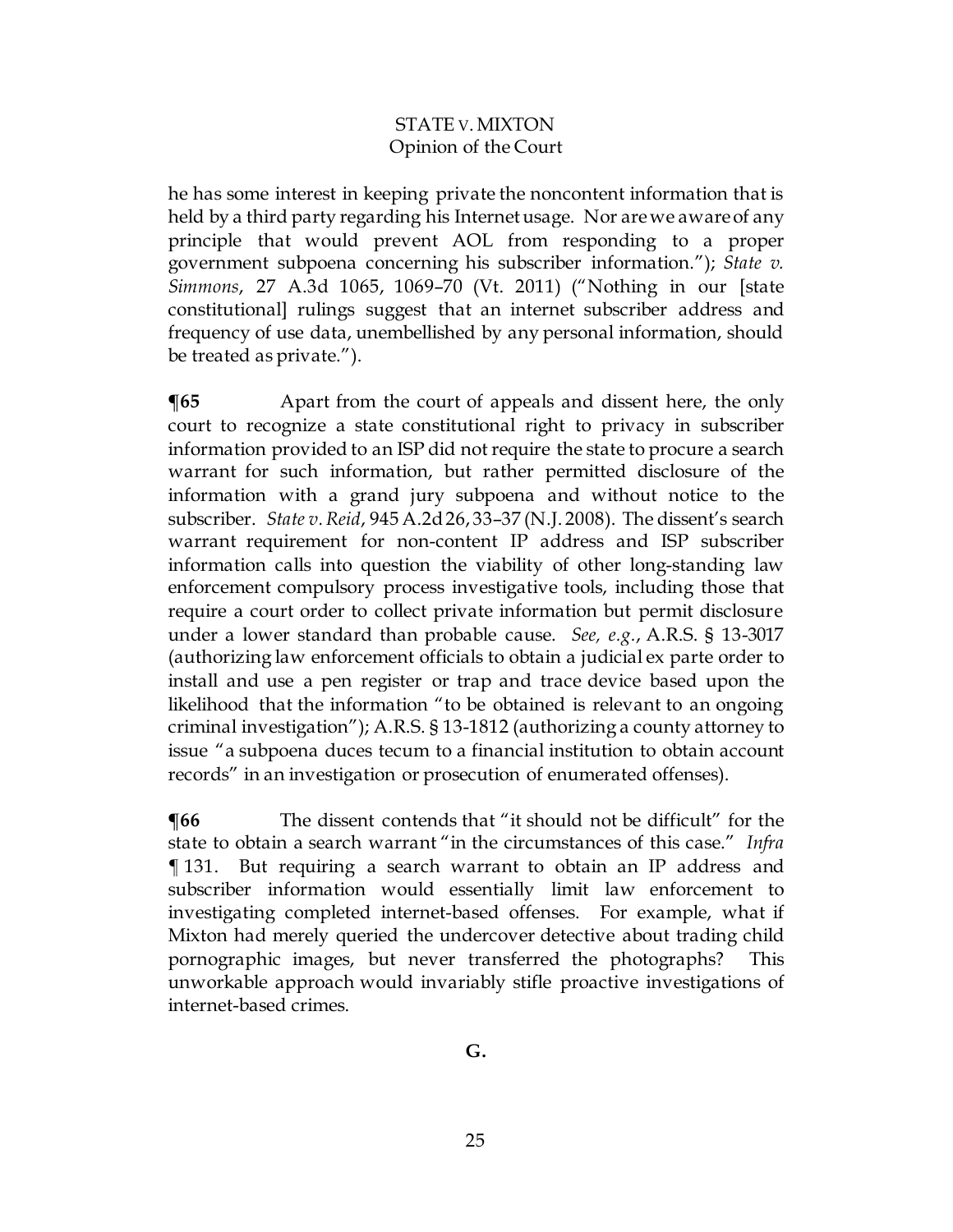**¶67** The court of appeals and Mixton warn that the logic underlying the third-party doctrine may lead to eradication of anonymous speech and that internet users would have to engage in "some unidentified Herculean effort to maintain anonymity" to partake in internet activities free from government intrusion. *Mixton*, 247 Ariz. at 226 ¶ 31. Not true.

**¶68** First, Mixton's assertion of a right to speak anonymously does not extend to anonymous distribution of illicit material without legal consequence. *See New York v. Ferber*, 458 U.S. 747, 763 (1982) (noting "child pornography as a category of material outside the protection of the First Amendment"); *Mobilisa, Inc. v. Doe*, 217 Ariz. 103, 108 ¶ 12 (App. 2007) ("The right to speak anonymously, however, is not absolute . . . [and] an anonymous speaker, like a known one, has no First Amendment right to engage in obscenity."). Neither the federal administrative subpoena here, nor any provision under Arizona law, would permit the state to acquire an IP address or subscriber information for a reason unrelated to a criminal investigation, and no federal or Arizona constitutional provision protects the anonymous distribution of child pornography.

**[69** Second, anonymous speech is not implicated in this case because Mixton did not plausibly endeavor to elude identification. Although he used a pseudonym as his personal identifier on his Kik account, he conveyed data files to others using his actual IP address. As noted, *supra* ¶ 2, an IP address functions as a return address for any internet-based computer activity. Essentially, Mixton's internet use of a pseudonym is analogous to his mailing a letter under a pseudonym but scrawling his actual return address on the outside of the envelope. Unsurprisingly, a letter sender is afforded no constitutional protections to the information on the outside of an envelope. *See Forrester*, 512 F.3d at 511. Although we embrace the principle of anonymous speech and recognize its inestimable contribution to our liberty, authoring an essay under the pseudonym "Publius" does little to preserve the author's anonymity if the exterior of the envelope containing the essay reads "From the Office of Alexander Hamilton."

**¶70** Third, the court of appeals and Mixton exaggerate the lengths necessary to maintain anonymity over the internet. An internet user's "Herculean effort to maintain anonymity" entails no more than using publicly available computers, publicly available WiFi networks, or VPNs to mask his IP address. Shuntich & Vogel, *supra* ¶ 3, at 51; *supra* ¶ 23.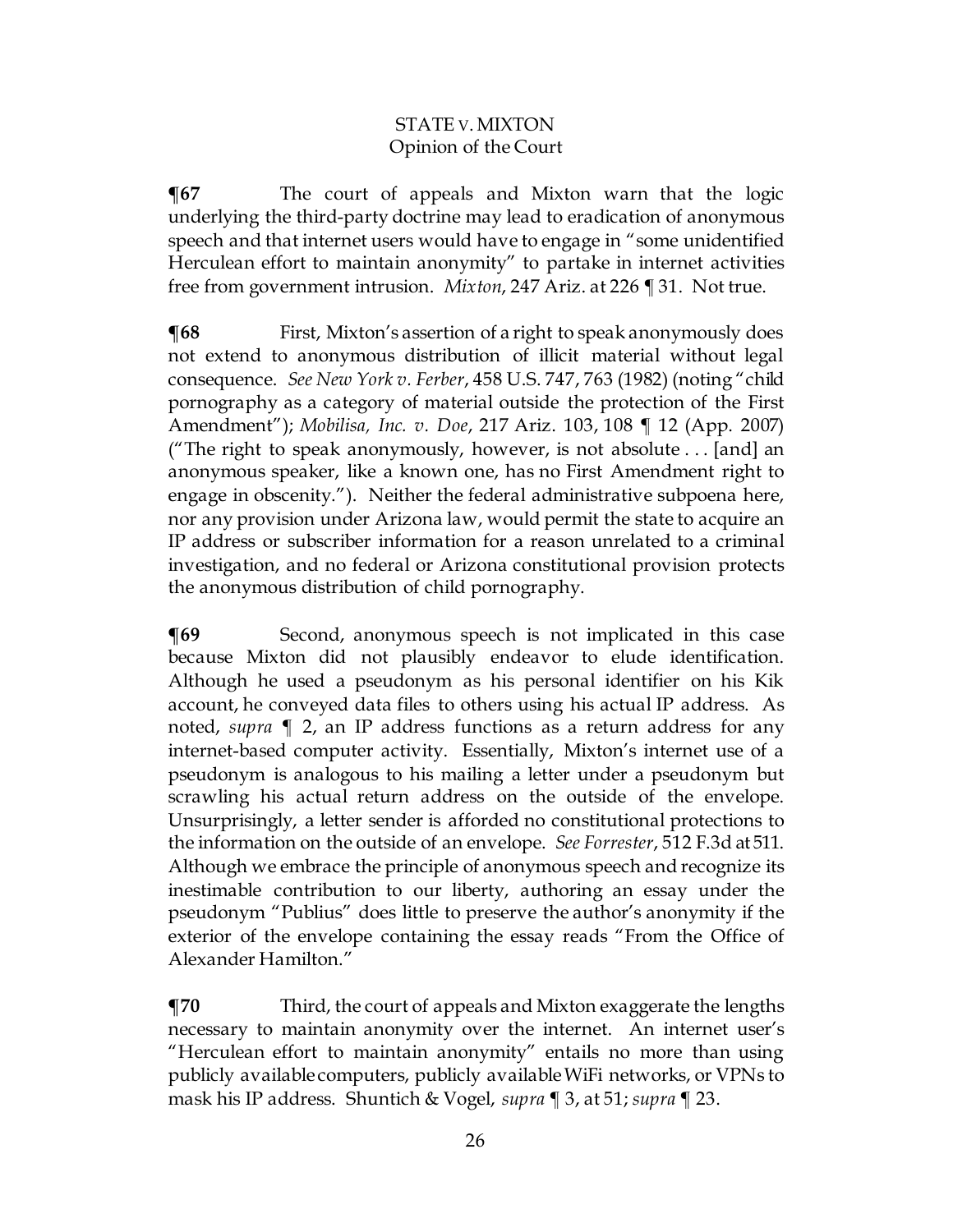**¶71** Finally, Mixton and the court of appeals' remonstrance on the demise of anonymous speech is curious in light of its persistence in the wake of more than a decade of uniform federal jurisprudence affirming the constitutionality of law enforcement subpoena access to IP address and ISP subscriber information. *Supra* ¶¶ 14–20.

## **H.**

**¶72** The court of appeals and Mixton raise the specter of official misuse of the non-content fruits of the federal administrative subpoena. This reasoning is highly speculative and beyond the facts before us. We decline the invitation to center our constitutional analysis on such speculation about potential abuse of government authority. *See Golden v. Zwickler*, 394 U.S. 103, 108 (1969) (noting that "'concrete legal issues, presented in actual cases, not abstractions' are requisite" to adjudicating constitutional issues (quoting *United Pub. Workers of Amer. (C.I.O.) v. Mitchell*, 330 U.S. 75, 89 (1947))).

**¶73** First, in this case, the scope of the federal administrative subpoena is not subject to abuse on its terms because, as relevant here, it only allows an agency district director or special agent to obtain IP address and ISP subscriber information based upon an articulable belief that the information is relevant to investigation of a child-exploitation crime. 19 U.S.C. § 1509(a)(1) ("In any investigation . . . conducted for the purpose of . . . insuring compliance with the laws of the United States administered by the United States Customs Service, the Secretary (but no delegate of the Secretary below the rank of district director or special agent in charge) may examine  $\dots$  any record  $\dots$  which may be relevant to such investigation."). The subpoena did not permit the government to obtain content-based information, which remains subject to a warrant requirement. *Supra* ¶¶ 14–20. Any concern that the government *may* misuse the non-content IP address and ISP subscriber information, once lawfully obtained, is not before us.

**¶74** Second, it is illogical to condition the constitutionality of an otherwise lawful compulsory process based on speculation that the process may be abused or its fruits may be put to illegal use. Instead, an aggrieved party may seek recourse from the courts to rectify an unlawful search or seizure. *See, e.g.*, *State v. Buccini*, 167 Ariz. 550, 558 (1991) (suppressing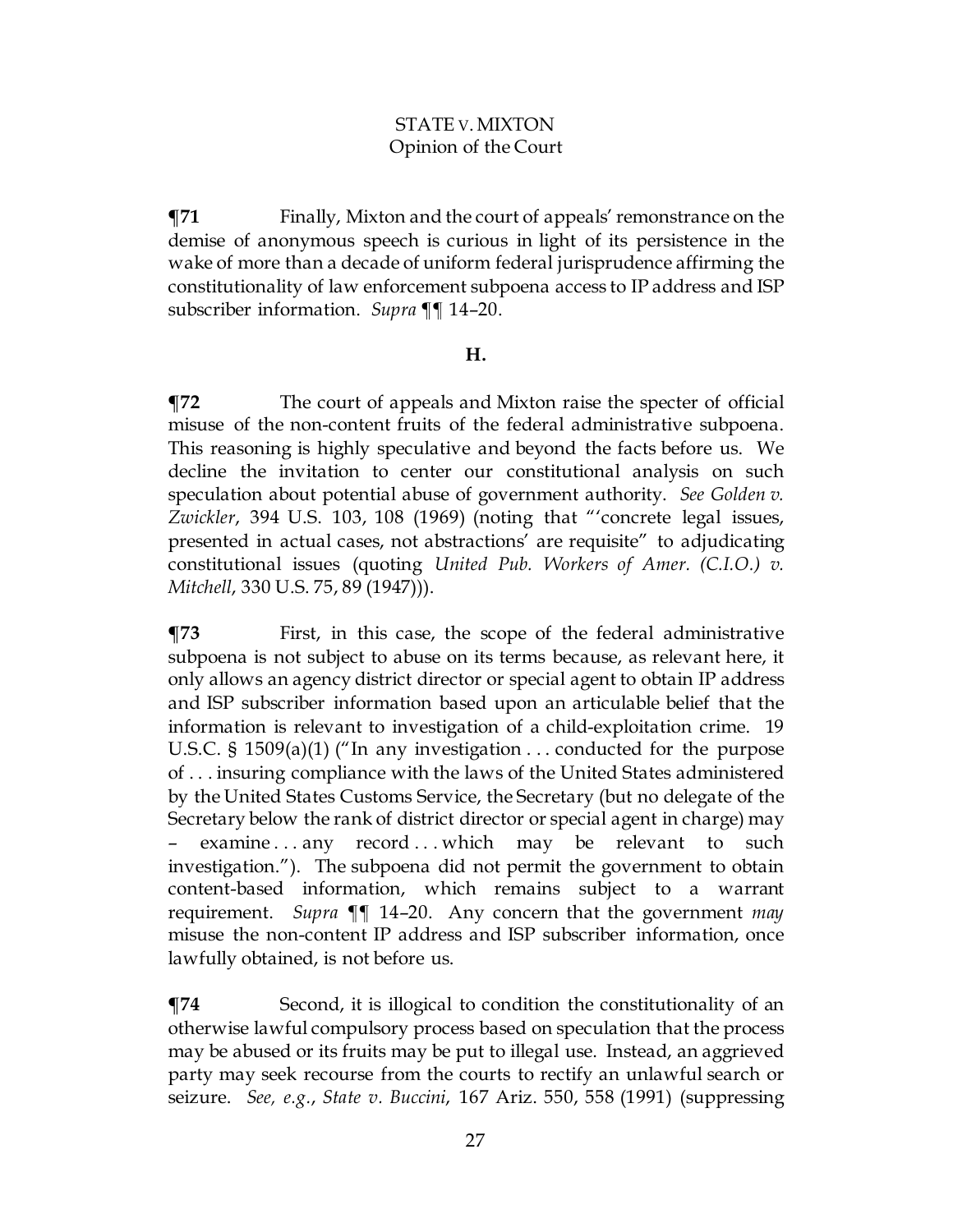evidence when a police officer "has deliberately or recklessly made material misstatements and omissions in the original affidavit" and a redrafted affidavit would otherwise lack probable cause). Here, the state obtained Mixton's IP address and ISP subscriber information with a valid federal administrative subpoena, and could similarly have done so under Arizona law (§ 13-3018(A), (C)), which ensures that a record is generated to justify its issuance and to afford a remedy. *See United States v. Barnes*, No. CR18- 5141 BHS, 2019 WL 2515317, at \*7 (W.D. Wash. June 18, 2019) (noting that, although 19 U.S.C. § 1509(a)(1) provides no suppression remedy, evidence seized based upon a statutory violation may be suppressed if "the excluded evidence arose directly out of statutory violations that implicated important Fourth and Fifth Amendment interests" (quoting *Sanchez-Llamas v. Oregon*, 548 U.S. 331, 348 (2006))).

## **CONCLUSION**

**¶75** We hold that neither the Fourth Amendment to the United States Constitution nor article 2, section 8 of the Arizona Constitution requires law enforcement officials to secure a search warrant or court order to obtain IP addresses or subscriber information voluntarily provided to ISPs as a condition or attribute of service. The Fourth Amendment does not apply to IP addresses or subscriber information under the third-party doctrine, and this information is not a "private affair" under the Private Affairs Clause. Thus, the state lawfully obtained this information with a valid federal administrative subpoena.

**¶76** Because we hold that IP address and ISP subscriber information does not qualify for protection as a "private affair" under article 2, section 8, and that the state lawfully obtained this information with a federal administrative subpoena, we need not address whether the Arizona Constitution's "lawful authority" requirement is necessarily limited to a search warrant, nor do we consider the state's good-faith exception argument.

**¶77** We affirm Mixton's convictions and vacate the court of appeals' opinion.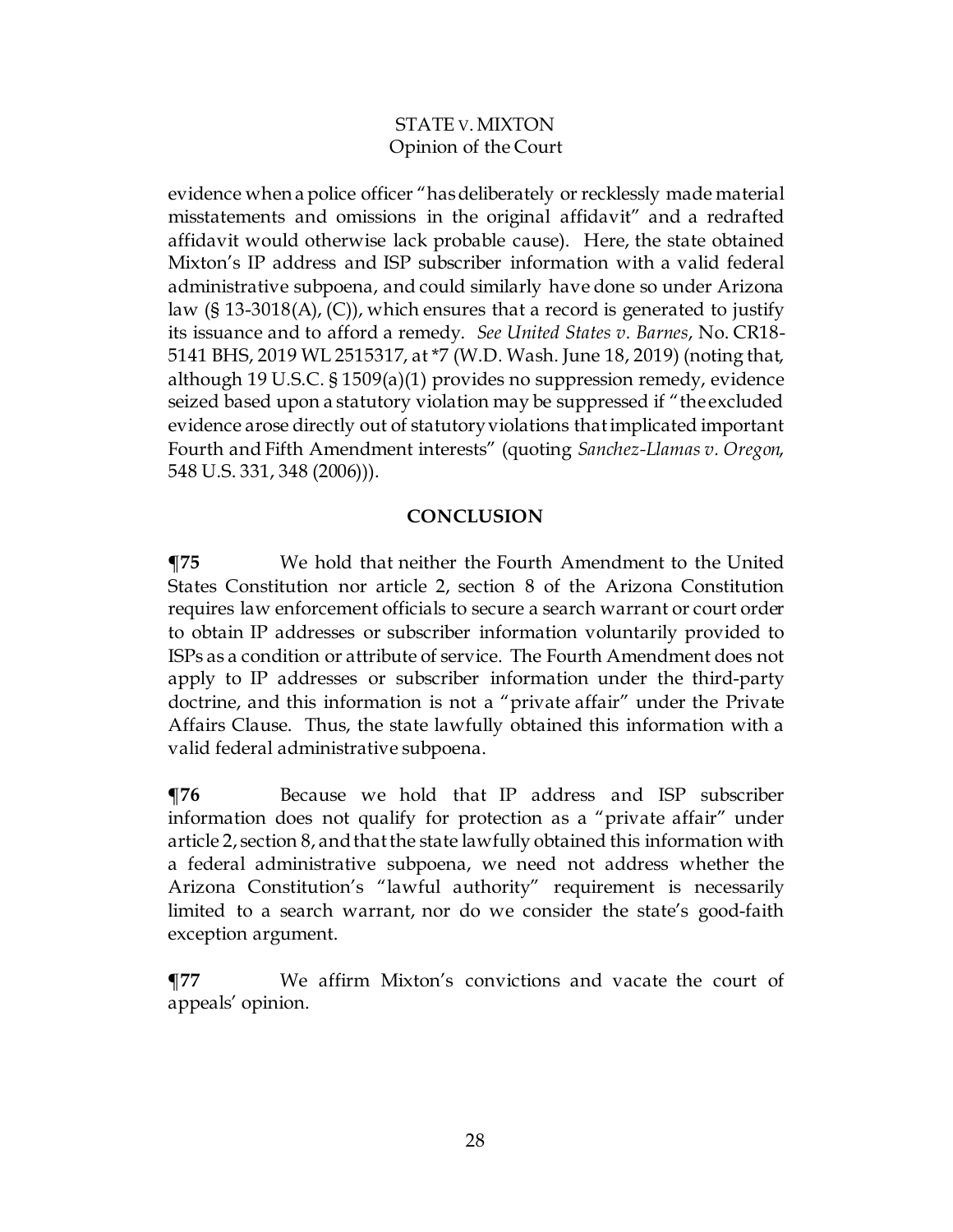#### BOLICK, J., joined by BRUTINEL, C.J. and TIMMER, V.C.J., dissenting.

**¶78** We are now in the second century of Arizona statehood, yet this is the first time the Court has given more than cursory consideration to the meaning of the private affairs clause of article 2, section 8 of the Arizona Constitution. That provision has no analogue in the federal constitution and was clearly intended to provide additional and forceful protections to Arizonans against government intrusions into their private affairs. Because the majority interprets the private affairs clause in lockstep with the lessprotective Fourth Amendment as construed by the United States Supreme Court, thereby draining the meaning expressed in the clause and intended by its architects, we respectfully dissent.

#### **I.**

**¶79** As Arizona was the forty-eighth state, its framers "had the opportunity to ponder more than 100 years of United States history before penning their own constitution, allowing them to adopt or adjust provisions employed by the federal government or other states to meet Arizona's needs." Rebecca White Berch et al., *Celebrating the Centennial: A Century of Arizona Supreme Court Constitutional Interpretation*, 44 Ariz. St. L.J. 461, 468 (2012) [hereinafter "Berch"]. In some instances, the framers concluded they could not improve upon the federal constitutional framers' handiwork; in others, they sought to add greater protections of individual rights and constraints on government power.

**[80** In particular, as this Court has recognized, our constitution's Declaration of Rights is the "main formulation of rights and privileges conferred on Arizonans." *Mountain States Tel. & Tel. Co. v. Ariz. Corp. Comm'n*, 160 Ariz. 350, 356 (1989). Thus, it is our duty to "first consult our constitution" whenever a right it "guarantees is in question." *Id.* As former Chief Justice Rebecca Berch observed, "[h]ad the framers merely intended to mirror the guarantees found in the Federal Bill of Rights, they could have simply adopted the first eight amendments of the U.S. Constitution. But records of Arizona's convention clearly show that the framers did not always agree with the language or implementation of the Federal Bill of Rights." Berch, *supra* ¶ 79, at 469.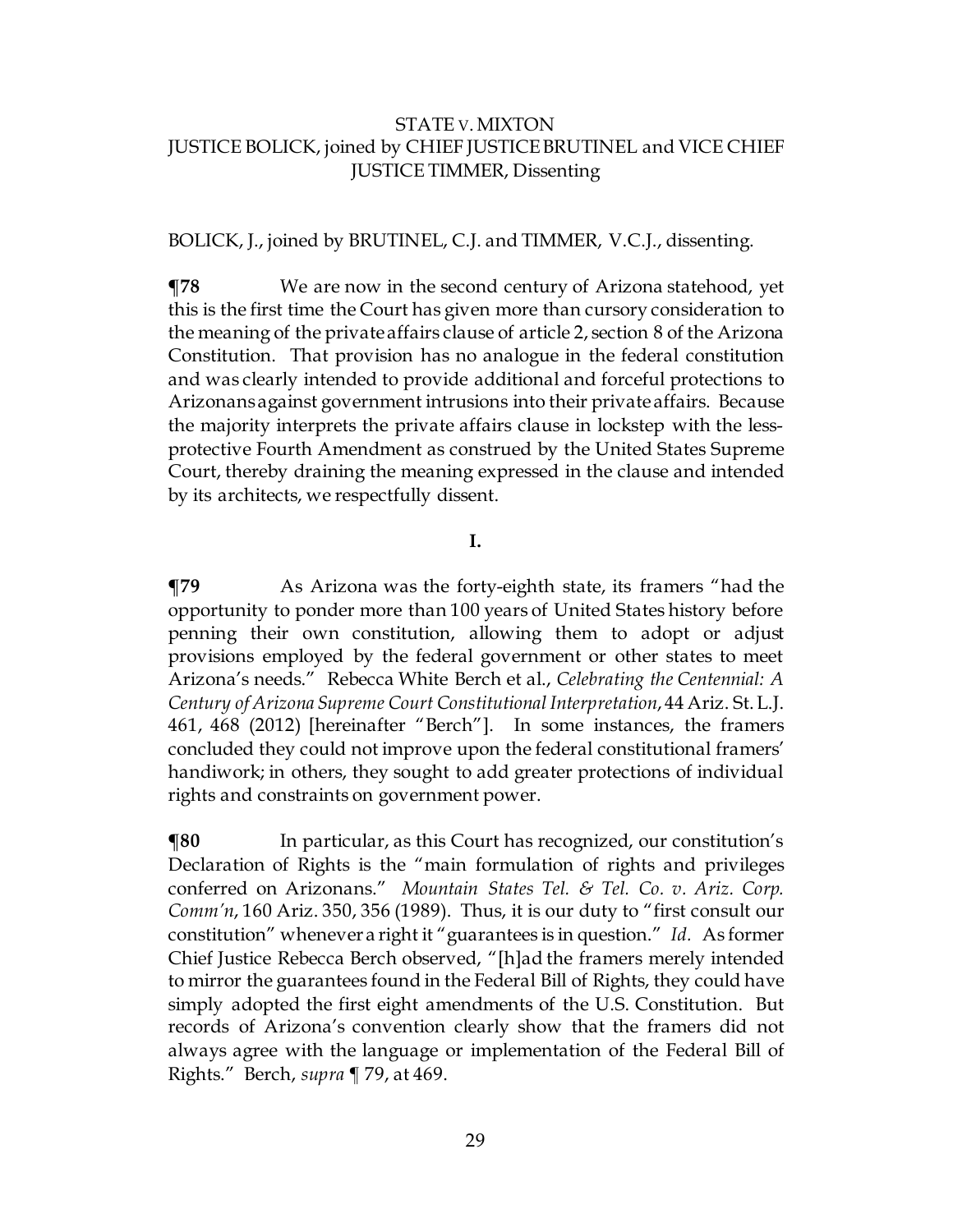**¶81** The federal constitution is the baseline for the protection of individual rights, below which the states cannot go; but in our system of federalism, states are free to provide greater protections*. City of Mesquite v. Aladdin's Castle, Inc.*, 455 U.S. 283, 293 (1982); *see also PruneYard Shopping Ctr. v. Robins*, 447 U.S. 74, 81 (1980). Our constitution's framers repeatedly did so in the Declaration of Rights, and especially in the private affairs clause. Whereas the vast majority of state constitutions have provisions that roughly parallel the language of the Fourth Amendment, only two—ours and Washington State's, whose provisions are identical—deliberately chose to depart from the Fourth Amendment's language in favor of a distinct provision encompassing a protection for private affairs. Timothy Sandefur, *The Arizona "Private Affairs" Clause*, 51 Ariz. St. L.J. 723, 724 (2019).

**¶82** Rather than accord independent vitality to a protection of individual rights in our constitution, the majority urges that we should extol "the value in uniformity with federal law when interpreting and applying the Arizona Constitution." *Supra* ¶ 32. Uniformity is certainly a value, and when all other things are equal, uniformity may be preferable to divergence. But where the Constitution's framers made deliberate effort to distinguish our state constitutional protections from the narrower confines of the federal constitution, our failure to credit and enforce our constitution's language and intent inevitably means that those protections will not have their intended effect. *See* Berch, *supra* ¶ 79, at 473 ("[I]t is not always appropriate to assume that state and federal provisions should be construed identically, given the unique legislative history, purpose, and text of the Arizona provision."); *see also* Ruth V. McGregor, *Recent Developments in Arizona State Constitutional Law*, 35 Ariz. St. L.J. 265, 276 (2003) ("None of the opinions from our court provide any in-depth analysis of the reasons we have so often opted for a goal of uniformity.").

**¶83** Indeed, the Supreme Court has recognized that an "interest in uniformity . . . does not outweigh the general principle that States are independent sovereigns with plenary authority to make and enforce their own laws as long as they do not infringe on federal constitutional guarantees." *Danforth v. Minnesota*, 552 U.S. 264, 280 (2008). The states' authority to make distinct rules of criminal procedure, the Court remarked, "is not otherwise limited by any general, undefined federal interest in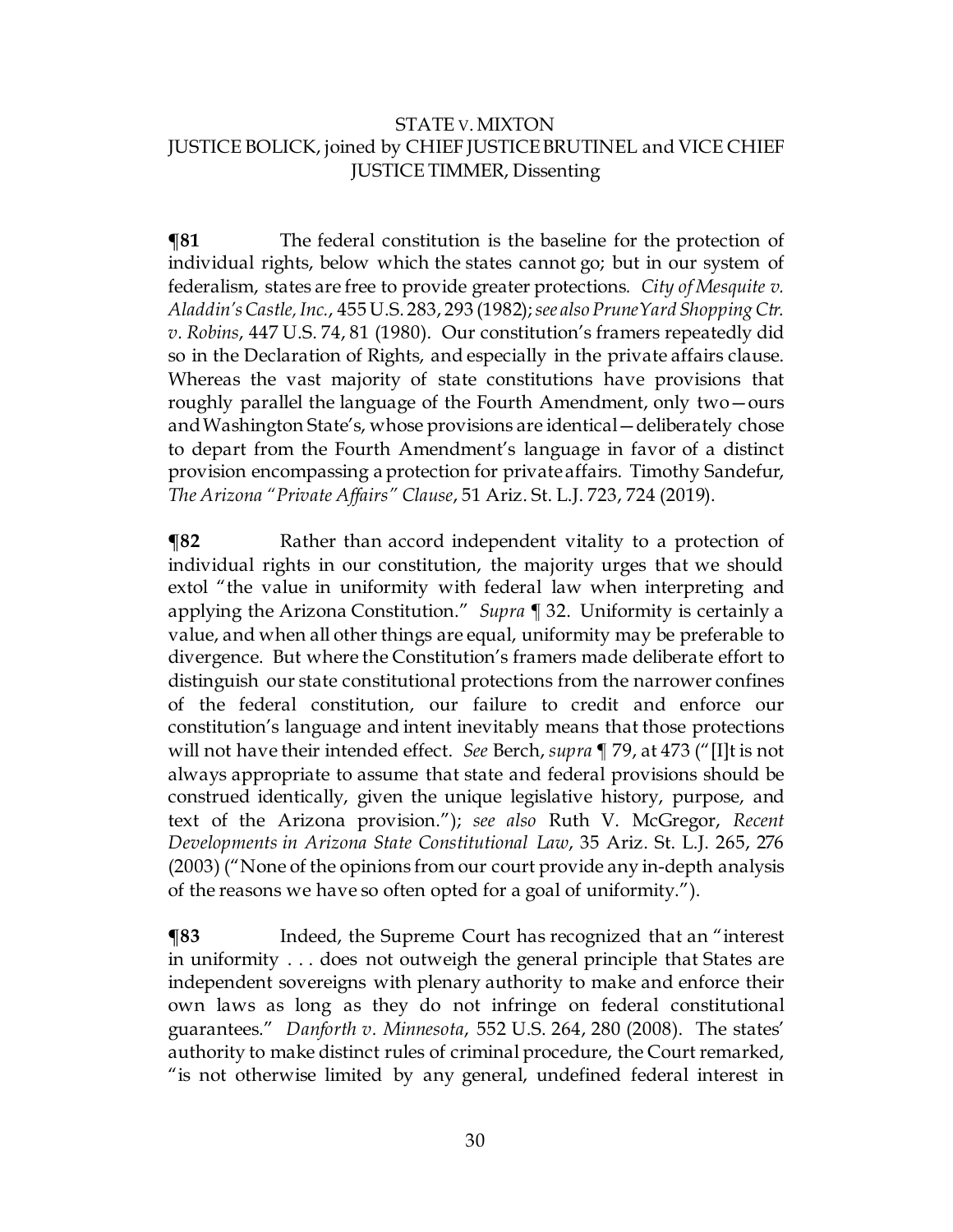uniformity. Nonuniformity is, in fact, an unavoidable reality in a federalist system of government." *Id.*

**¶84** This Court has consistently recognized "that a Constitution should be construed so as to ascertain and give effect to the intent and purpose of the framers and the people who adopted it." *State ex rel. Morrison v. Nabours*, 79 Ariz. 240, 245 (1955); *accord Rumery v. Baier*, 231 Ariz. 275, 278 (2013). Arizona's framers did not leave us guessing what they had in mind in crafting the Declaration of Rights, emphasizing in the first two sections "the security of individual rights" and that the purpose of government is "to protect and maintain individual rights." Ariz. Const. art. 2, §§ 1–2.

**¶85** Constitutional text should be interpreted according to its ordinary public meaning, that is, by reference to the meaning of the language generally understood when it was adopted. *See, e.g.*, *District of Columbia v. Heller*, 554 U.S. 570, 577 (2008). Thus, this Court has emphasized that "effect be [especially] given to the purpose indicated, by a fair interpretation of the language used, and unless the context suggests otherwise words are to be given their natural, obvious and ordinary meaning." *Morrison*, 79 Ariz. at 245; *accord State ex rel. Brnovich v. City of Phoenix*, 468 P.3d 1200, 1205 ¶ 21 (2020) (explaining that, in interpreting state constitutional provisions, "we give the words their ordinary meaning, unless the context suggests a different one").

**¶86** A comparison of the words of the Fourth Amendment and those chosen by the framers of article 2, section 8 underscore the stark differences:

The right of the people to be secure in their persons, houses, papers, and effects, against unreasonable searches and seizures, shall not be violated, and no Warrants shall issue, but upon probable cause, supported by Oath or affirmation, and particularly describing the place to be searched, and the persons or things to be seized.

U.S. Const. amend. IV.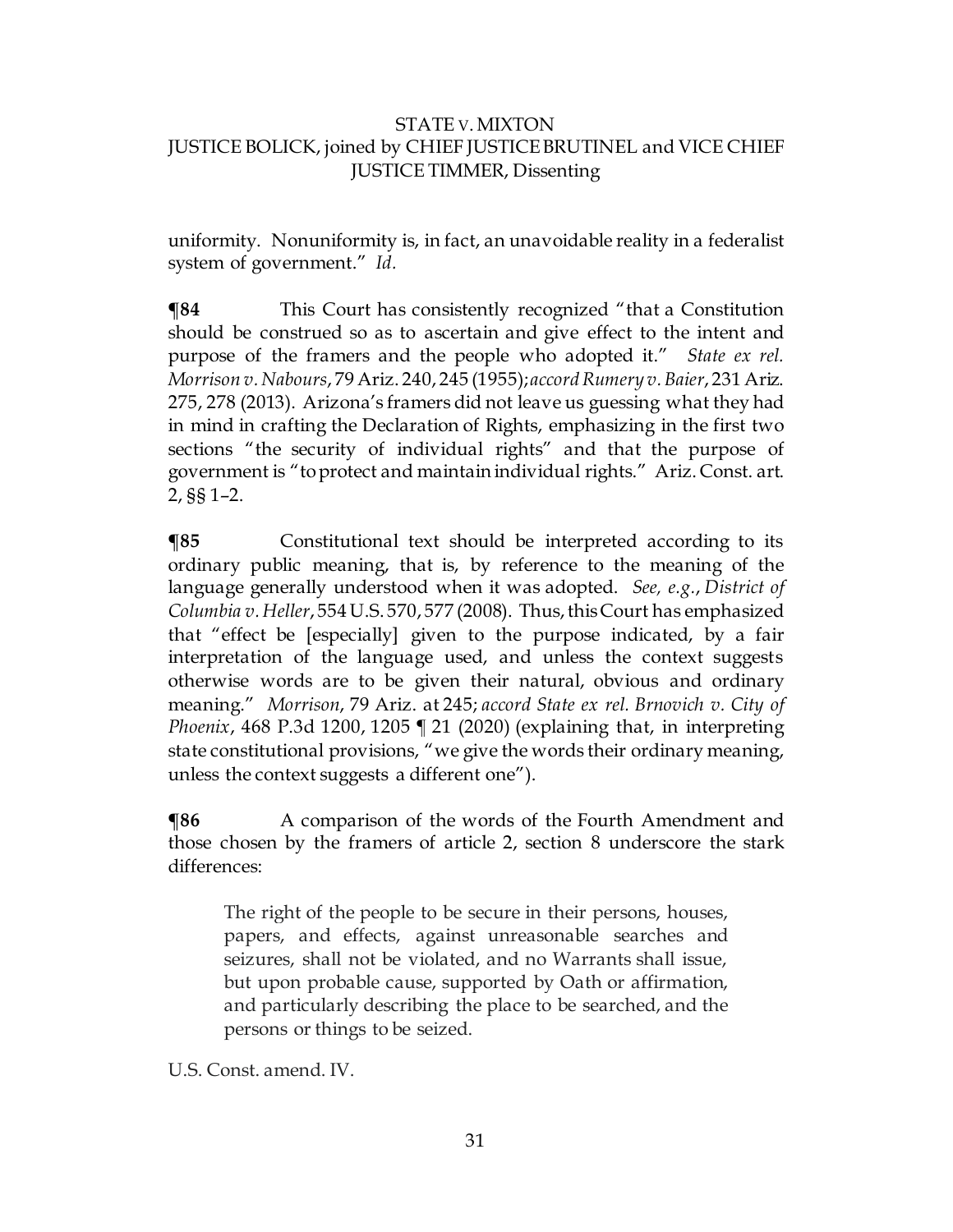No person shall be disturbed in his private affairs, or his home invaded, without authority of law.

Ariz. Const. art. 2, § 8.

**¶87** Most obvious and pertinent here, the protection of "private affairs" is nowhere found in the Fourth Amendment. Indeed, a right to privacy—based not on express constitutional text but on "penumbras, formed by emanations"—would not be found in the federal constitution for another 53 years. *See Griswold v. Connecticut*, 381 U.S. 479, 484 (1965). Its express inclusion in a 1912 state constitution strongly suggests that the framers had a significant protection in mind, one whose omission in the federal constitution they found wanting.

**¶88** Moreover, by its terms, the Fourth Amendment is limited to "persons, houses, papers, and effects," which are protected only against "unreasonable searches and seizures." By contrast, the scope of "private affairs" under article 2, section 8 is broader on its face, and the protection is categorical. *See State v. Simpson*, 622 P.2d 1199, 1205 (Wash. 1980) (construing identical language that "clearly recognizes an individual's right to privacy with no express limitations").

**¶89** And our constitutional language was not chosen randomly. The delegates to the constitutional convention considered language parallel to the Fourth Amendment, but instead adopted language containing the private affairs clause from the Washington Constitution. *See* Goff, *Records of the Arizona Constitutional Convention* 507–08 (1991). In other words, the language of article 2, section 8 was *deliberately chosen as an alternative* to the language of the Fourth Amendment. *Cf. State v. Gunwall*, 720 P.2d 808, 814– 15 (Wash. 1986) (noting that delegates to the Washington State constitutional convention specifically rejected Fourth Amendment language, which "lends support to reading [the private affairs clause] independently of federal law").

**¶90** Indeed, in rejecting language echoing the Fourth Amendment, Arizona's constitutional framers changed *existing* Arizona law. The Arizona territory was governed by the Howell Code, which contained a provision nearly identical to the Fourth Amendment. Howell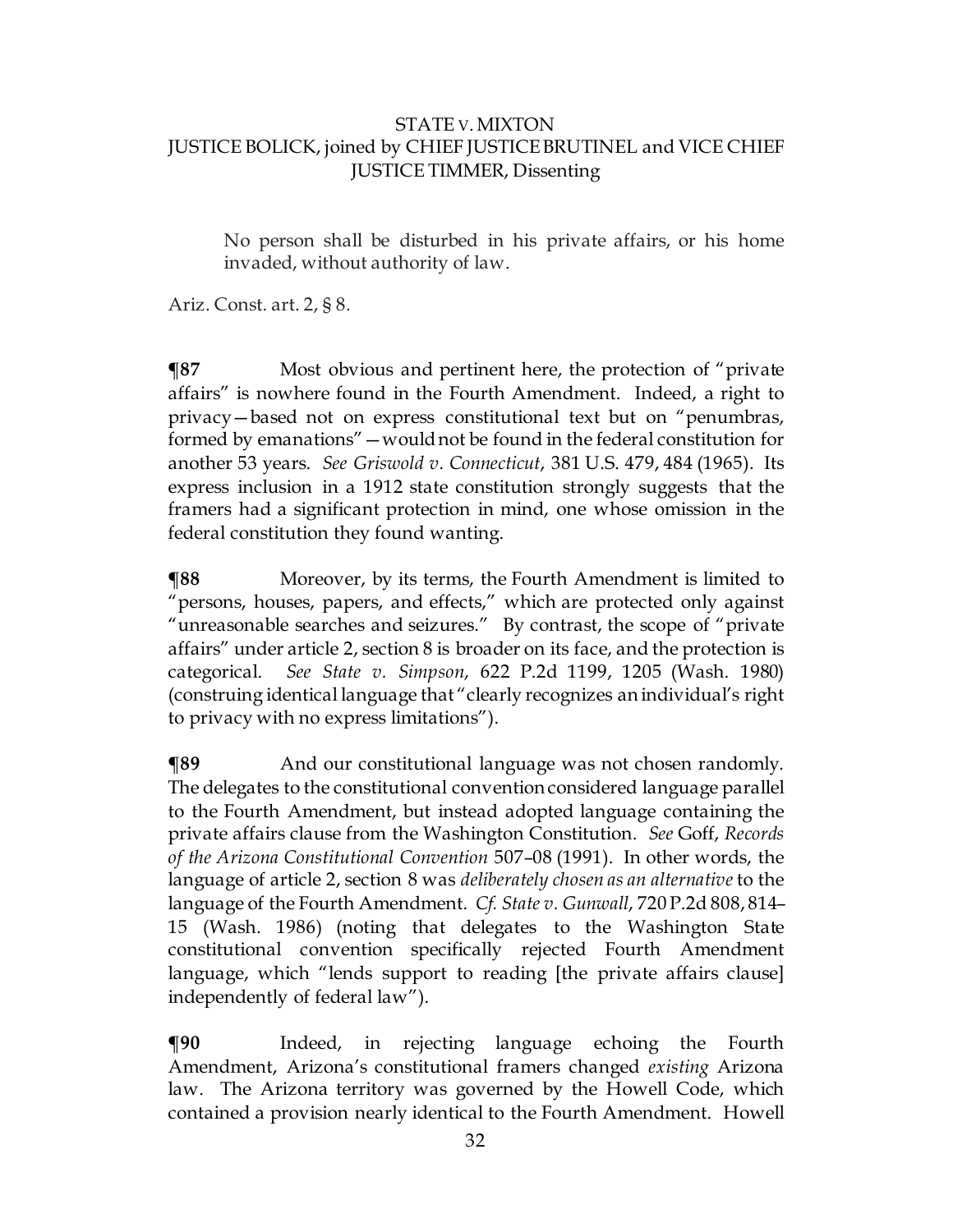Code art. VII (1864). Once statehood was achieved, the new constitution's architects abandoned that approach in favor of the broader, express privacy provision of article 2, section 8. And when a legislature amends a provision by making a significant change in language, we presume it intended a different meaning. Antonin Scalia & Bryan A. Garner, *Reading Law: The Interpretation of Legal Texts* 256 (2012).

**¶91** All of which invites the question: if the framers wanted to craft language that would be enforced on its own terms, how could they have better done so than to reject one set of words and deliberately adopt another? Under such circumstances, we should be loath to interpret the language the framers chose in lockstep with language the framers consciously rejected, and indeed, not only as it was interpreted in 1912 but as the Supreme Court has construed it many years later. *See* Sandefur,*supra* ¶ 81, at 750 ("Even if the wording of both constitutions is identical, there is no constitutional justification for following federal precedent that only originates *after* the people of a state ratify their state constitution.").

**¶92** That the framers meant our constitutional language to have independent vitality necessarily follows from the fact that when our constitution was adopted, the Fourth Amendment was not yet applicable to the states through incorporation under the Fourteenth Amendment. *See Wolf v. Colorado*, 338 U.S. 25, 33 (1949) (declining to apply exclusionary rule against the states); *see also Twining v. New Jersey*, 211 U.S. 78, 108–14 (1908) (discussing history of incorporation and collecting cases). Thus, our Declaration of Rights was meant to provide the solitary protection for individual liberty against the state. Berch, *supra* ¶ 79, at 468. As former Chief Justice Ruth McGregor has observed, because the Bill of Rights did not yet apply to the states, "the drafters of our state constitution could not have operated under the assumption that interpretations of the federal constitution would control the rights guaranteed citizens under the state constitution." McGregor, *supra* ¶ 82, at 275.

**¶93** And the dominant school of state constitutional interpretation at the time was originalism, so the framers likely expected their handiwork to be interpreted on its own terms rather than through federal court interpretations of a different constitution. *See* Jeremy M. Christiansen, *Originalism: The Primary Canon of State Constitutional Interpretation*, 15 Geo.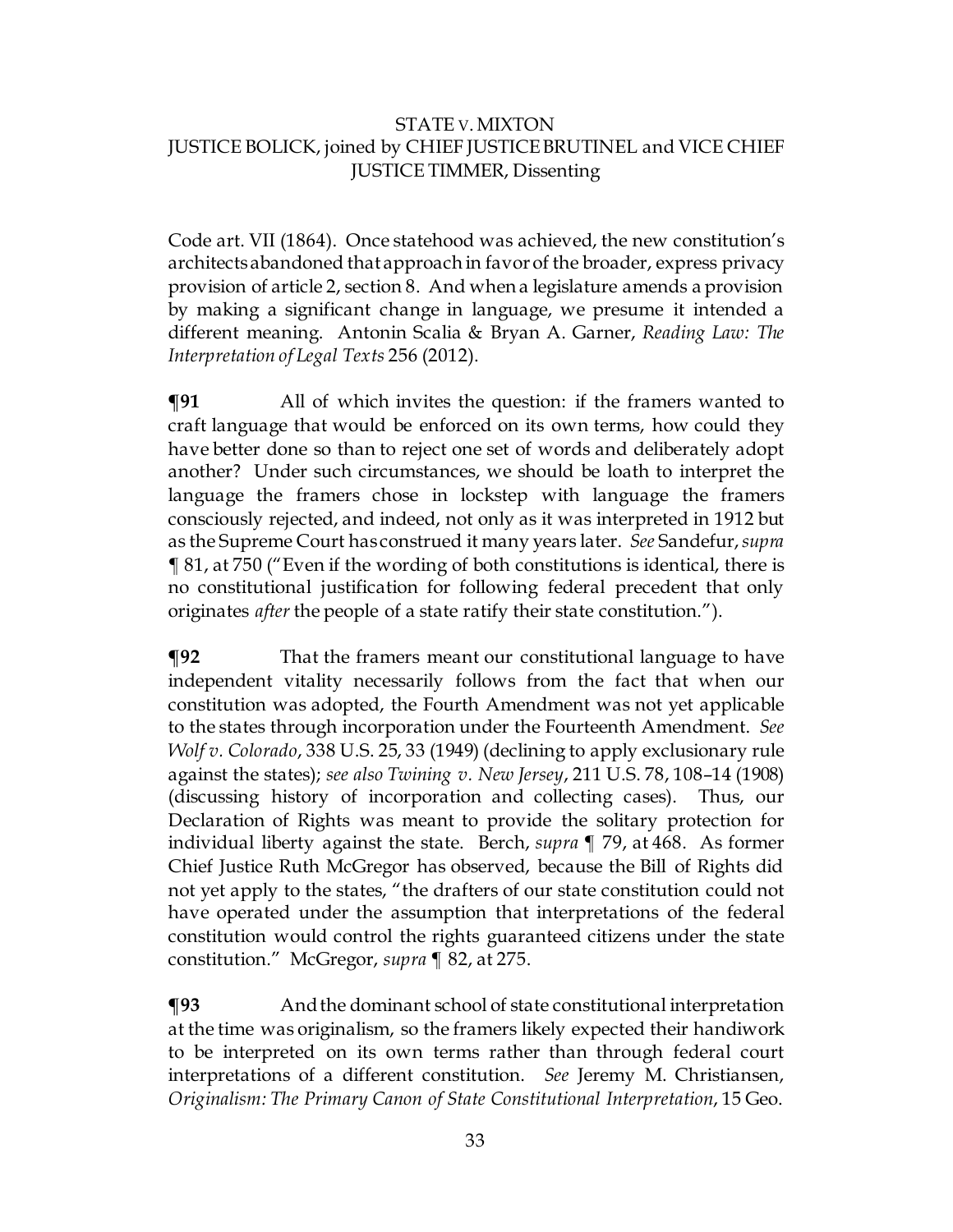J.L. & Pub. Pol'y 341, 351 (2017); *id.* at 368–69 (recounting Arizona cases to that effect). Our early cases specified that the purpose of rules of interpretation is to arrive at the intent of the framers. *See, e.g.*, *State v. Osborne*, 14 Ariz. 185, 204 (1912) (stating that the rule of constitutional construction that each clause should be given meaning exists "so that intent of the framers may be ascertained and carried out").

**¶94** This Court frequently has interpreted provisions of our state constitution more broadly than their federal counterparts, and sensibly, we have done so especially where the language is different. Thus, we have repeatedly held that our speech protection is broader than that accorded by the First Amendment. *See, e.g.*, *Brush & Nib Studios, LC v. City of Phoenix*, 247 Ariz. 269, 281–82 ¶ 45 (2019); *Mountain States*, 160 Ariz. at 354–56. Likewise, our courts have construed the broader language of article 2, section 17 of the Arizona Constitution to provide greater protection against eminent domain than does the Fifth Amendment's takings clause as construed by the Supreme Court. *See, e.g.*, *Inspiration Consol. Copper Co. v. New Keystone Copper Co.*, 16 Ariz. 257, 259–60 (1914) (stating that court decisions construing takings provisions in the federal and other state constitutions "are not controlling in this state, and, indeed, lend us but little aid" in interpreting art. 2, § 17); *Bailey v. Myers*, 206 Ariz. 224, 229 ¶ 20 (App. 2003) ("The federal constitution provides considerably less protection against eminent domain than our Constitution provides."). By contrast, where the state constitutional language parallels that of the Bill of Rights, we have tended to construe it in tandem with Supreme Court interpretations of the federal constitutional provision. *See, e.g.*, *State v. Carter*, 469 P.3d 449, 449 ¶ 1 n.2 (2020) ("The analysis under both the federal and state constitutions is the same because the language is virtually identical . . . .").

**¶95** Before today, this Court's analysis of the private affairs clause has been scant. Indeed, the Court's initial analysis of the interplay between article 2, section 8 and the Fourth Amendment comprised fewer than fifty words. *Malmin v. State*, 30 Ariz. 258, 261 (1926) (cited *supra* § 31) (stating that the two provisions "are of the same general effect and purpose"). Shortly thereafter, the Court emphasized that despite *Malmin*, "[w]e have the right . . . to give such construction to our own constitutional provisions as we think logical and proper, notwithstanding their analogy to the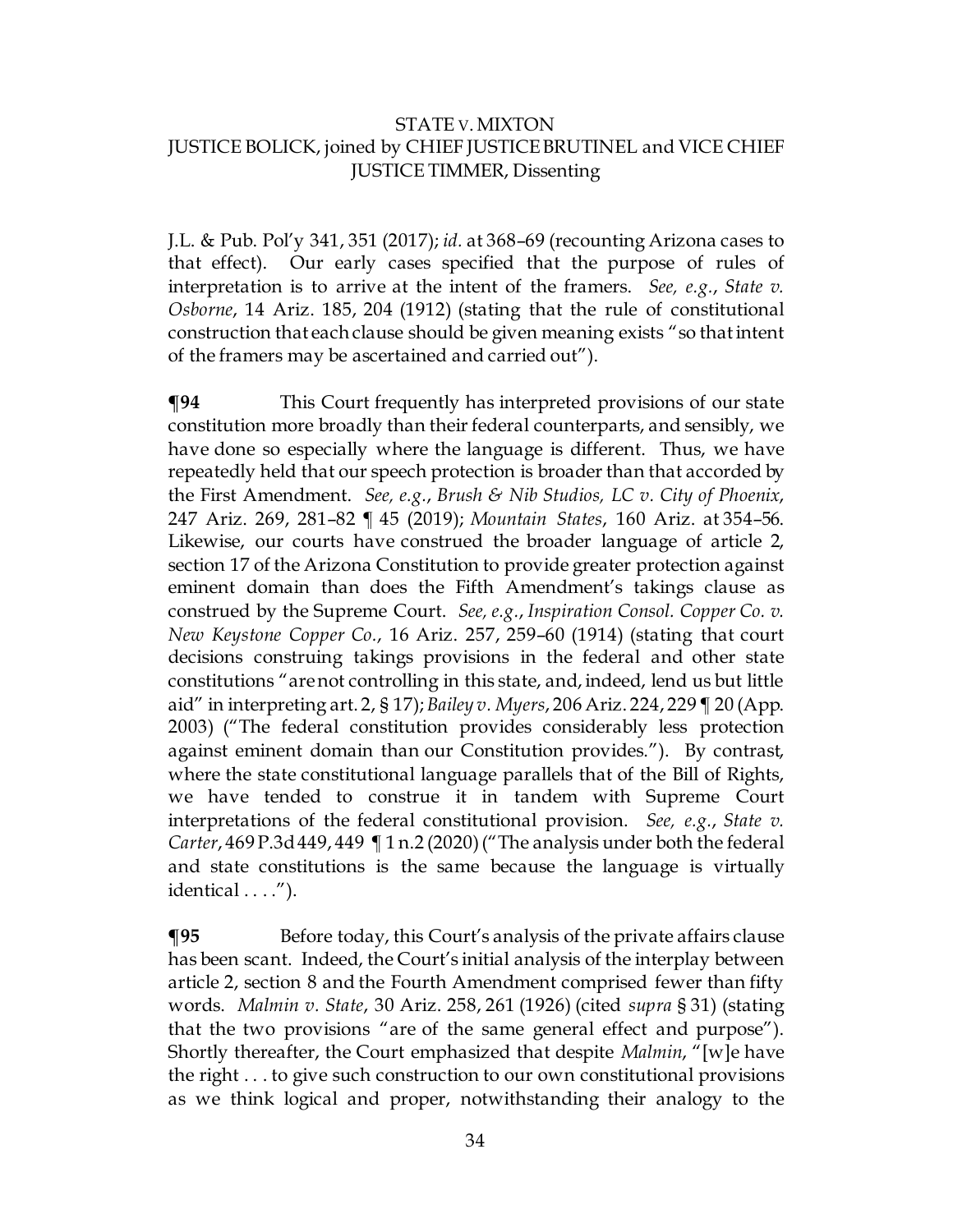Federal Constitution and the federal decisions based on that Constitution." *Turley v. State*, 48 Ariz. 61, 70–71 (1936).

**¶96** By contrast, as the majority acknowledges, this Court has construed the second provision of article 2, section 8—the home invasion clause—more broadly than the Fourth Amendment. *Supra* ¶ 32. *See State v. Ault*, 150 Ariz. 459, 464–65 (1986) (rejecting the federal inevitable discovery doctrine); *State v. Bolt*, 142 Ariz. 260, 264–65 (1984) (holding that warrantless home entry is per se unlawful absent exigent circumstances). In *Bolt*, the Court was "cognizant of the need for uniformity in interpretation," but recognized that "[o]ur constitutional provisions were intended to give our citizens a sense of security in their homes and personal possessions." *Id.* at 264–65. Thus, it rendered its decision "based upon our own constitutional provision, its specific wording, and our own cases, independent of federal authority." *Id.* at 265. Likewise, in *Ault*, the Court noted that "[u]nlawful entry of homes was the chief evil which the Fourth Amendment was designed to prevent," 150 Ariz. at 463, and that "our constitutional provisions were generally intended to incorporate federal protections . . . [but] they are more specific in preserving the sanctity of homes *and in creating a right of privacy*." *Id.* at 466 (emphasis added) (citation omitted).

**¶97** These cases, juxtaposed against the Court's decision today, leave us in a curious and perplexing place. On the one hand, this Court has construed the home invasion provision of article 2, section 8 more broadly than the Fourth Amendment and has rejected Supreme Court doctrines inconsistent with that clause, even though both provisions protect homes. By contrast, the majority here subsumes the private affairs clause within the Supreme Court's interpretation of the Fourth Amendment, even though the Fourth Amendment does *not* on its face protect against government intrusions into private affairs. By what principle does it do so? We are left to ponder not only that, but by what standard we will determine when to give independent meaning to our state constitutional language in other contexts. By our lights, we should at least do so where the language is conspicuously different, and certainly where (as here) no analogous provision exists in the federal constitution. Otherwise, the necessary consequence is to diminish constitutional protections.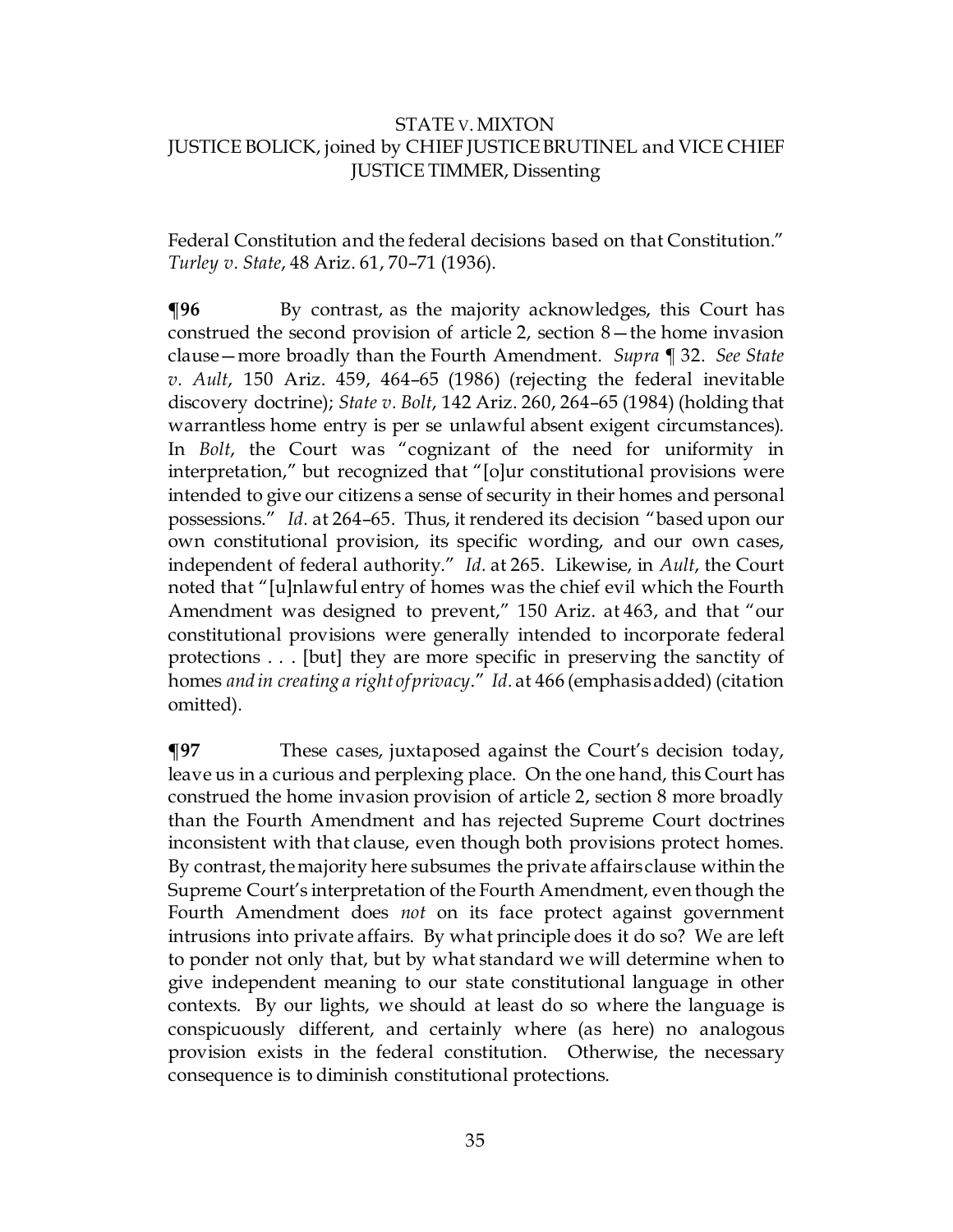**¶98** It is especially hazardous to hitch the meaning of our constitution to the Supreme Court's Fourth Amendment jurisprudence, which the majority charitably depicts as "uniform and sound," *supra ¶* 21, but is in fact characterized by confusion and constant change. The opacity of this jurisprudence is visible in our recent decision in *State v. Jean*, in which we attempted to determine whether the Supreme Court's Fourth Amendment precedent requires a warrant for police to install a GPS device on a commercial vehicle under the facts of the case. 243 Ariz. 331 (2018). The case generated five separate opinions, including a majority opinion with different parts written by two different justices who disagreed with the parts of the opinion they did not write. Indeed, even the lodestars invoked by the majority here—*Smith v. Maryland*, 442 U.S. 735 (1979), and *United States v. Miller*, 425 U.S. 435 (1976)—are called into question, to an unknown extent, by *Carpenter v. United States*, 138 S. Ct. 2206 (2018).

**¶99** We should not follow that long and winding road of Fourth Amendment jurisprudence to its uncharted destination. *See State v. Ingram*, 914 N.W.2d 794, 797–98 (Iowa 2018) (holding that "we encourage stability and finality in law by decoupling Iowa law from the winding and often surprising decisions of the United States Supreme Court," and "take the opportunity to stake out higher constitutional ground"). When the constitutions converge, it makes sense to take Supreme Court decisions into account and place value on uniform application. But where the language of the two constitutions differs—and especially where our provision does not appear in the federal constitution in any manner—relying on the Supreme Court to determine our constitutional meaning deprives our citizens of the precious freedoms their forebears proclaimed when they embraced a wider conception of liberty than the federal constitution. After all, Supreme Court justices do not take an oath to uphold the Arizona Constitution. But we do.

#### **II.**

**¶100** This is the first case to attach the Supreme Court's Fourth Amendment third-party doctrine to the Arizona Constitution. A fair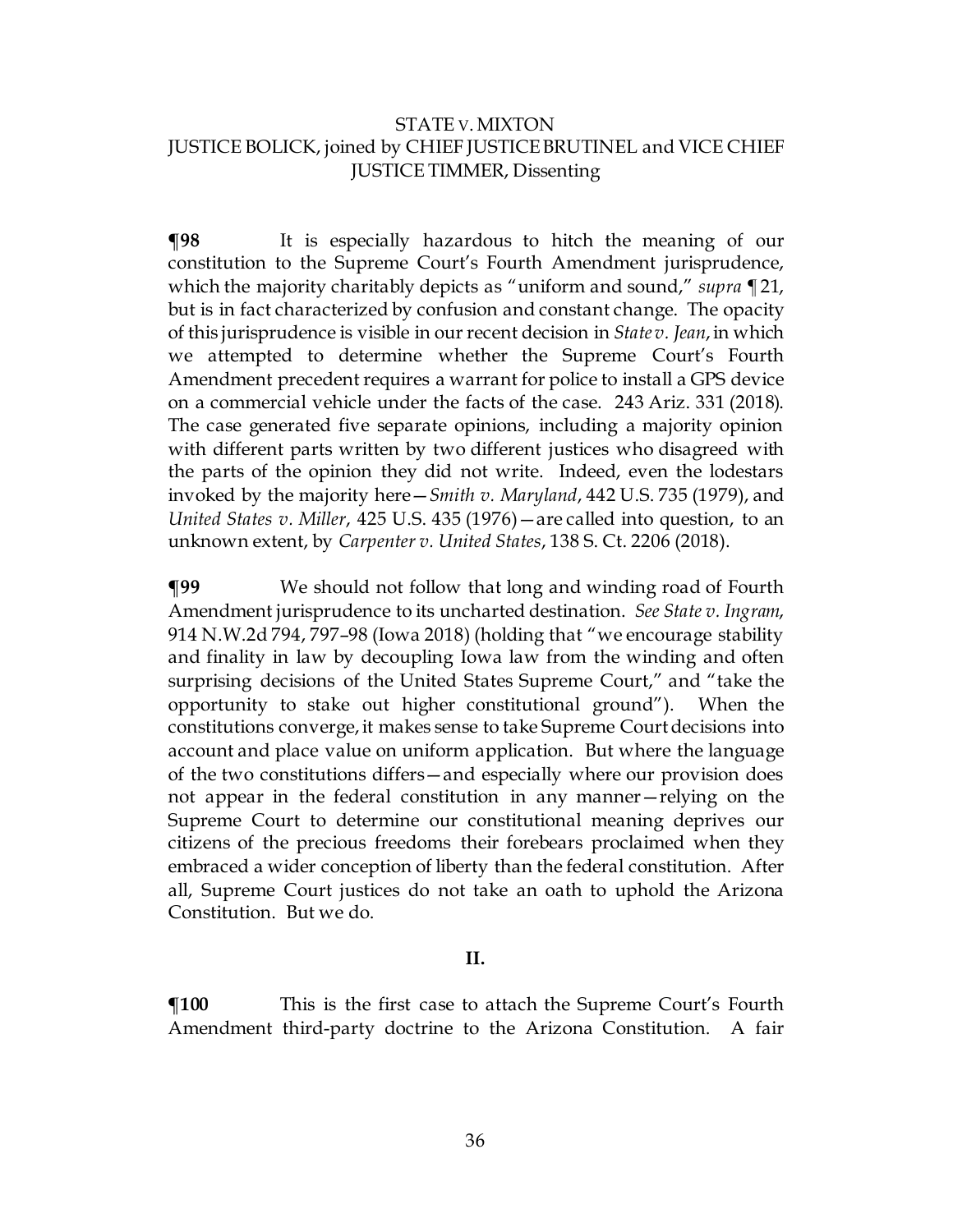independent reading of the text and intent of article 2, section 8 shows the protection of private affairs is incompatible with that doctrine.

 $\P$ **101** While the Fourth Amendment specifies that "persons, houses, papers, and effects" are protected, article 2, section 8 more broadly protects "private affairs." And while the Fourth Amendment prohibits "unreasonable" searches and seizures, article 2, section 8 categorically prohibits any disturbance "without authority of law." By the provision's clear terms, then, if the state wishes to invade a person's private affairs, it may do so only with authority of law, which makes the definition of "private affairs" determinative.

**¶102** This Court gives provisions in law "their ordinary meaning unless it appears from the context or otherwise that a different meaning is intended." *Arizona ex rel. Brnovich v. Maricopa Cnty. Cmty. Coll. Dist. Bd.*, 243 Ariz. 539, 541 ¶ 7 (2018). The dictionary definition of "private," both now and at the time of Arizona's constitutional adoption, includes anything concerning an individual or group that is not "intended to be known publicly." *Private*, Merriam-Webster, https://www.merriamwebster.com/dictionary/private (last visited Jan. 16, 2020); *see also* Harry Thurston Peck, *New Websterian 1912 Dictionary Illustrated* 649 (defining private as "not public" and "peculiar to one's self."). Likewise, "affairs" means "personal business." *Affairs*, Merriam-Webster; *accord* Peck at 17.

**¶103** The majority similarly defines "private" as "affecting or belonging to private individuals, as distinct from the public generally"; and "affairs" as "a person's concerns in trade or property; business." *Supra*¶ 33. That is the first and only time the majority grapples with the original meaning of "private affairs," and it ultimately disposes of the term as "ambiguous," *id.*, never to be raised again.

 $\P$ **104** True, "private affairs" is not unambiguous. But this Court does not throw up its hands in the face of ambiguity: if "a constitutional provision is not clear on its face, we can use extrinsic evidence to show the intent of the framers and the electorate that adopted it." *Heath v. Kiger*, 217 Ariz. 492, 495 ¶ 9 (2008). And significant, uncontroverted evidence suggests we should read article 2, section 8 in a way that gives effect to its text.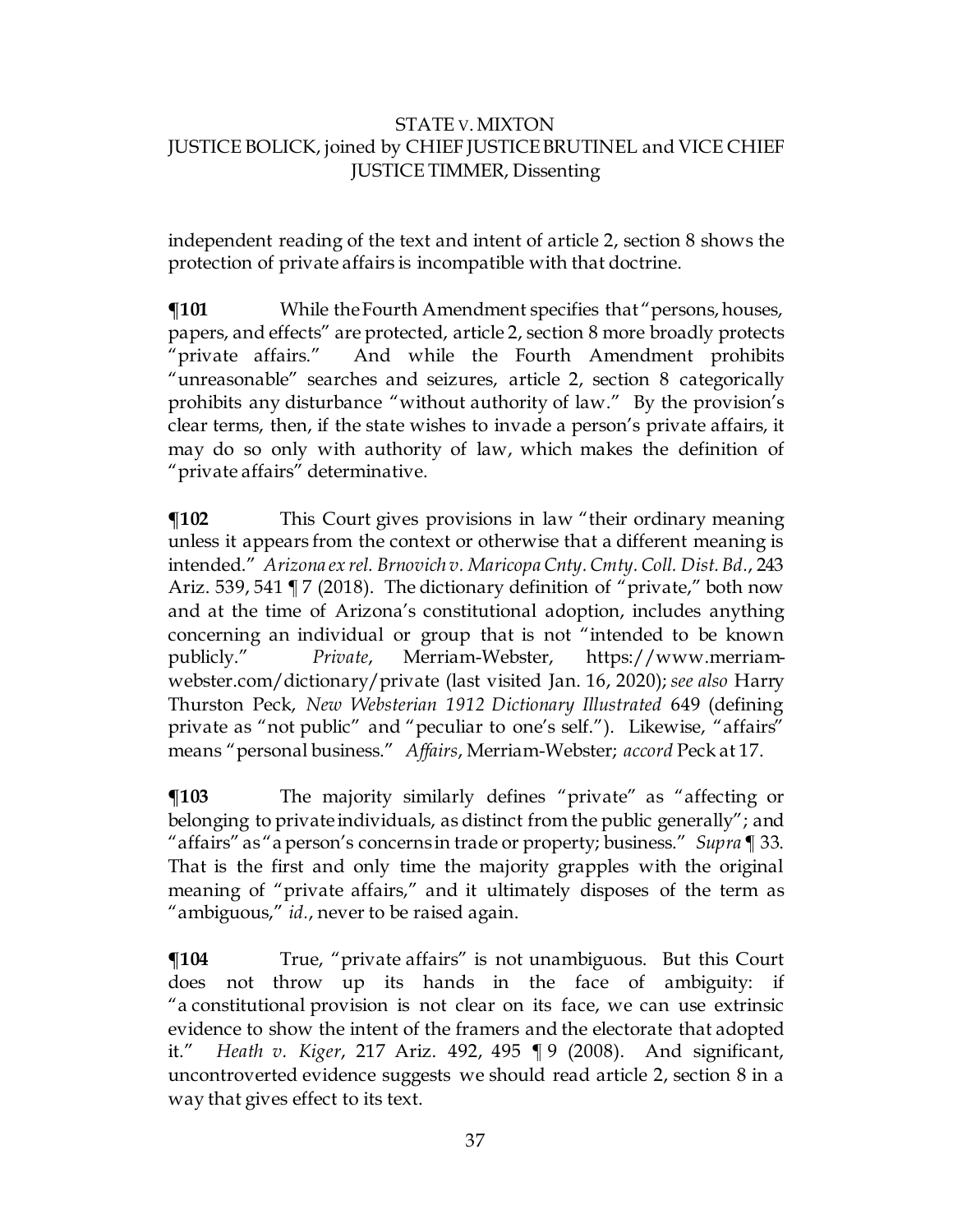$\P$ **105** "Private affairs" was a commonly used term during the period preceding our constitution's adoption, and the protection of private affairs was a major preoccupation of contemporary legislatures, courts, and scholars. *See, e.g.*, Samuel D. Warren & Louis D. Brandeis, *The Right to Privacy*, 4 Harv. L. Rev. 193 (1890). A review of these efforts concludes that "'[m]ind your own business' was an eleventh commandment in nineteenth century America." *The Right to Privacy in Nineteenth Century America*, 94 Harv. L. Rev. 1892, 1904 (1981).

**¶106** In particular, Americans in the twilight of the Nineteenth and dawn of the Twentieth Centuries sought to keep what was private from becoming public. A major concern was preventing the disclosure of private information when third parties, such as telegraph operators, were entrusted with transmission or delivery and the "messages were necessarily read by the operators who sent and received them." *Id.* at 1901–02. Similarly, Congressman James Garfield championed legislation against disclosure of census information, so that an individual's "private affairs, the secrets of his family and his business," would not be revealed. *Id.* at 1905. The shielding of tax returns, in the words of the newspaper *The Nation*, protected "the 'natural and inalienable right' of everybody to keep his affairs to himself." *Id.* at 1906. Courts likewise protected the confidentiality of certain public records to prevent making "public men's private affairs." *Id.* at 1907 (quoting *Buck & Spencer v. Collins*, 51 Ga. 391, 397 (1874)).

**¶107** These examples illustrate that "private affairs" were understood in the early Twentieth Century to broadly encompass both personal and business matters, even if transmitted through third parties, thus making Arizona's constitutional provision irreconcilable with the later-emerging federal "third-party" doctrine allowing any information divulged to a third party to be obtained by the government without a warrant.

 $\P$ **108** The protection of private affairs was also reflected in local concerns. In 1912, the year our constitution was adopted, the *Arizona Republican* editorialized against a proposal to disclose the names of their subscribers, condemning it as a "perniciously inquisitorial" effort to gain access to "private business affairs and financial affairs." Sandefur, *supra*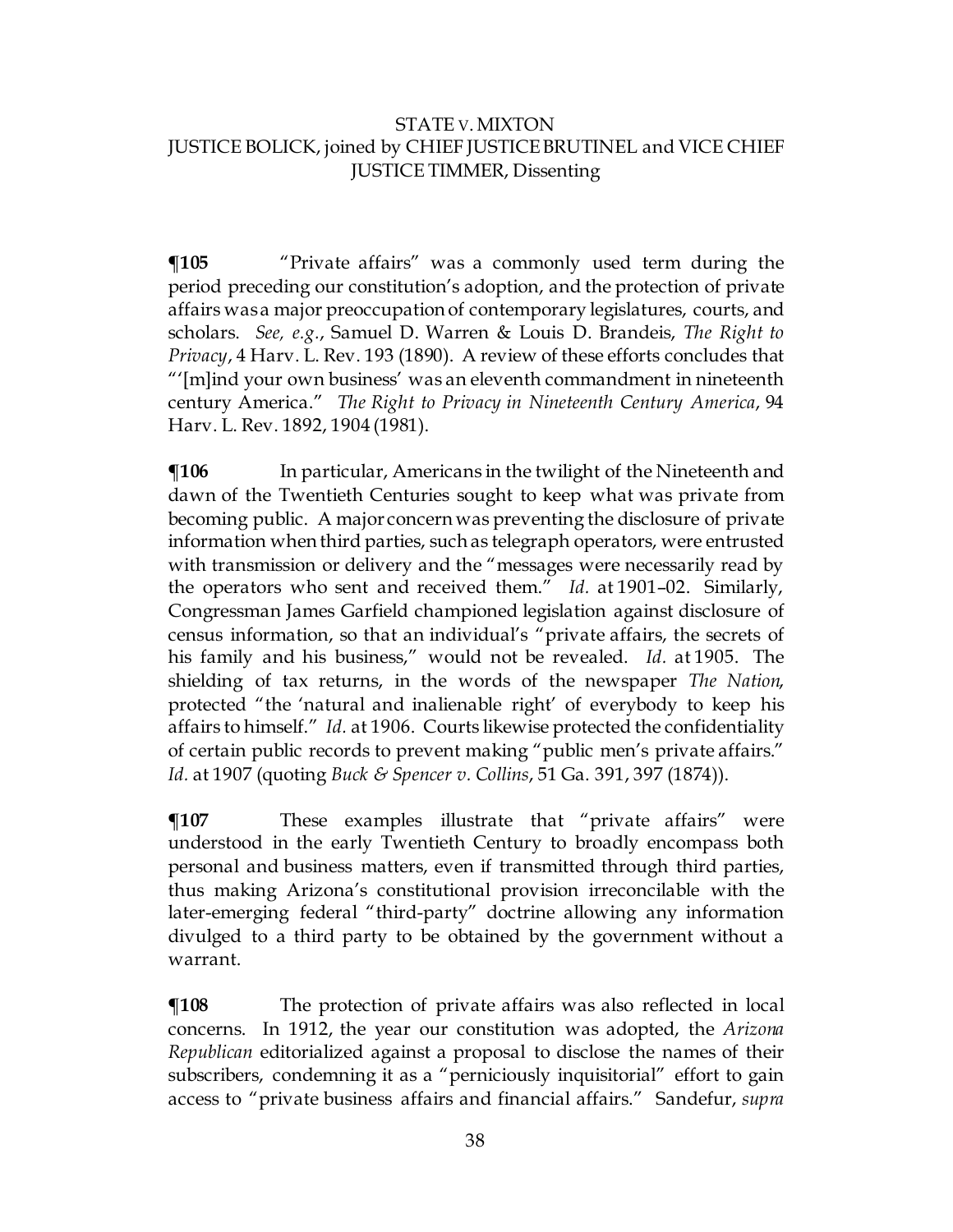¶ 81, at 731 n.47. That same year, the newspaper warned against congressional investigations of alleged monopolies because "attacks upon corporate credit and private affairs . . . ought to be deprecated." *Id.* at 731. It appears clear that the common meaning of "private affairs" in statehoodera Arizona encompassed the type of business transactions that would be swept up by the third-party doctrine many decades later.

 $\P$ **109** Indeed, this meaning of private affairs and its inclusion within our constitutional protections is manifested even within Fourth Amendment jurisprudence at the turn of the century. In *Boyd v. United States*, the Court invalidated, under the Fourth and Fifth Amendments, federal laws pursuant to which business invoices were obtained without a warrant. 116 U.S. 616 (1886). The Court held that the principles animating those amendments "apply to all invasions on the part of the government and its employe[e]s of the sanctity of a man's home and the privacies of life," holding that obtaining the business records "is the invasion of his indefeasible right of personal security, personal liberty, and private property." *Id.* at 630. Seemingly anticipating a decision like today's, the Court urged "that constitutional provisions for the security of person and property should be liberally construed. A close and literal construction deprives them of half their efficacy, and leads to gradual depreciation of the right, as if it consisted more in sound than in substance." *Id.* at 635; *see also Ex parte Jackson*, 96 U.S. 727, 733 (1877) (holding that sealed mail cannot be opened without a warrant).

 $$$  **T110** Given that the framers of article 2, section 8 intended to incorporate the protections of the Fourth Amendment, *see Ault*, 150 Ariz. at 463, these decisions form at minimum the baseline for the rights protected. That our framers understood that private affairs meant one's business, including transactions with others, is uncontestable. Surely it would surprise the framers to know that the protections they embraced would be subject to severe diminution through Supreme Court interpretations of different provisions in the federal constitution many decades later.

**The Term** Yet the majority asserts that the private affairs clause "protects a privacy interest . . . only if society is prepared to accept such an expectation of privacy as reasonable." *Supra* ¶ 41. That amorphous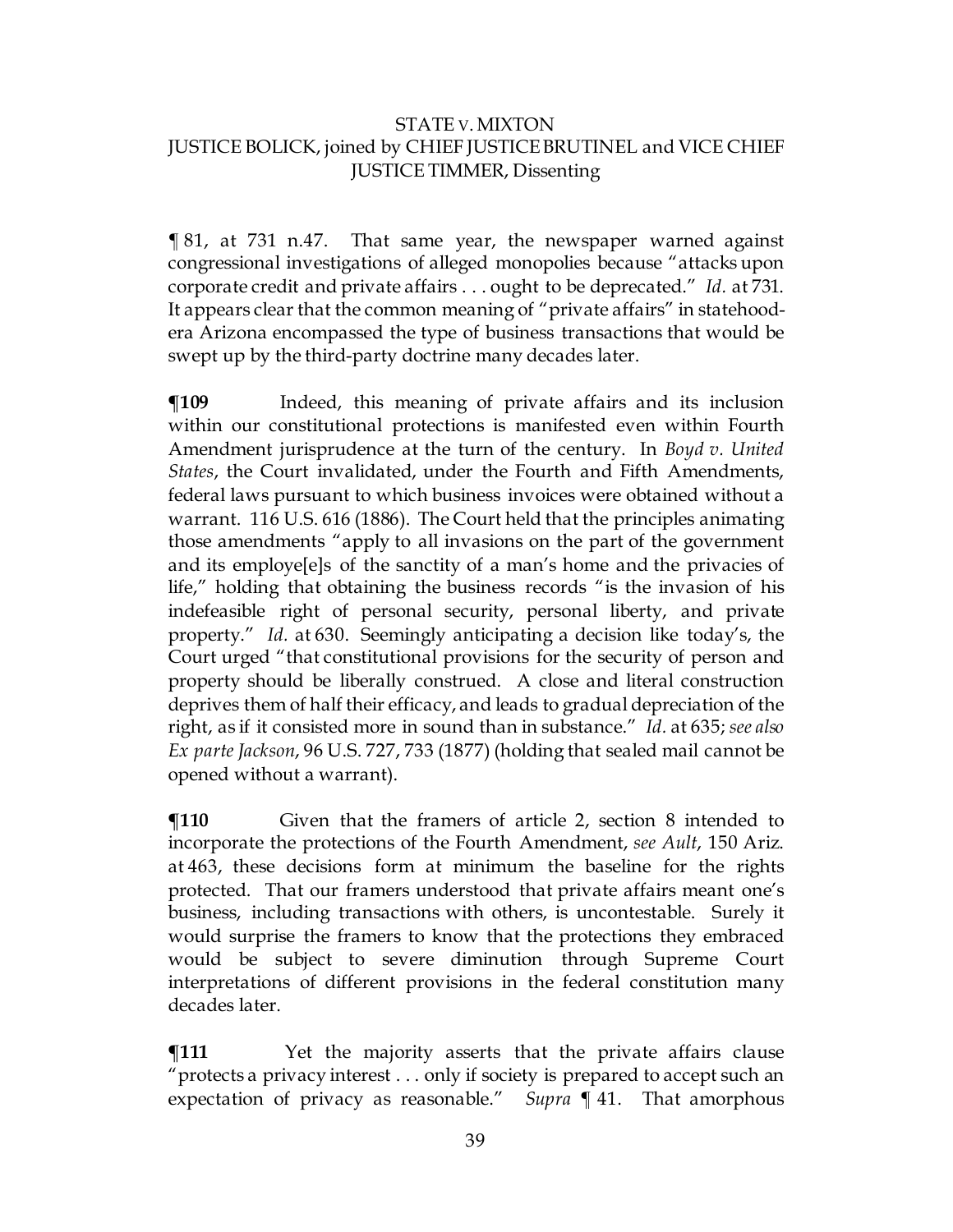standard derives not from our constitutional text, but from a concurring opinion in a Supreme Court decision applying the Fourth Amendment, *Katz v. United States*.389 U.S. 347, 361 (1967) (Harlan, J., concurring).[1](#page-39-0) In so doing, the majority replaces an objective state constitutional command with a subjective standard whose meaning changes over time to reflect an evolving societal consensus.[2](#page-39-1)

**¶112** That standard has no textual or historical foundation in article 2, section 6. The framers of that provision informed us what society was prepared to recognize when our constitution was adopted: that any invasion of private affairs requires authority of law. And for us, then, the proper inquiry is whether a particular matter constitutes a private affair.

<span id="page-39-0"></span><sup>&</sup>lt;sup>1</sup> In contrast to the majority here, however, Justice Harlan repeatedly expressed an "aversion to national uniformity," which he rejected as inconsistent with our system of federalism that protects pluralism and individual rights. *See* J. Harvie Wilkinson III, *Justice John M. Harlan and the Values of Federalism*, 57 Va. L. Rev. 1185, 1196 (1971) (citing, *inter alia*, *Duncan v. Louisiana*, 391 U.S. 145, 182 n.21 (1968) (Harlan, J., dissenting) (disdaining "the needless pursuit of uniformity") and *Ker v. California*, 374 U.S. 23, 45 (1963) (Harlan, J., concurring) (expressing concern over a "constitutional straitjacket")).

<span id="page-39-1"></span><sup>2</sup> Even at the federal level, the *Katz* formulation has been subjected to substantial criticism. *See, e.g.*, *Carpenter*, 138 S. Ct. at 2244 (Kennedy, Thomas, and Alito, JJ., dissenting) ("That the *Katz* test departs so far from the text of the Fourth Amendment is reason enough to reject it. But the *Katz*  test also has proved unworkable in practice."); *United States v. Jones*, 565 U.S. 400, 407 (2012) (stating that courts must, at minimum, preserve the degree of privacy that existed when the Fourth Amendment was adopted, and that *Katz* does not provide the exclusive means to determine that protection). Remarking on the *Katz* test's inherent subjectivity, Justice Scalia observed that it "bear[s] an uncanny resemblance to those expectations of privacy that this Court considers reasonable," and "has no plausible foundation in the text of the Fourth Amendment." *Minnesota v. Carter*, 525 U.S. 83, 97 (1998) (Scalia, J., concurring).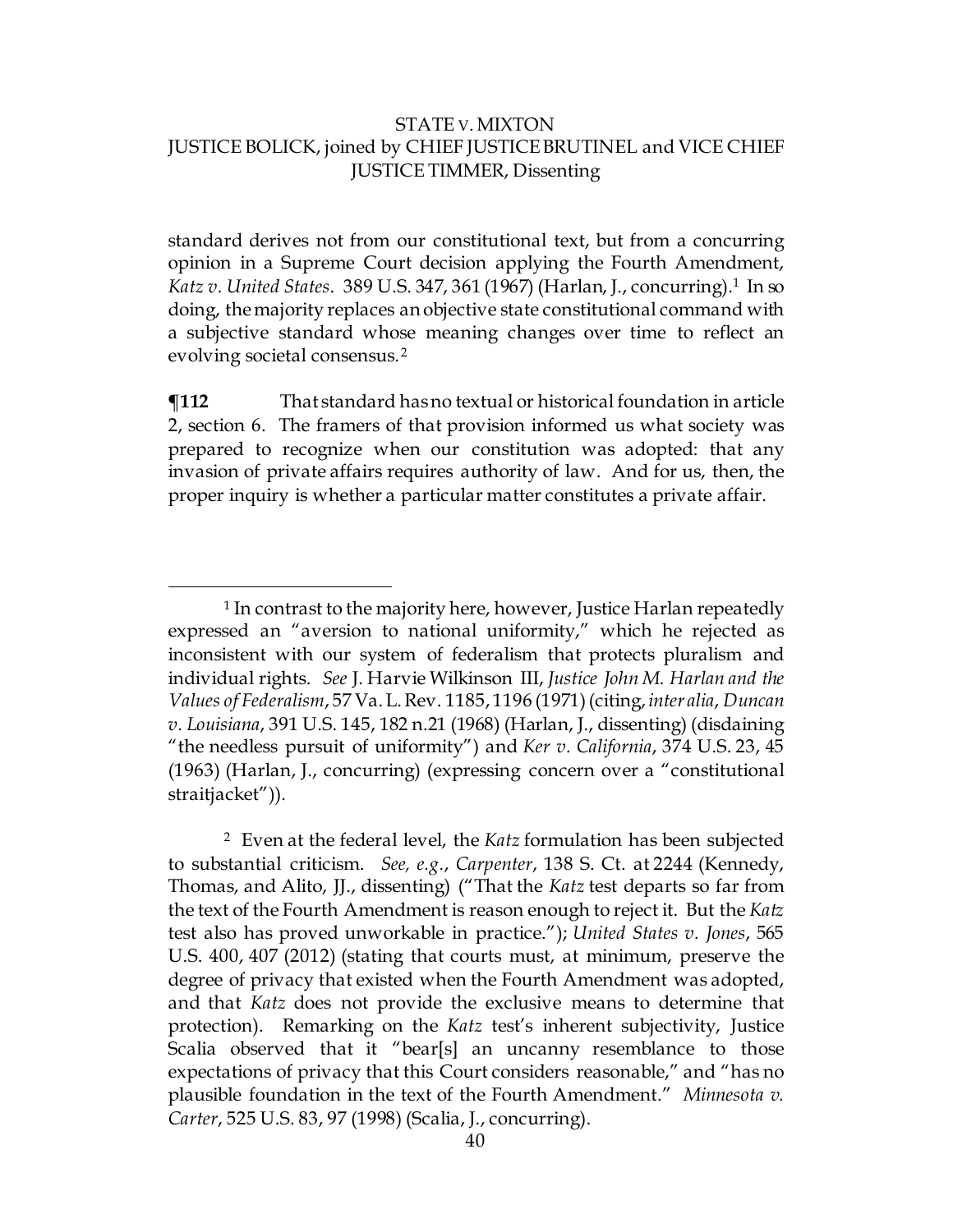**¶113** The third-party doctrine is the progeny of *Katz*. The majority explains it aptly:

[A] person has no expectation of privacy in information he voluntarily discloses to third parties, even if there is an assumption it will be used only for a limited purpose . . . . And, because it is no longer private, the government may obtain such information from a third party without triggering the Fourth Amendment's protections.

*Supra* ¶ 14.

**¶114** Whatever the continuing vitality of this doctrine following *Carpenter* in the Fourth Amendment context, we should reject it here, just as this Court rejected Supreme Court doctrines that did not reflect the text and intent of article 2, section 8's home invasion clause in *Ault* and *Bolt*. Whereas the Fourth Amendment warrant protection applies only where a reasonable expectation of privacy exists, our protection applies to all private affairs. As reflected by the types of business transactions that animated article 2, section 8's framers, affairs can still be considered private even if they are shared by two or more people in a position of trust.

**¶115** For that reason, the Washington Supreme Court, whose private affairs provision is both identical to and the source of ours, $3$  has rejected the Fourth Amendment "reasonable expectation of privacy" construct in interpreting its provision. "While we may turn to the Supreme Court's interpretation of the United States Constitution for guidance in establishing a hierarchy of values and principles under the Washington Constitution, we rely, in the final analysis, upon our own legal foundations in determining its scope and effect." *State v. Myrick*, 688 P.2d 151, 153 (Wash. 1984). Whereas under Fourth Amendment jurisprudence "the

<span id="page-40-0"></span><sup>&</sup>lt;sup>3</sup> We have often looked for guidance to the Washington Supreme Court's decisions when interpreting similar provisions in our constitutions. *See, e.g.*, *Mountain States*, 160 Ariz. at 355 ("[O]ur recognition of the broad protection for speech in Arizona conforms with the Washington Supreme Court's reading of Washington Constitution art. 1, § 5, the model for Arizona's art. 2, § 6.").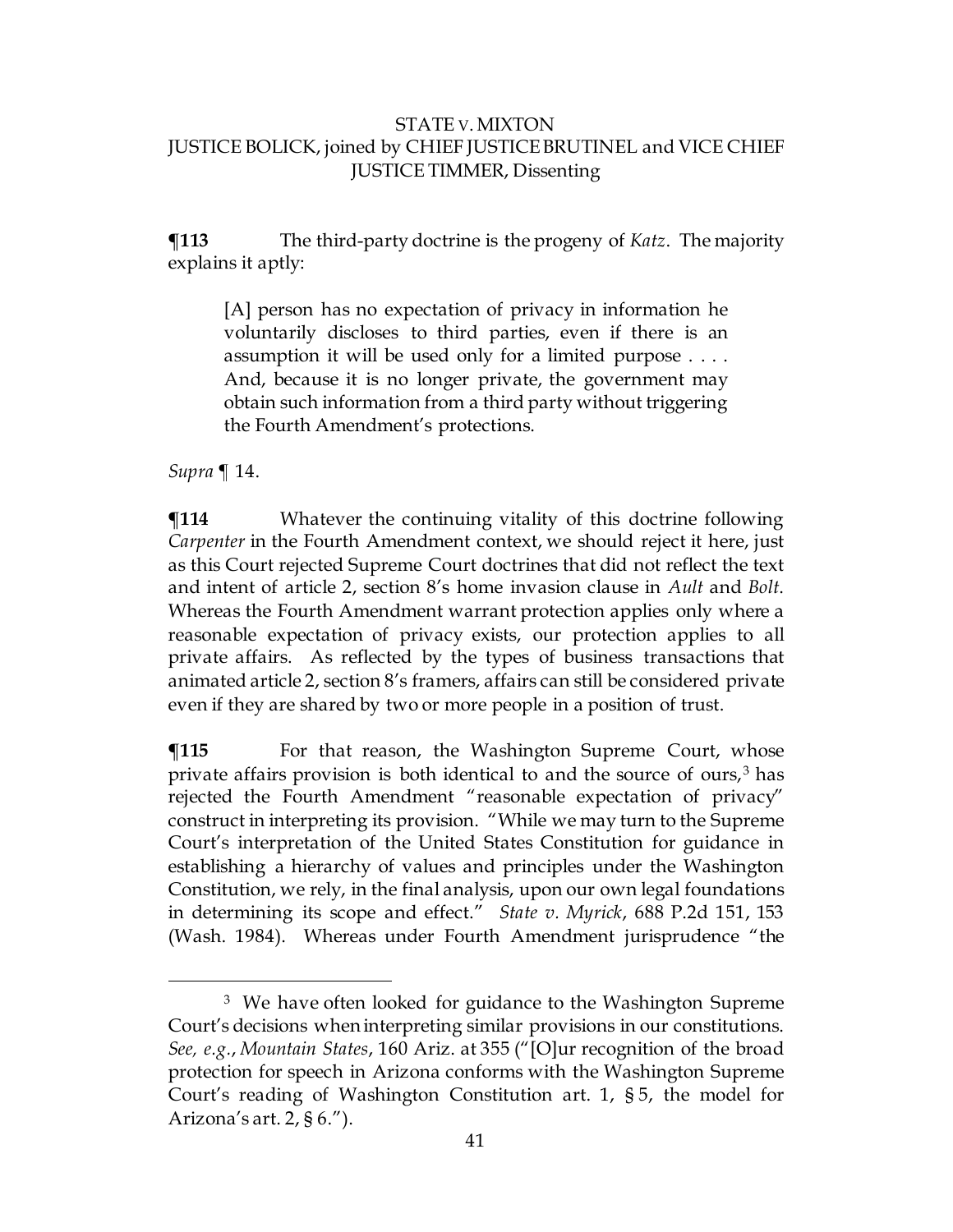inquiry is whether the defendant possessed 'a reasonable expectation of privacy,'" *id.* (quoting *Katz*, 389 U.S. at 357), "under the Washington Constitution the relevant inquiry for determining when a search has occurred is whether the state unreasonably intruded into the defendant's 'private affairs.'" *Id.* at 153–54.

**¶116** Nonetheless, several other states have rejected the third-party doctrine in construing their own constitutions even when they parallel the Fourth Amendment. *See, e.g.*, *State v. Walton*, 324 P.3d 876, 906 (Haw. 2014); *State v. Thompson*, 810 P.2d 415, 418 (Utah 1991); *Shaktman v. State*, 553 So. 2d 148, 151 (Fla. 1989); *State v. Thompson*, 760 P.2d 1162, 1165 (Idaho 1988); *People v. Sporleder*, 666 P.2d 135, 141–42 (Colo. 1983); *Commonwealth v. DeJohn*, 403 A.2d 1283, 1289 (Pa. 1979). Notably, all those decisions interpret constitutions that do *not* contain a private affairs provision.

**The Tena** Indeed, the Supreme Court itself has questioned the foundations of the third-party doctrine in the information technology era. In declining to extend *Smith* and *Miller* to certain cell phone records under control of a third party, the Court noted the "seismic shifts in digital technology" that have made cell phones and the data they contain and transmit "'such a pervasive and insistent part of daily life' that carrying one is indispensable to participating in modern society." *Carpenter*, 138 S. Ct. at 2220 (quoting *Riley v. California*, 573 U.S. 373, 385 (2014)). As with Internet Protocol ("IP") addresses, "there is no way to avoid leaving behind a trail of location data. As a result, in no meaningful sense does the user voluntarily 'assume[] the risk'" of having the data turned over to government officials. *Id.* (quoting *Smith*, 442 U.S. at 745).

**¶118** Justice Gorsuch made the point even more directly:

Even our most private documents—those that, in other eras, we would have locked safely in a desk drawer or destroyed now reside on third-party servers. *Smith* and *Miller* teach that the police can review all of this material, on the theory that no one reasonably expects any of it will be kept private. But no one believes that, if they ever did.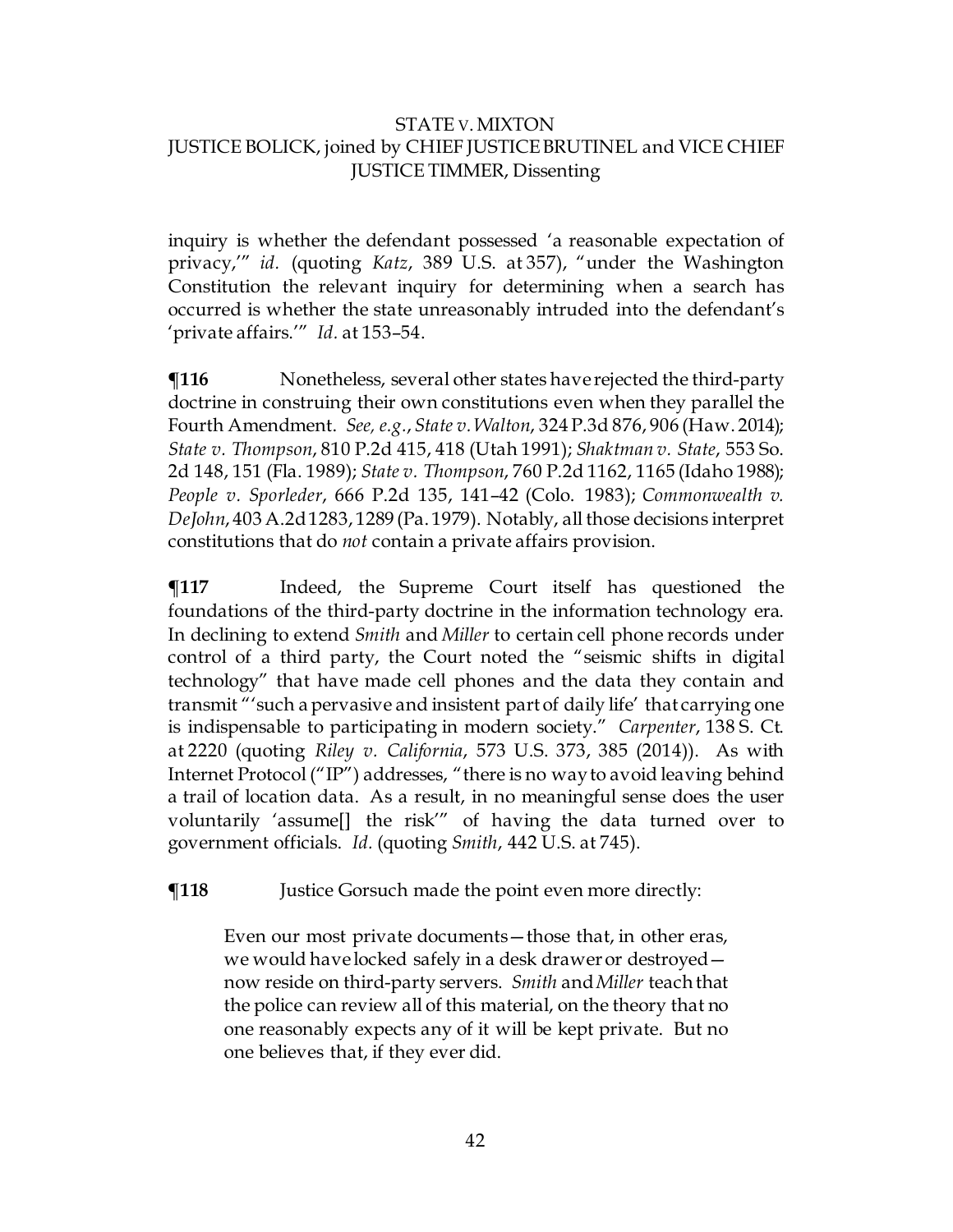*Id.* at 2262 (Gorsuch, J., dissenting). Justice Gorsuch added that "I do not agree with the Court's decision to keep *Smith* and *Miller* on life support and supplement them with a new and multilayered inquiry that seems to be only *Katz-*squared." *Id.* at 2272.

**¶119** Whatever the scope and persistence of the third-party doctrine after *Carpenter*, or the implications of that case for the facts here, the *Carpenter* dissenters aptly remark that the decision "destabilizes longestablished Fourth Amendment doctrine," *id.* at 2247 (Alito, J., dissenting) and will "keep defendants and judges guessing for years to come" *id.*  at 2234 (Kennedy, J., dissenting) (citation omitted); *see also id.* at 2213–14 (main opinion) ("[N]o single rubric definitively resolves which expectations of privacy are entitled to protection.").

**¶120** The majority here prizes national uniformity even where Arizonans have chosen a markedly different approach in their organic law. That priority is misplaced given that in our federalist system, "state constitutions are our basic charters of state governance." *Simpson v. Miller*, 241 Ariz. 341, 345 ¶ 8 (2017); *accord State v. Wein*, 244 Ariz. 22, 32 ¶ 39 (2018) (Bolick, Gould, and Lopez, JJ., dissenting); *see also* Jeffrey S. Sutton, *51 Imperfect Solutions: State Constitutions and the Development of American Constitutional Law* 42–83 (2018) (highlighting greater state constitutional protections for the rights of criminal defendants). We do Arizonans a disservice by elevating the value of discordant national uniformity over enforcement of our own constitution and the greater clarity and protection it affords.

#### **III.**

**¶121** The majority asserts that a "clear consensus" of state courts hold that their state constitutions do not protect IP addresses or ISP subscriber information. *Supra* ¶ 47. Unfortunately, those decisions do little to aid us, for none of the constitutions at issue contains a private affairs clause. Applying the language and intent of our state constitutional provision, rather than decisions more than a half-century later applying markedly different constitutional language, we conclude that the data here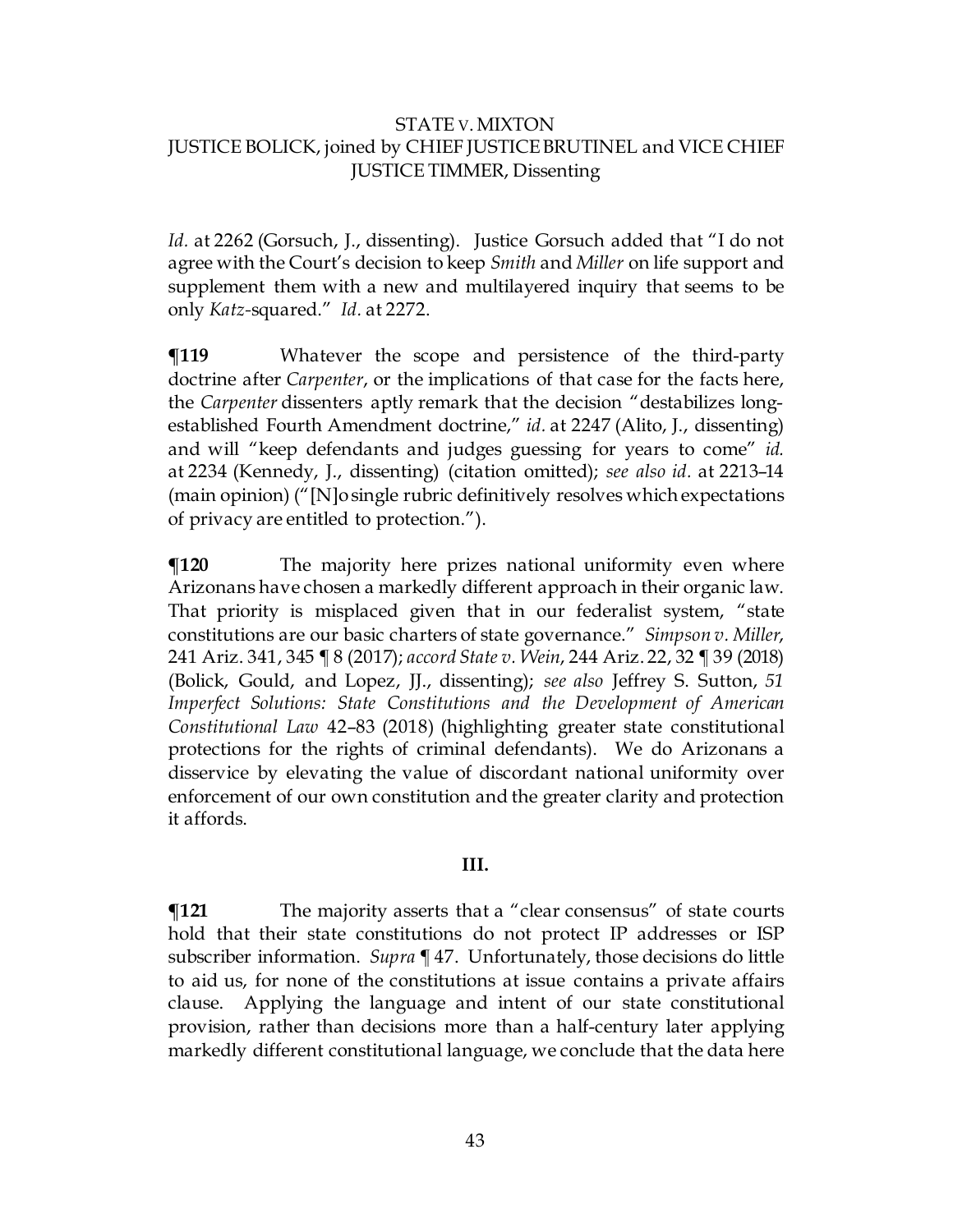is protected by article 2, section 8's private affairs clause and may be obtained by the government only with authority of law.<sup>[4](#page-43-0)</sup>

**¶122** We entrust private information to third parties every day: every time we use a credit card, provide our Social Security number, use a security card reader, mail a saliva sample to a genetics lab, make a bank deposit or withdrawal, use a password to enter a website, or even send an email. Even under a reasonable expectation of privacy analysis, "[p]eople often *do* reasonably expect that information they entrust to third parties, especially information subject to confidentiality agreements, will be kept private." *Carpenter*, 138 S. Ct. at 2263 (Gorsuch, J., dissenting). Indeed, sharing such information often is a precondition to engaging in commerce. The majority points to the widespread third-party data collection on the internet, *supra* ¶¶ 42-44, but that observation is simply irrelevant as the private affairs clause restricts government action. The notion that anything one must share for purposes of voluntary transactions is thereby subject to government inspection would eviscerate any meaningful notion of privacy.

**¶123** The private affairs clause "encompasses those legitimate privacy expectations protected by the Fourth Amendment; but is not confined to the subjective privacy expectations of modern citizens who, due to well publicized advances in surveillance technology, are learning to expect diminished privacy in many aspects of their lives." *Myrick*, 688 P.2d at 154. "In determining whether a certain interest is a private affair . . . a central consideration is the *nature* of the information sought—that is, whether the information obtained via the governmental trespass reveals

<span id="page-43-0"></span><sup>&</sup>lt;sup>4</sup> Because we would decide the case on independent and adequate state grounds, it is unnecessary to reach the Fourth Amendment issue. *Ault*, 150 Ariz. at 466. We note, however, that the third-party doctrine may not apply given that Mixton did not provide the information obtained by the government to a single entity. No employee at Kik knew Mixton's identity, only his IP address; and no employee at the ISP could have connected Mixton's IP address to the postings. The police aggregated information, rather than retrieving it from a third party to which Mixton conveyed it in its totality. *Cf. Bond v. United States*, 529 U.S. 334, 338–39 (2000) (holding that physical manipulation of luggage was a search, even though the luggage itself was exposed to the public in the storage rack of a bus).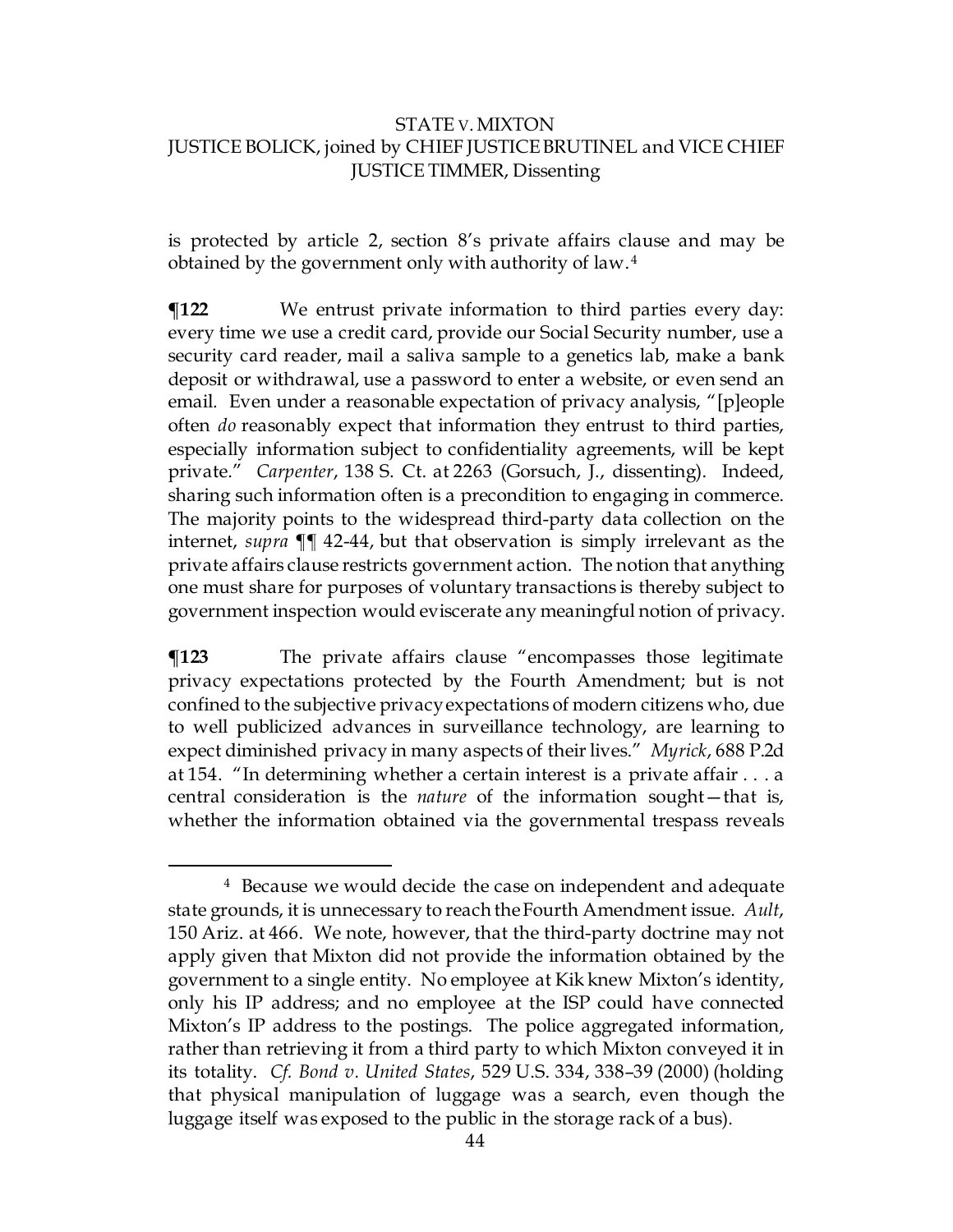intimate or discrete details of a person's life." *State v. Jorden*, 156 P.3d 893, 896 ¶ 8 (Wash. 2007). When the search "involves the gathering of personal information by the government, this court has also considered the purpose for which the information sought is kept, and by whom it is kept." *Id.* at  $\P$  9.

**¶124** Thus, courts that have rejected the Supreme Court's reasonable expectation of privacy analysis have focused not on societal or subjective expectations of privacy, but instead have made an objective determination about whether the information obtained reveals intimate or discrete details of a person's life. *See, e.g.*, *Myrick*, 688 P.2d at 153–54. This is in keeping with the meaning of private affairs and the provision's historical intent and context. Moreover, limited disclosure of personal information to a private third party, as opposed to the public generally, does not give the government *carte blanche* access to that information. *See, e.g.*, *Gunwall*, 720 P.2d at 816 (citing *State v. Hunt*, 450 A.2d 952, 956 (N.J. 1982)) (holding that telephone records are a private affair because, among other things, telephones are a necessary component of public life and the disclosure of information to the telephone company was made for a limited purpose and not for release to other persons for other reasons); *People v. Chapman*, 679 P.2d 62, 67 (Cal. 1984) (holding that a telephone company "customer's expectation of privacy in information gathered by the company during the regular course of its business must be honored as a reasonable one. That expectation cannot be deemed to have been abandoned because the customer is required to disclose" such information).

**¶125** The Washington Supreme Court has construed the identical language of its constitution that way. "Given the realities of modern life, the mere fact that an individual shares information with another party and does not control the area from which that information was accessed does not place it outside the realm" of the private affairs clause. *State v. Hinton*, 319 P.3d 9, 15 ¶ 17 (Wash. 2014). In *Hinton*, the Washington Supreme Court ruled that police need a warrant to inspect text messages. The Court acknowledged that those who share personal information assume the risk that it will be disclosed by a third party, "[b]ut that risk should not be transposed into an assumed risk of intrusion by the government." *Id.*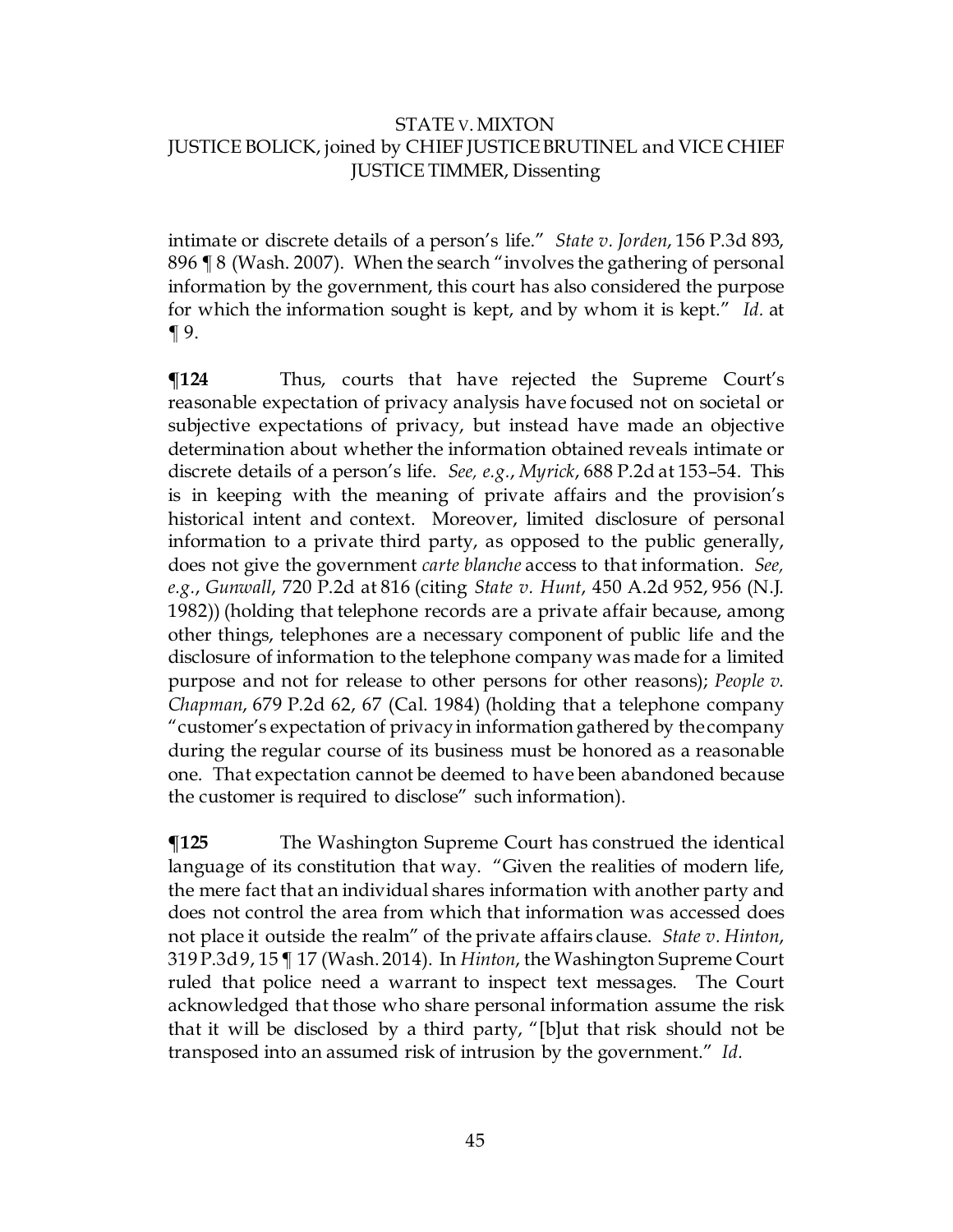**¶126** Washington State courts have applied those principles under the private affairs provision to forbid warrantless inspections in a broad variety of contexts, even garbage. *State v. Boland*, 800 P.2d 1112, 1116 (Wash. 1990) (holding that although someone placing garbage can expect scavengers to snoop through it, "[p]eople reasonably believe that police will not indiscriminately rummage through their trash bags to discover their personal effects" (quoting *State v. Tanaka*, 701 P.2d 1274, 1275 (Haw. 1985)); *see also State v. Jorden*, 156 P.3d 893 (Wash. 2007) (motel registry); *State v. Miles*, 156 P.3d 864, 869 (Wash. 2007) (bank records, as they "potentially reveal[] sensitive information"); *State v. Butterworth*, 737 P.2d 1297 (Wash. Ct. App. 1987) (unpublished telephone listing). None of these likely would be shielded from police inspection under the pre-*Carpenter* third-party doctrine, but all were deemed private affairs under Washington State's private affairs clause. These cases hold that where private information is disclosed to limited persons for limited purposes, it retains its private character for purposes of constitutional protection against searches without authority of law.

**¶127** Adopting this framework for interpreting the identical language of our private affairs clause would provide greater clarity, consistency, and predictability than the evolving and uncertain post-*Carpenter* Fourth Amendment framework. It adheres to both the text of the private affairs clause and the intent of its framers to include business transactions within its protection. Applying this framework, we would not have to—as the majority has undertaken to do conscientiously yet unnecessarily—forecast what privacy interests society is prepared to accept, assess whether a person has a reasonable expectation of privacy with an anvil on the scale if the person has conveyed that information to a third party in any fashion, or delve into a fact-based determination of the nature of the technology or precisely what information it contains or emits. Rather, in this context, we would ask (1) whether the search encompasses intimate details of a person's life, and (2) whether the disclosure of information was made for a limited purpose and not for release to other persons for other reasons. If those two criteria are met, the information is a private affair and the government may obtain it only with authority of law.

 $\P$ **128** Here, both criteria are plainly met. The IP address and ISP information at issue, standing alone, do not disclose intimate personal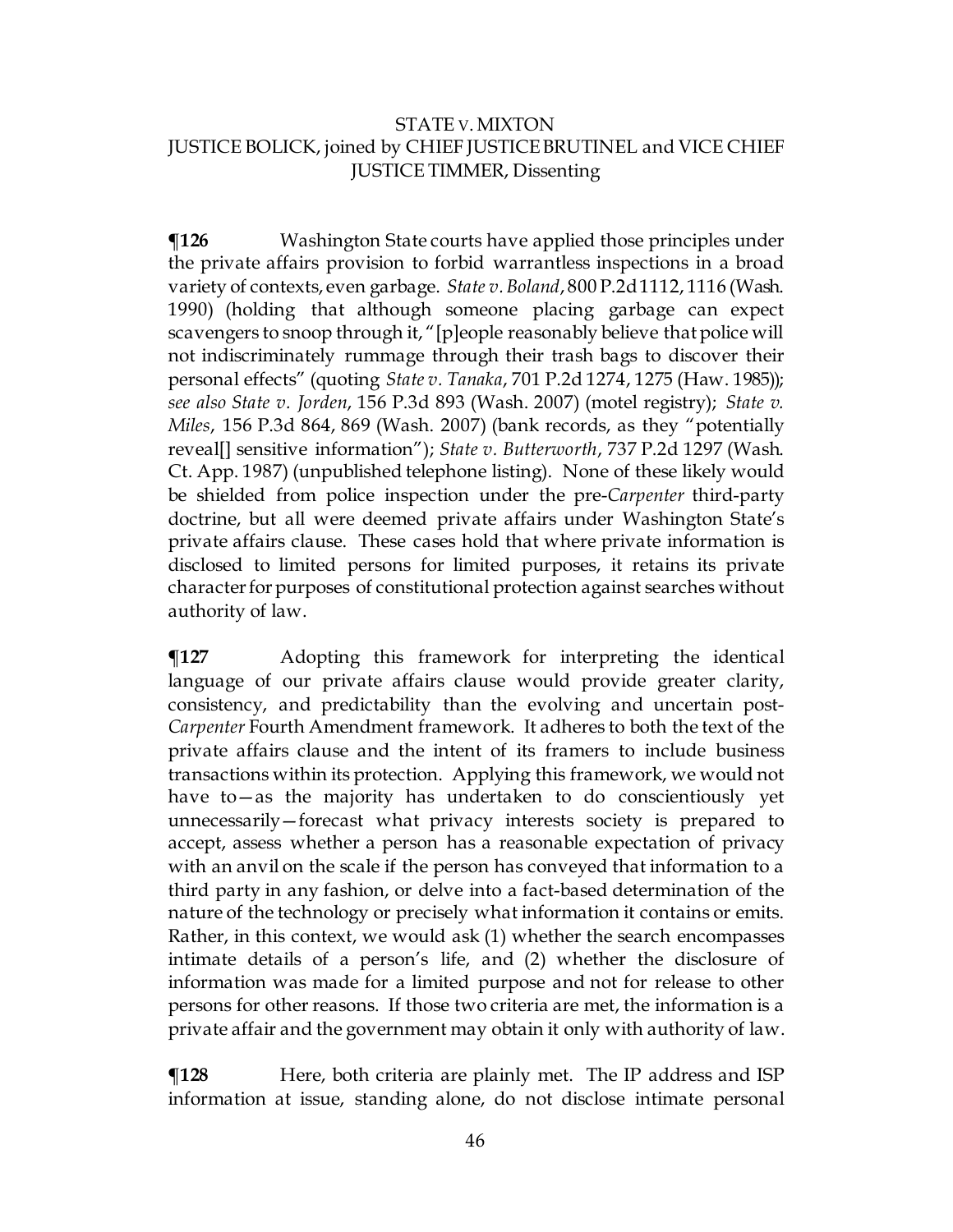information. But when combined (in this case through two different subpoenas), they allow the police to determine which websites a person has visited. That information was not made available to the public (indeed, in combination it was not made available to anyone). Rather, the information shared through an IP address and with an ISP is necessary to obtain access to the internet. It is furnished for a limited purpose with the expectation it will not be shared with others, and certainly not with the government.  $\mathbb P$ addresses and ISP location data are not normally held out to the public but, like a credit card, disclosed to the provider to consummate the transaction. *See* Joshua J. McIntyre, *Balancing Expectations of Online Privacy: Why Internet Protocol (IP) Addresses Should be Protected as Personally Identifiable Information*, 60 DePaul L. Rev. 895, 900 (2011) (noting that, unlike a physical letter, which can be mailed without a return address, internet browsing requires leaving sender data).

**The 129** In this regard, the New Jersey Supreme Court's opinion in *State v. Reid* is especially instructive. 945 A.2d 26 (N.J. 2008). The court recognized that "it is hard to overstate how important computers and the Internet have become to everyday, modern life. Citizens routinely access the Web for all manner of daily activities: to gather information, explore ideas, read, study, shop, and more." *Id.* at 33. As they do so, they transmit a numerical IP address to the websites they visit. Only an ISP, however, can translate an IP address into a user's name (or, in this case, a street address). Having that combined information, "one can track a person's Internet usage. 'The government can learn the names of stores at which a person shops, the political organizations a person finds interesting, a person's . . . fantasies, her health concerns, and so on.'" *Id.* (quoting Daniel Solove, *The Future of Internet Surveillance Law*, 72 Geo. Wash. L. Rev. 1264, 1287 (2004)). But key for our purposes is the court's recognition that "the nature of the technology requires individuals to obtain an IP address to access the Web. Users make disclosures to ISPs for the limited goal of using that technology and not to promote the release of personal information to others." *Id.* Construing the New Jersey Constitution, whose provision mirrors the Fourth Amendment, the court held that "users are entitled to expect confidentiality under these circumstances." *Id.* Even though New Jersey's constitution has no private affairs clause, this analysis dovetails with our constitutional text and intent.